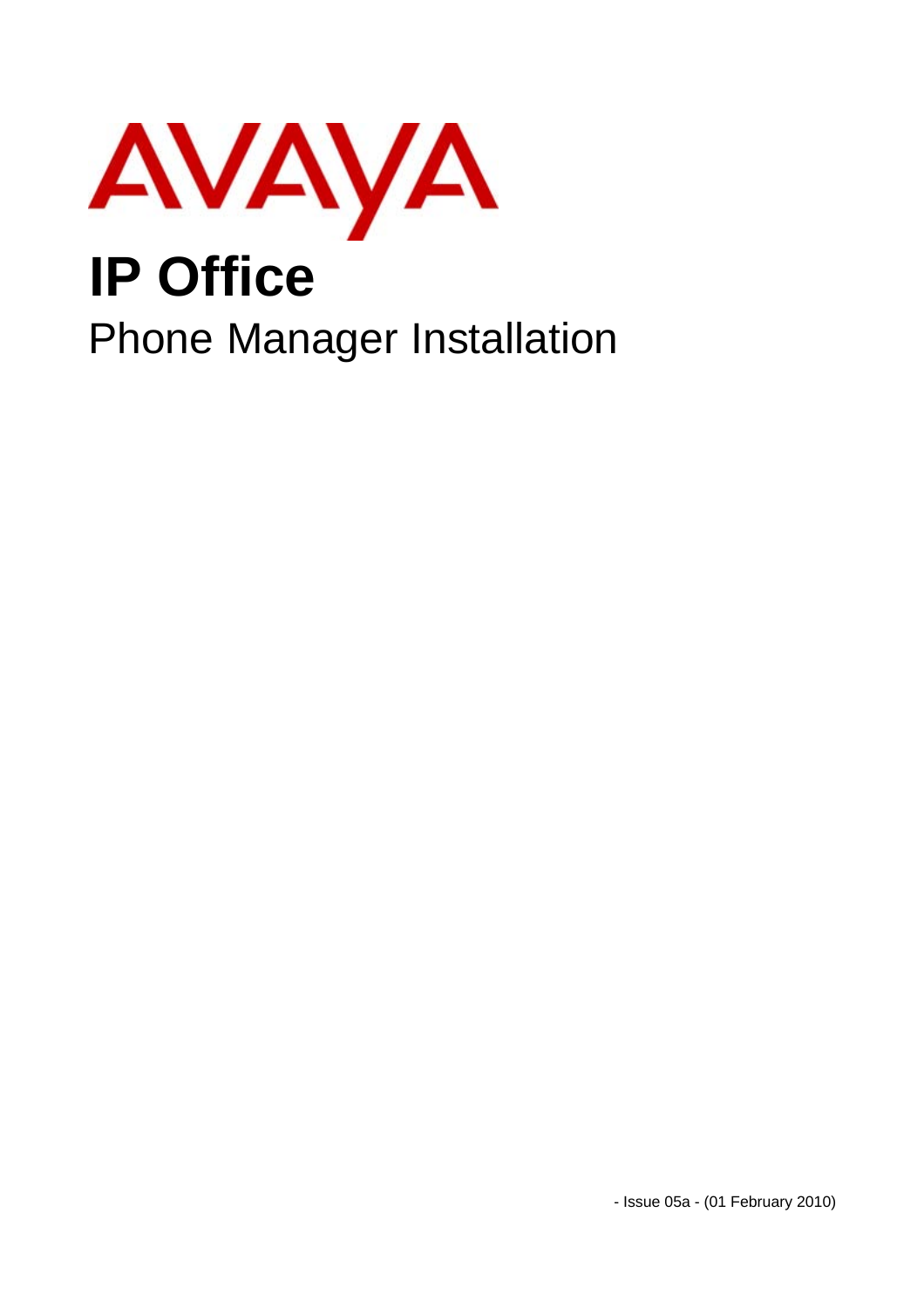#### © 2010 AVAYA All Rights Reserved.

#### Notice

While reasonable efforts were made to ensure that the information in this document was complete and accurate at the time of printing, Avaya Inc. can assume no liability for any errors. Changes and corrections to the information in this document may be incorporated in future releases.

#### Documentation Disclaimer

Avaya Inc. is not responsible for any modifications, additions, or deletions to the original published version of this documentation unless such modifications, additions, or deletions were performed by Avaya.

#### Link Disclaimer

Avaya Inc. is not responsible for the contents or reliability of any linked Web sites referenced elsewhere within this Documentation, and Avaya does not necessarily endorse the products, services, or information described or offered within them. We cannot guarantee that these links will work all of the time and we have no control over the availability of the linked pages.

#### License

USE OR INSTALLATION OF THE PRODUCT INDICATES THE END USER'S ACCEPTANCE OF THE TERMS SET FORTH HEREIN AND THE GENERAL LICENSE TERMS AVAILABLE ON THE AVAYA WEBSITE AT http://support.avaya.com/LicenseInfo/ ("GENERAL LICENSE TERMS"). IF YOU DO NOT WISH TO BE BOUND BY THESE TERMS, YOU MUST RETURN THE PRODUCT(S) TO THE POINT OF PURCHASE WITHIN TEN (10) DAYS OF DELIVERY FOR A REFUND OR CREDIT.

Avaya grants End User a license within the scope of the license types described below. The applicable number of licenses and units of capacity for which the license is granted will be one (1), unless a different number of licenses or units of capacity is specified in the Documentation or other materials available to End User. "Designated Processor" means a single stand-alone computing device. "Server" means a Designated Processor that hosts a software application to be accessed by multiple users. "Software" means the computer programs in object code, originally licensed by Avaya and ultimately utilized by End User, whether as stand-alone Products or pre-installed on Hardware. "Hardware" means the standard hardware Products, originally sold by Avaya and ultimately utilized by End User.

License Type(s): Designated System(s) License (DS).

End User may install and use each copy of the Software on only one Designated Processor, unless a different number of Designated Processors is indicated in the Documentation or other materials available to End User. Avaya may require the Designated Processor(s) to be identified by type, serial number, feature key, location or other specific designation, or to be provided by End User to Avaya through electronic means established by Avaya specifically for this purpose. Copyright

Except where expressly stated otherwise, the Product is protected by copyright and other laws respecting proprietary rights. Unauthorized reproduction, transfer, and or use can be a criminal, as well as a civil, offense under the applicable law.

#### Third-Party Components

Certain software programs or portions thereof included in the Product may contain software distributed under third party agreements ("Third Party Components"), which may contain terms that expand or limit rights to use certain portions of the Product ("Third Party Terms"). Information identifying Third Party Components and the Third Party Terms that apply to them is available on Avaya's web site at: http://support.avaya.com/ThirdPartyLicense/

#### Avaya Fraud Intervention

If you suspect that you are being victimized by toll fraud and you need technical assistance or support, call Technical Service Center Toll Fraud Intervention Hotline at +1-800-643-2353 for the United States and Canada. Suspected security vulnerabilities with Avaya Products should be reported to Avaya by sending mail to: securityalerts@avaya.com. For additional support telephone numbers, see the Avaya Support web site (http://www.avaya.com/support).

#### **Trademarks**

Avaya and the Avaya logo are registered trademarks of Avaya Inc. in the United States of America and other jurisdictions. Unless otherwise provided in this document, marks identified by "®," "™" and "SM" are registered marks, trademarks and service marks, respectively, of Avaya Inc. All other trademarks are the property of their respective owners.

#### Documentation information

For the most current versions of documentation, go to the Avaya Support web site (http://www.avaya.com/support) or the IP Office Knowledge Base (http://marketingtools.avaya.com/knowledgebase/).

#### Avaya Support

Avaya provides a telephone number for you to use to report problems or to ask questions about your contact center. The support telephone number is 1 800 628 2888 in the United States. For additional support telephone numbers, see the Avaya Web site: http://www.avaya.com/support.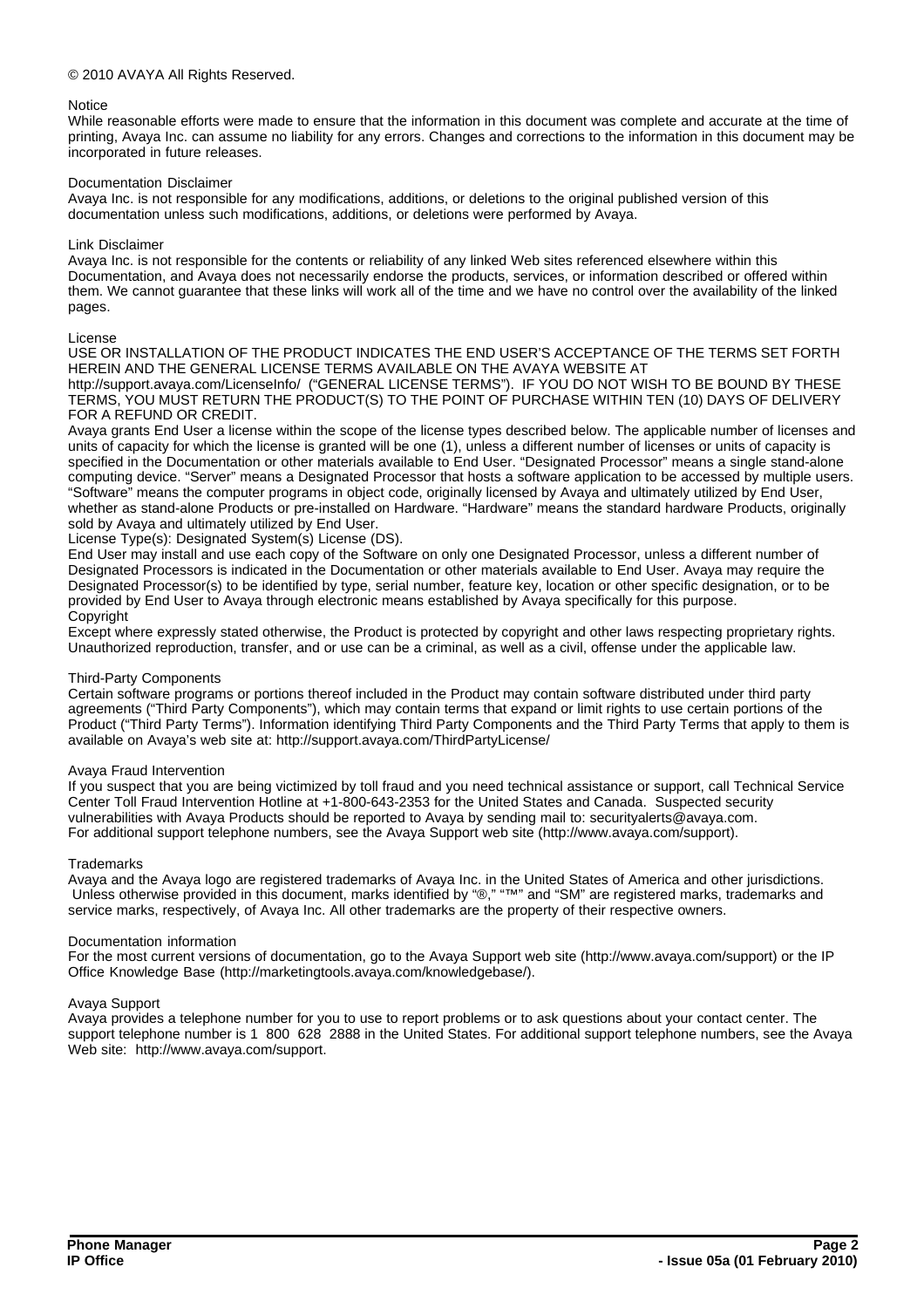## **Contents**

#### 1. Phone Manager

| 1.9 Removing Old Phone Manager Software 25 |  |
|--------------------------------------------|--|
|                                            |  |
|                                            |  |
|                                            |  |
|                                            |  |

## 2. Configuration

## 3. Screen Popping

### 4. Creating Custom Skins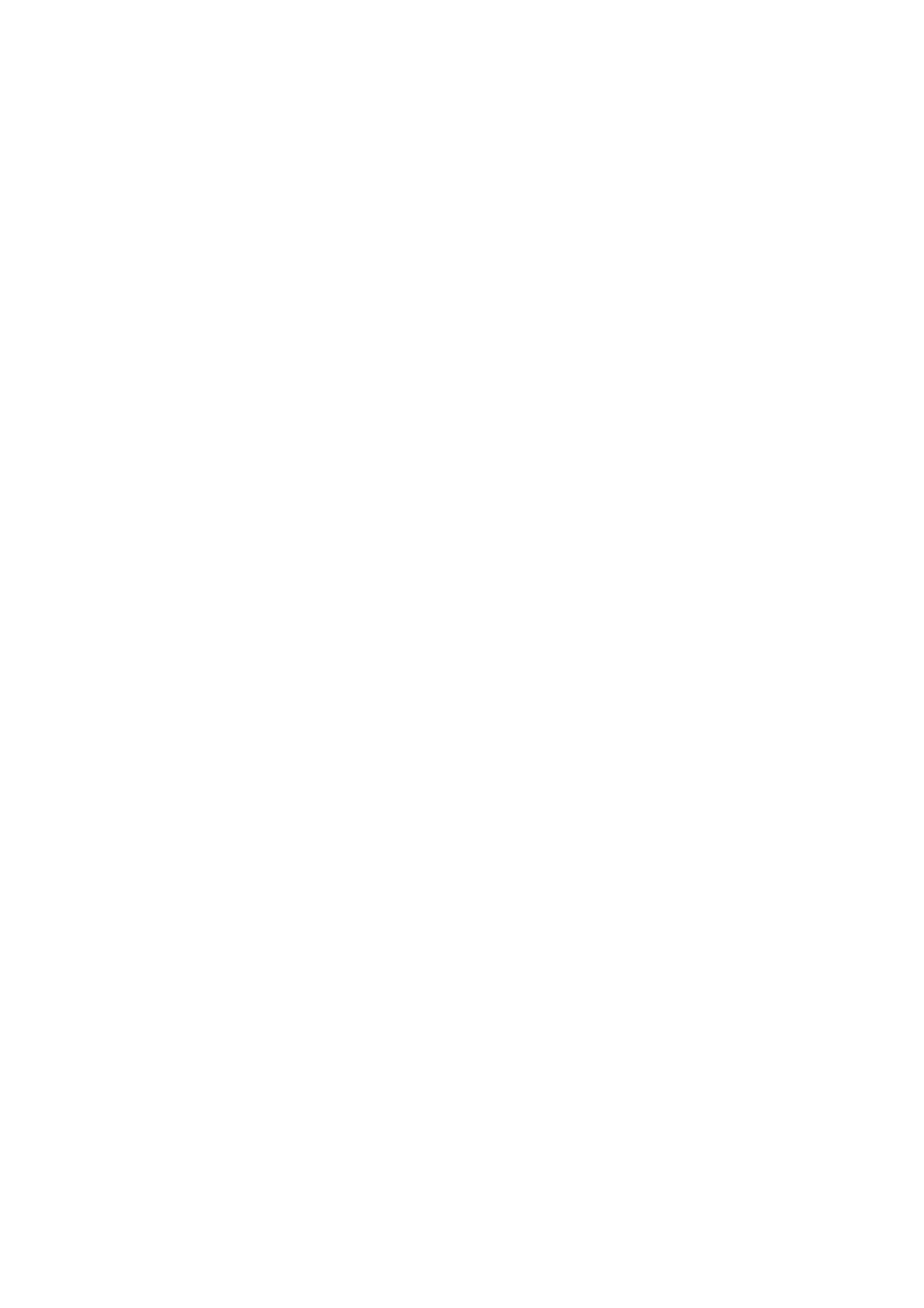# **Phone Manager Chapter 1.**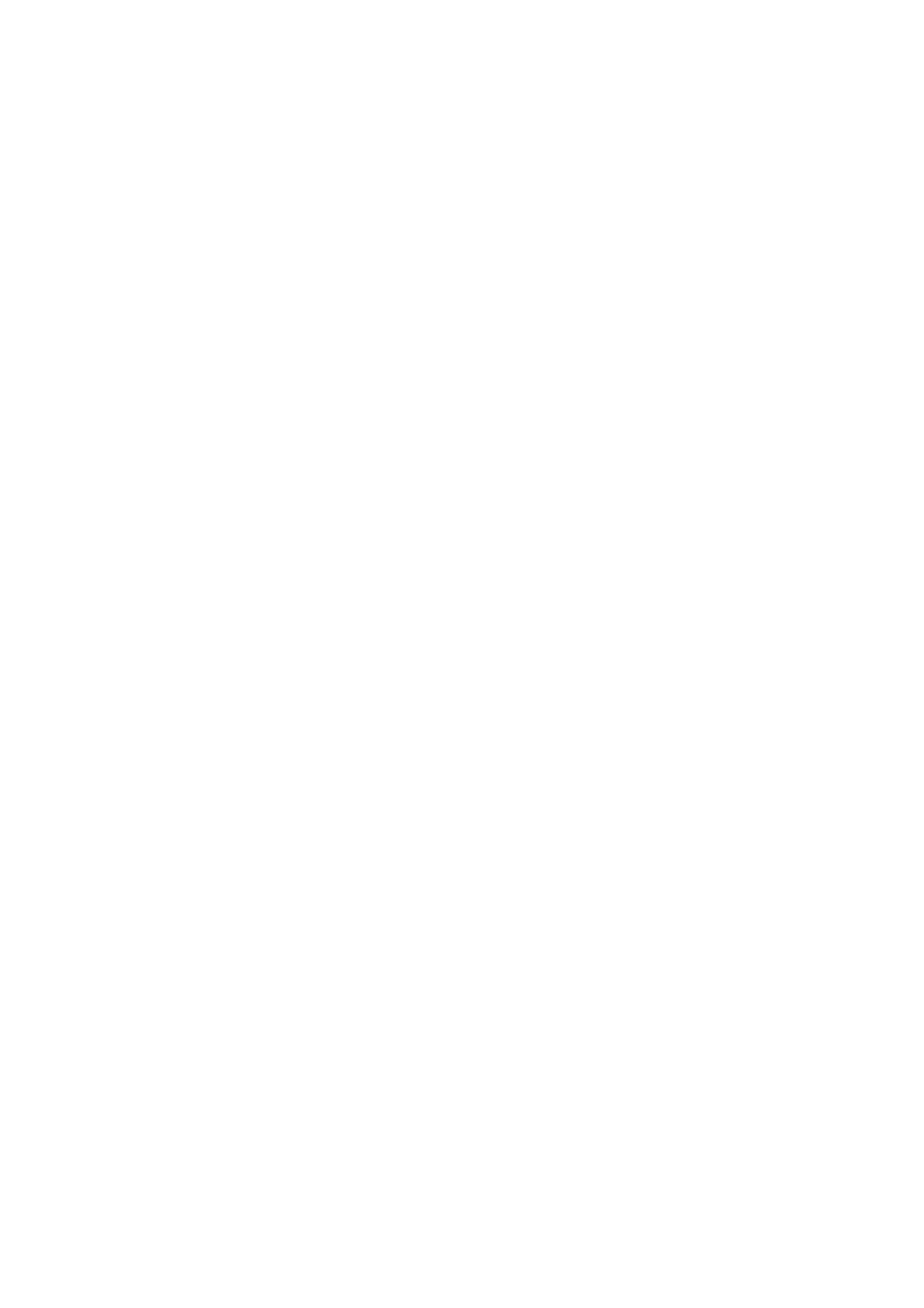## **1. Phone Manager**

This guide covers the installation, configuration and administration support for IP Office Phone Manager. Phone Manager software is a single application that can be run in several modes:

- · **Phone Manager Lite** No license required.
- · **Phone Manager Pro**

A Phone Manager Pro license key is required for each Phone Manager Pro user. If insufficient licenses are available, Phone Manager operates in Lite mode.

· **Agent Mode**

This mode is a selectable option, available to users configured for Phone Manager Pro. In this mode, the Phone Manager user has access to several call center agent related functions.

· **Login Mode (Hot Desking)**

This mode is a selectable option available to users configured for Phone Manager Pro. Starting or stopping Phone Manager can be used to log the user on or off a physical extension. The extension is specified when starting Phone Manager. When logged on, the Phone Manager user's own extension number overrides that of the any user currently logged onto that extension.

· **Telecommuter Mode** *(Phone Manager 4.1+)*

In this mode, a user running Phone Manager Pro on a PC with a data connection to the IP Office (for example via VPN), is able to have their calls routed to a telephone number they specify when starting Phone Manager. When the user makes a call using Phone Manager, the IP Office will call the user's specified telephone number and when answered, then make the outgoing call for the user. Similarly incoming calls to the user's extension on the IP Office are routed to the remote number. By having the speech part of all calls initiated from the IP Office, the cost for those calls is assigned to the IP Office.

· **Phone Manager Pro PC Softphone**

Each Phone Manager Pro PC Softphone (VoIP) mode user requires a 'Phone Manager Pro' and a 'Phone Manager Pro IP Audio Enabled' license key. If insufficient licenses are available, Phone Manager operates in Lite mode.

The modes available are controlled by the Phone Manager licenses entered into the IP Office configuration. The mode for each user is set through the IP Office Manager program.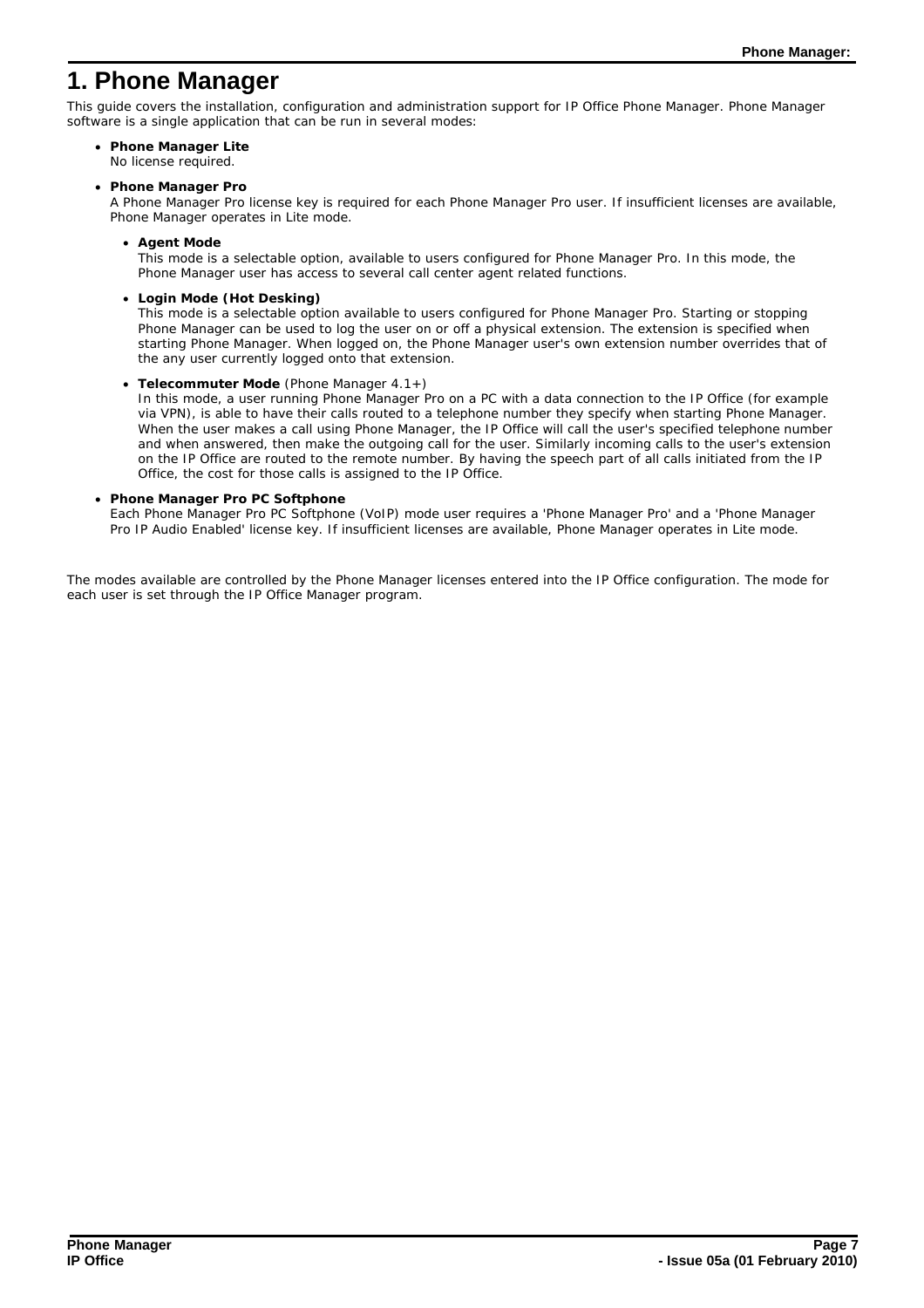## **1.1 Installation Summary**

The installation process is divided into the following steps. These should be performed in the order indicated.

- **1. ¨ System-Wide Actions** The following steps should be completed before installing Phone Manager on any individual PC.
	- **1.1.¨ Pre-Installation Requirements** 9 Check that the pre-installation requirements for material required and PC specifications have been meet.
	- **1.2.¨ Planning forms** 11 Ensure the planning forms or a similar document has been completed.
	- **1.3.¨ Entering License Keys** 13 If any Phone Manager Pro and or Phone Manager PC Softphone users are being installed, the appropriate licenses must be installed (along with the IP Office Feature Key dongle if necessary) and checked.
	- **1.4.¨ User Configuration** 14 Various aspects of Phone Manager operation including the mode in which Phone Manager runs are set through the IP Office system configuration.

#### **2. ¨ Individual PC Actions**

Once the above steps have been completed, installation onto individual PC's can be commenced.

- 2.1.**□ <u>Remove previous versions of the software</u> 25 ੈ** Versions of Phone Manager prior to Phone Manager 3.2 do not support upgrading. These versions must be removed before proceeding with the installation of Phone Manager 3.2 or higher.
- **2.2.¨ Install the Phone Manager software** 16 The process assumes that the user's PC is connected to the LAN and can see the IP Office. For more information, see <u>Installing Phone Manager Software</u>| 16<del>`</del>).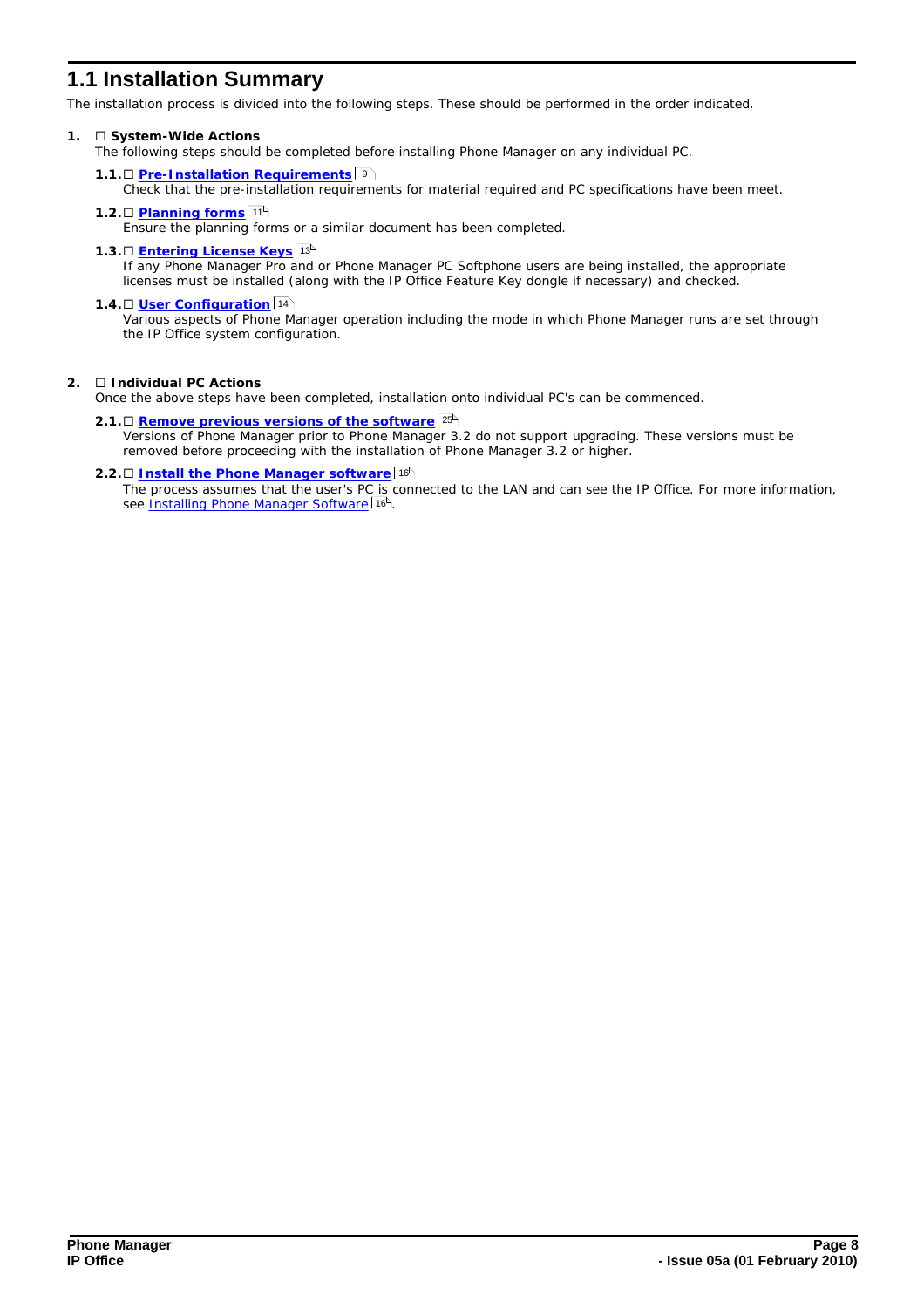## **1.2 Pre-Installation Requirements**

**¨ Materials Required**

- · **¨ Phone Manager Software** The Phone Manager software is provided either on:
	- · **¨** The IP Office User Application CD.
	- · **¨** The IP Office Applications DVD.
	- · **¨** Alternately the software can be downloaded from **http://support.avaya.com**.
- · **¨ AvayaFW.bat**

This file is a batch file that adds various IP Office applications and the ports that they frequently use as exceptions to the Windows in-built firewall settings. This file can be downloaded from **http://marketingtools.avaya.com/tools/ firewall**.

· **¨ Licenses**

Phone Manager Lite does not require any licenses. Phone Manager Pro and Phone Manager PC Softphone require the following licenses entered into the IP Office system configuration. The licenses must match the serial number of the Feature Key dongle present in the IP Office system.

- · **¨ Phone Manager Pro (per user)** Enables Phone Manager Pro for 1, 5, 10, 20, 50, 100 or unlimited users.
- · **¨ Phone Manager Pro IP Audio Enabled (per seat)** Enables Phone Manager Pro IP Softphone operation for a user. The user also requires a Phone Manager Pro license.

#### **¨ Information Required**

This information can be gathered by completing the Planning Forms included in this documentation. The following minimum information is required.

- · **¨** Details of the user names, extension numbers and the required Phone Manager types are required.
- · **¨** Also PC locations and account name and password necessary for PC Administrator rights during installation.
- · **¨** Service user name and password for IP Office system configuration access.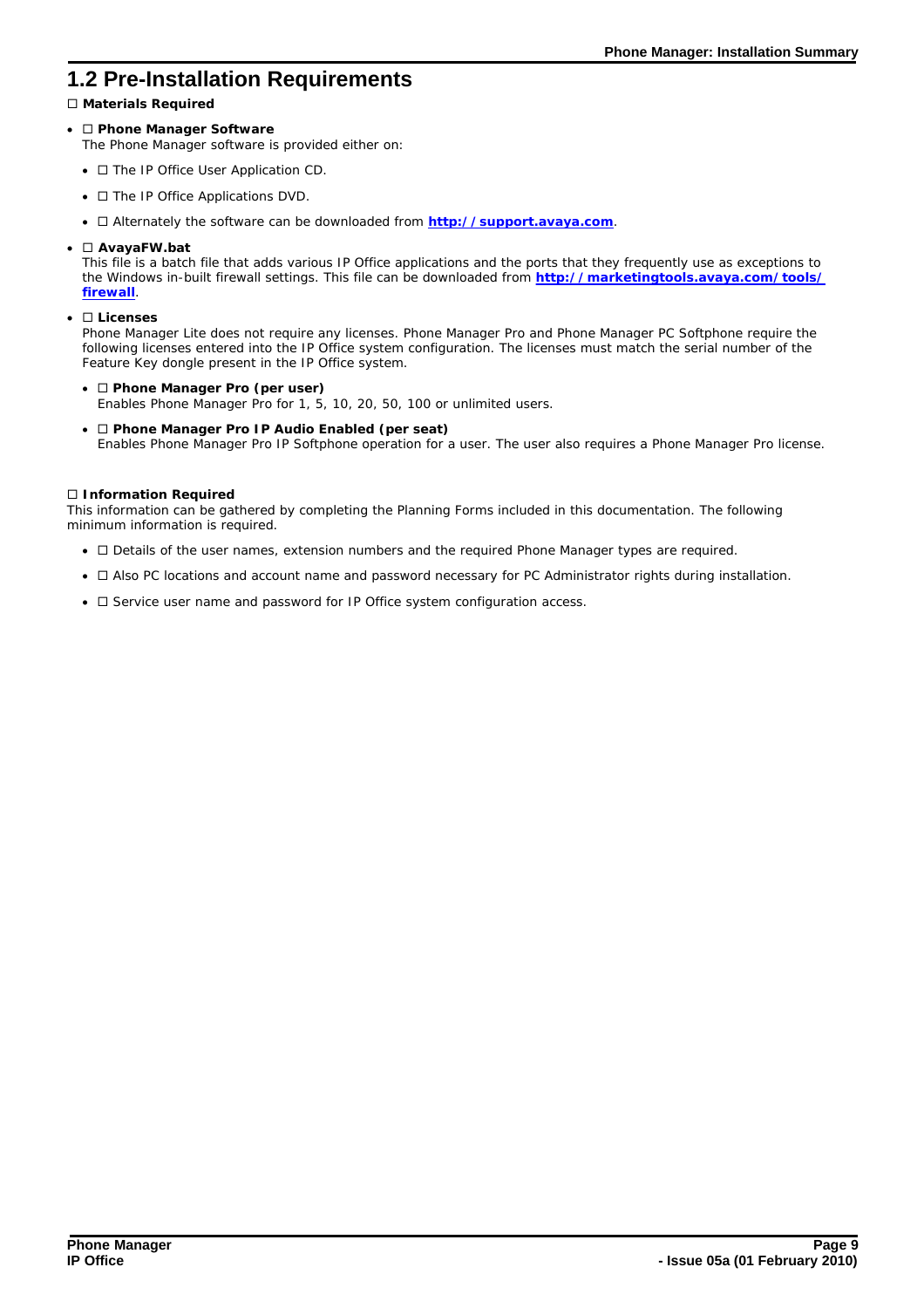#### **¨ User PC Requirements**

There are the minimum recommended PC specifications for Phone Manager.

| Phone<br>Manager<br>Mode | <b>RAM</b> | <b>HD</b> | Pentium Celeron |                              | <b>JAMD</b> | <b>XP</b><br>Pro | Vista | 2000<br>Pro | 2000<br>Server | 2003<br>Server |
|--------------------------|------------|-----------|-----------------|------------------------------|-------------|------------------|-------|-------------|----------------|----------------|
| Lite/Pro                 | 64MB       | 160MB     | 800MHz          | Celeron 3 Althon B<br>800MHz | 650Mhz      | J                |       | ×           | ×              | ×              |
| PC<br>Softphone          | 128MB      | 1GB       |                 |                              |             | J                | ×     | ×           | ×              | ×              |

#### · **¨ Language Support**

Phone Manager supports the following languages. The language used can be selected by the user when running Phone Manager.

- · Brazilian, Chinese (Simplified), Danish, Dutch, English, Finnish, French, German, Italian, Korean, Latin Spanish, Norwegian, Portuguese, Russian, Spanish and Swedish.
- · **Additional Requirements**
	- · **¨** MS Internet Explorer 6.0 or higher.
	- · **¨** A sound card is needed if audio features are required.
	- · **¨** Phone Manager Pro PC Softphone also requires the user's PC to have a speaker and microphone installed. The user must be associated with an IP extension on the IP Office.
	- · **¨** If installing Phone Manager Pro PC Softphone, it is recommended that QoS is setup. For more information, see VoIP Quality of Service (QoS) 264.
	- · **¨** VoIP operation of Phone Manager is subject to the same requirements of VoIP network assessment as for any other IP Hardphone installations.
	- · **¨** For remote PC VoIP operation, only VPN connections are supported. Non-VPN connections might work but are not supported.
	- · **¨ Phone Manager is only supported on the primary screen of dual and multi-screen PC configurations.**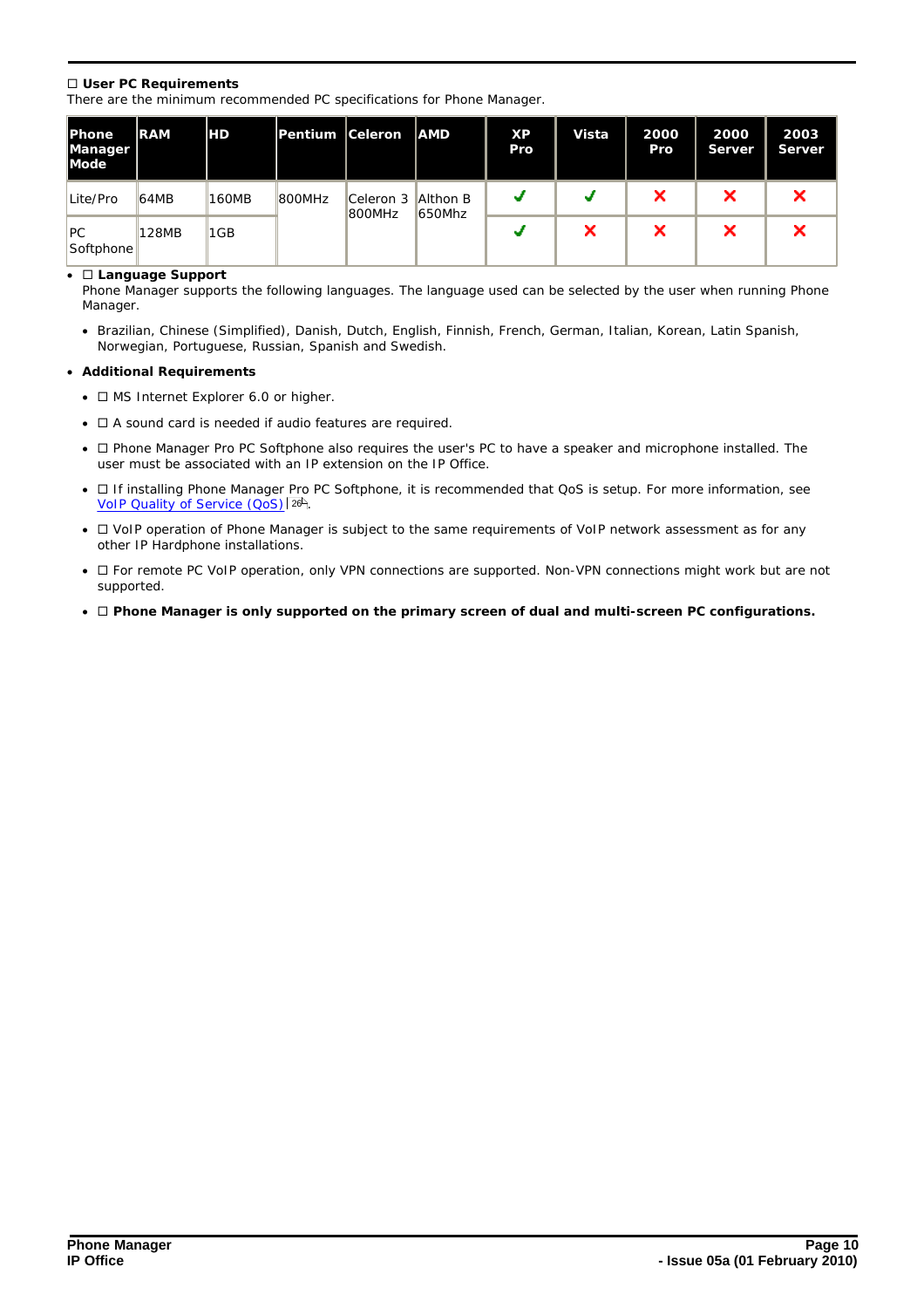## **1.3 Planning Forms**

Completing the following details will assist in the installation of Phone Manager at a site.

- Site Name:
- Customer Contact Name: \_\_\_
- · **Contact Telephone Number:** \_\_\_\_\_\_\_\_\_\_\_\_\_\_\_\_\_\_\_\_\_\_
- · **IP Office System:**
	- **IP Address:** \_\_\_: \_\_\_: \_\_\_: \_\_\_
	- Sub-Net Mask: <u>\_\_\_: \_\_\_: \_\_\_</u>: \_\_\_
- · **Feature Key Dongle:**

Required if any users are to use Phone Manager Pro or Phone Manager PC Softphone modes.

- $\Box$  Already installed /  $\Box$  Being installed at same time.
- Dongle Type: □ Serial / □ Parallel / □ USB.
- Dongle Serial Number:
	- · **Feature Key Server PC:** (Required for parallel or USB port feature key dongle).
		- **IP Address:** \_\_\_: \_\_\_: \_\_\_: \_\_\_
		- Sub-Net Mask: \_\_\_: \_\_\_: \_\_\_:
- · **License Keys:**
	- It is recommended that the Phone Manager license keys, if used, are obtained in the form of an electronic document from which they can be cut and pasted. This reduces the chance of errors during license key entry.

| License Name | License Code | Number of Seats |
|--------------|--------------|-----------------|
|              |              |                 |
|              |              |                 |
|              |              |                 |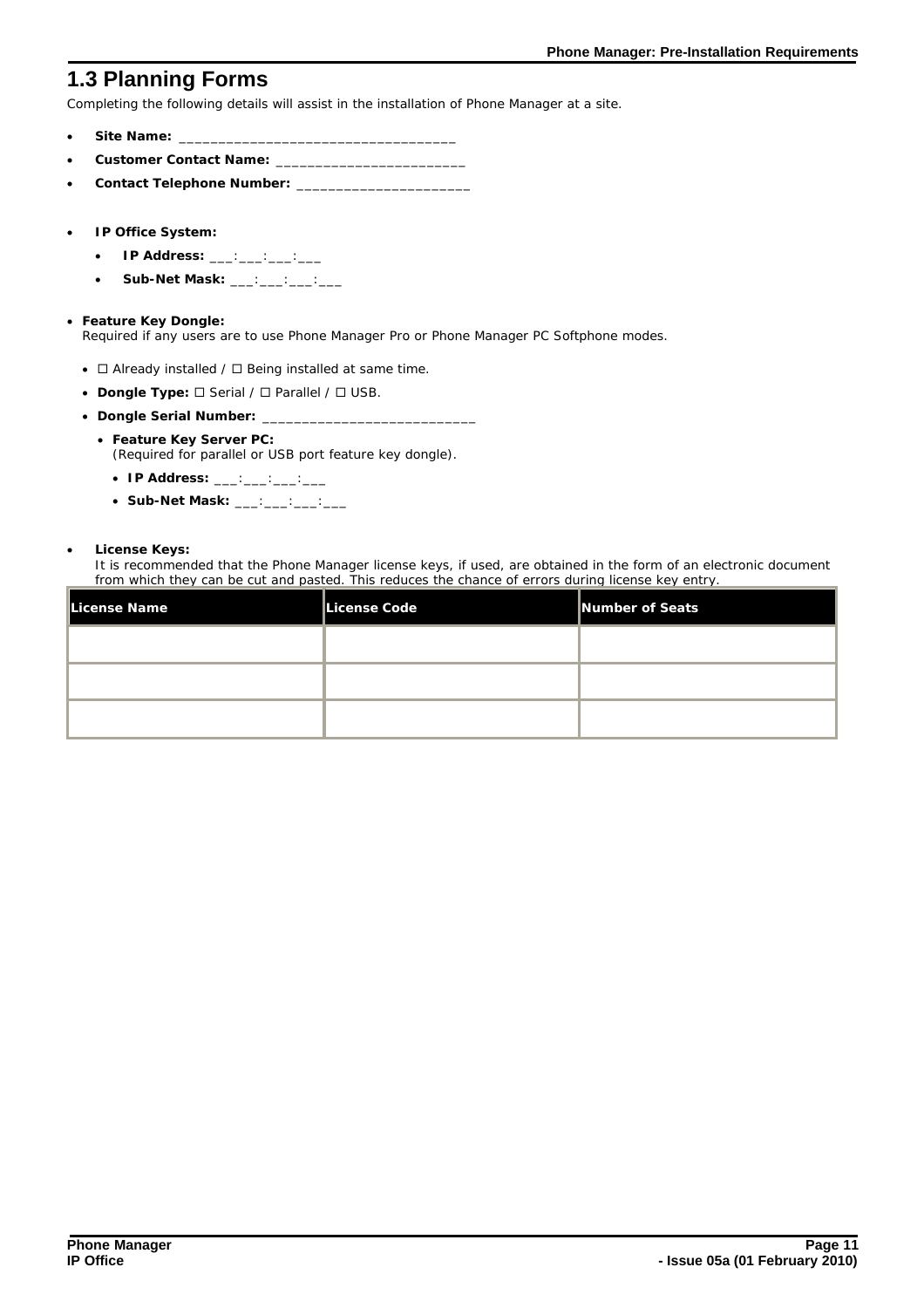| <b>Phone Manager Users</b> |              |                           |  |          |                    |                 |              |
|----------------------------|--------------|---------------------------|--|----------|--------------------|-----------------|--------------|
| Real Name                  | IP<br>Office | Extension Number Password |  | Location | Phone Manager Type |                 |              |
|                            | Name         |                           |  |          | Lite               | Pro             | <b>Vol P</b> |
|                            |              |                           |  |          | $\Box$             | $\Box$          | $\Box$       |
|                            |              |                           |  |          | $\Box$             | $\Box$          | $\Box$       |
|                            |              |                           |  |          | $\Box$             | $\Box$          | $\Box$       |
|                            |              |                           |  |          | $\Box$             | $\Box$          | $\Box$       |
|                            |              |                           |  |          | $\Box$             | $\Box$          | $\Box$       |
|                            |              |                           |  |          | $\Box$             | $\Box$          | $\Box$       |
|                            |              |                           |  |          | $\Box$             | $\Box$          | $\square$    |
|                            |              |                           |  |          | $\Box$             | $\Box$          | $\Box$       |
|                            |              |                           |  |          | $\Box$             | $\Box$          | $\Box$       |
|                            |              |                           |  |          | $\Box$             | $\Box$          | $\Box$       |
|                            |              |                           |  |          | $\Box$             | $\Box$          | $\Box$       |
|                            |              |                           |  |          | $\Box$             | $\Box$          | $\Box$       |
|                            |              |                           |  |          | $\Box$             | $\Box$          | $\Box$       |
|                            |              |                           |  |          | $\Box$             | $\Box$          | $\Box$       |
|                            |              |                           |  |          | $\Box$             | $\Box$          | $\Box$       |
|                            |              |                           |  |          | $\Box$             | $\Box$          | $\Box$       |
|                            |              |                           |  |          | $\Box$             | $\Box$          | $\Box$       |
|                            |              |                           |  |          | $\Box$             | $\Box$          | $\Box$       |
|                            |              |                           |  |          | $\Box$             | $\Box$          | $\Box$       |
|                            |              |                           |  |          | $\Box$             | $\Box$          | $\Box$       |
|                            |              |                           |  |          | $\Box$             | $\Box$          | $\Box$       |
|                            |              |                           |  |          | $\Box$             | $\hfill\square$ | $\Box$       |
|                            |              |                           |  |          | $\Box$             | $\Box$          | $\Box$       |
|                            |              |                           |  |          | $\Box$             | $\Box$          | $\Box$       |
|                            |              |                           |  |          | $\Box$             | $\Box$          | $\Box$       |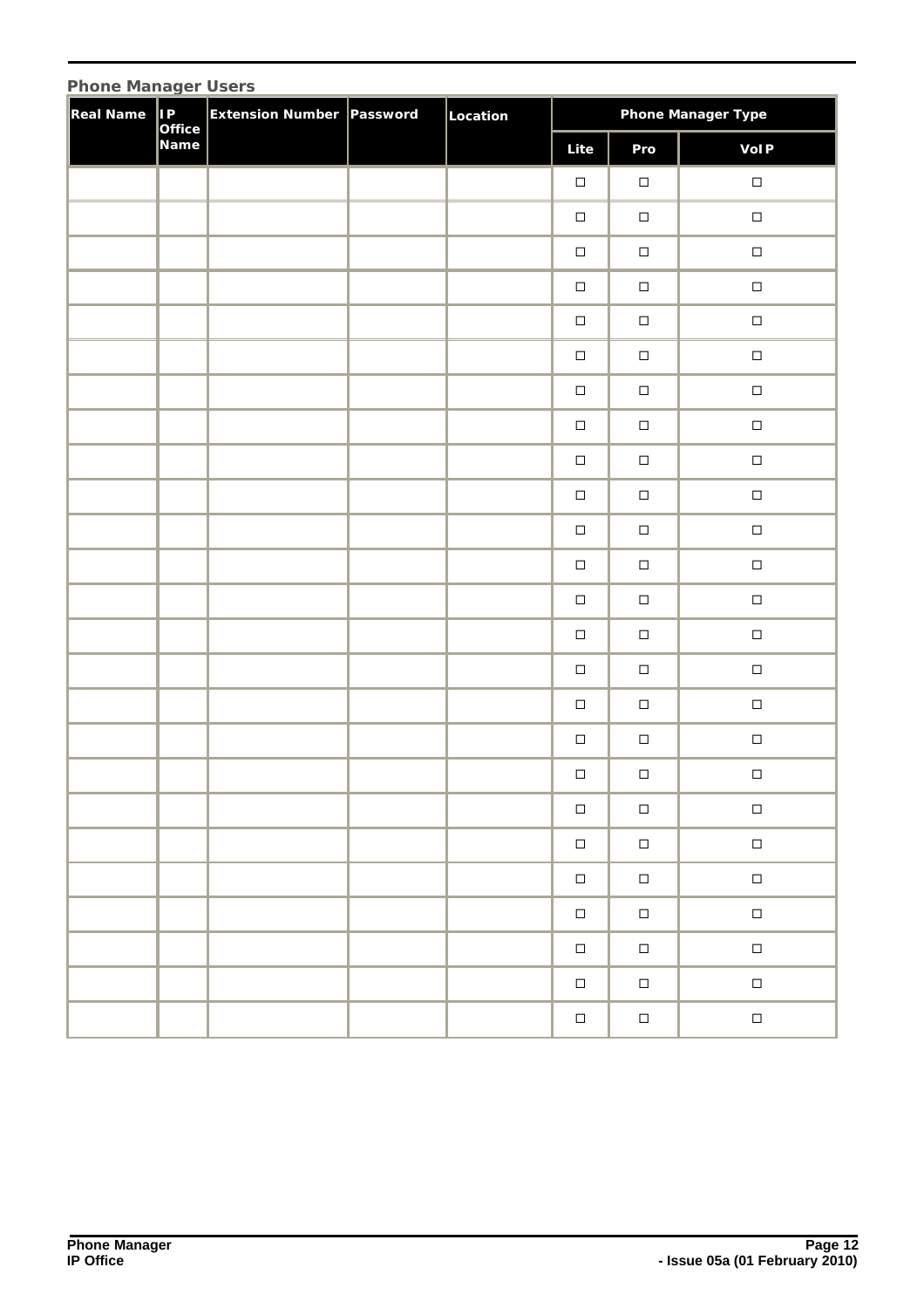## **1.4 Entering License Keys**

This section assumes that the IP Office feature Key dongle has already been installed and setup plus the IP Office Feature Key server software if required. If this is not the case, refer to the IP Office Installation manual.

**To enter license keys in IP Office Manager:**

- 1.Make sure that you have the list of licenses ready and that they match the serial number of the dongle being used by the IP Office.
- 2.Preferably the licenses should be in an electronic document from which they can be cut and pasted into the configuration. This reduces the chances of errors in the license entry.
- 3. Open IP Office Manager. Click <sup>24</sup> and receive the configuration from the IP Office system.
- 4.Click **License**. Any existing licenses are listed.
- 5.Click **Create a New Record** in the Group Pane. Select **License**.

| License |  |  |
|---------|--|--|

- 6.Enter the license key in the license key field. If the licenses are in an electronic format copy the license and paste in the license key field.
- 7.Click **OK**. The **Status** of the newly entered license is *Unknown*.
- 8.Repeat the above steps for any additional licenses.
- 9. Click and send the configuration back to the IP Office. If the only changes made were to add license keys, this can be done using merge.
- 10.Click and receive the configuration from the IP Office system again.
- 11.Click **License**.
- 12.Verify that the **Status** of the license entered has changed to *Valid*. If a license is listed as *Invalid*, ensure that it was entered correctly.

**Checking Licenses using Phone Manager** 

The number of licenses available and the number still free can be checked through any running copy of Phone Manager.

- 1.Select **Help > About Phone Manager**.
- 2.Hold down the **Ctrl** and **Shift** keys. A list of licenses is shown.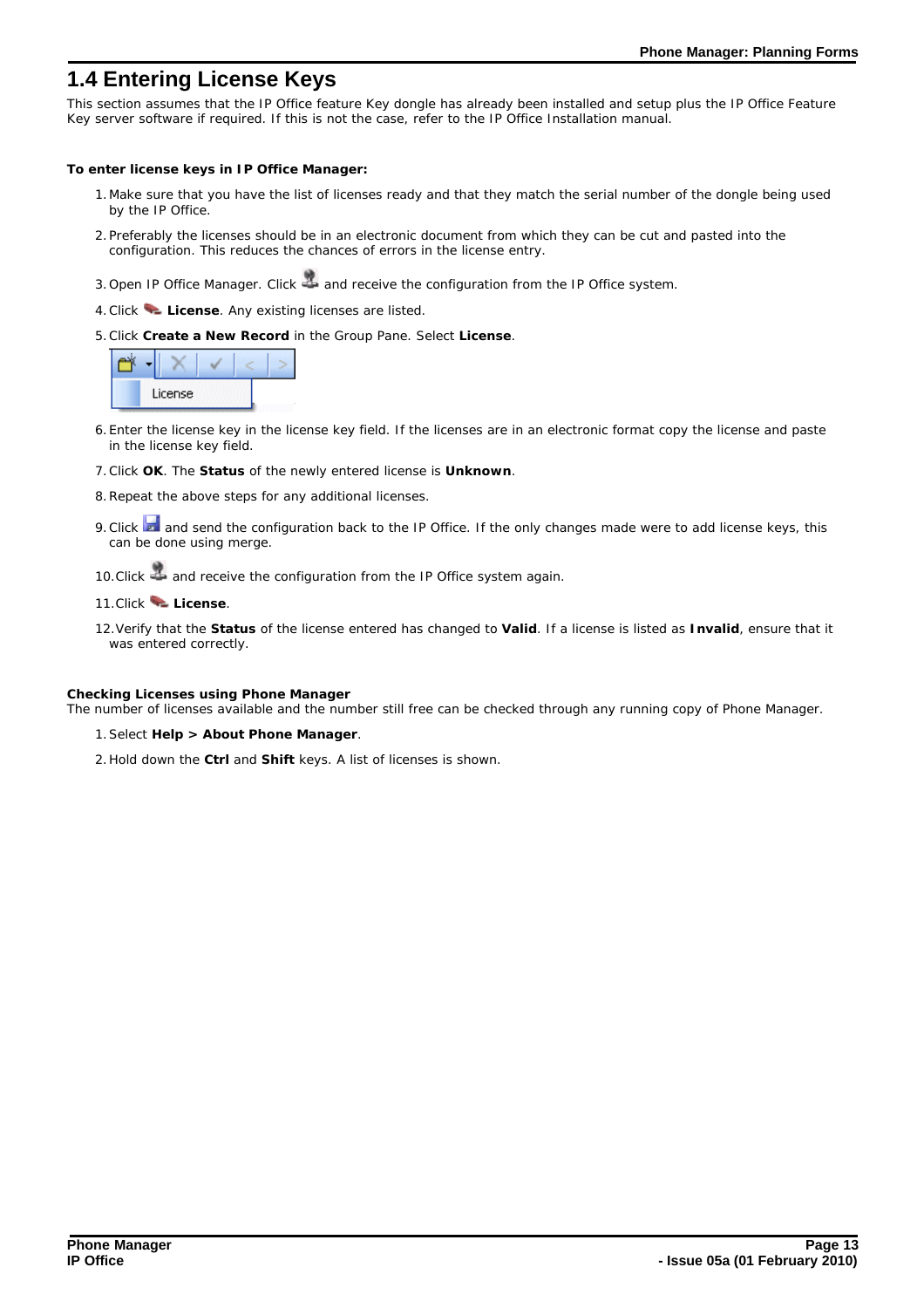## **1.5 Changing IP Office Manager**

Within the IP Office configuration, a number of user settings for Phone Manager are located on the **User | Phone Manager Options** tab. These settings can be applied in a number of ways.

- · They can be applied to the user the first time they start Phone Manager on a PC but then changed by the user.
- · They can be applied to the user every time they start Phone Manager.
- · They can be set as part of a set of User Rights which are then associated with the users to which they should be applied. This method allows the same settings to be applied to a large number of users and then be altered as required through the User Rights rather than having to alter each individual user.

#### **Important**

- 1.The key setting that must be completed is the **Phone Manager Type**. By default this is set to *Lite* for Phone Manager Lite operation.
- 2.User's intended for Phone Manager PC Softphone must be associated with a non-physical VoIP extension within the IP Office configuration, that is not with a physical VoIP phone extension.
- **IP Office Manager Configuration Settings**
- 1. Open IP Office Manager. Click <sup>21</sup> and receive the configuration from the IP Office system.
- 2. Click **and click the user's extension number in the Navigation Pane.**
- 3.Select the **Phone Manager Options** tab. Those options marked with a icon can also be set as part of the **User Rights**.
	- · **Allow user to modify Phone Manager settings:** *Default = On* This setting is used with the **Phone Manager Status Options**, **Screen Pop Options** and **Hide Options** below. It controls whether those options are applied every time the user starts Phone Manager or only the first time the user starts Phone Manager.
		- If this setting is enabled, then the IP Office configuration setting of those options are only applied the first time a user starts Phone Manager on a PC. Those settings become part of the user's Phone Manager profile on that PC. They can be changed by the user through Phone Manager. On subsequent Phone Manager starts the Manager settings are ignored.
		- · If this setting is not enabled, the IP Office configuration settings are applied every time the user starts Phone Manager and cannot be overridden by the user.
	- · **Agent Mode:** *Default = Off*

This option controls the setting of the **Agent Mode** option on the **Configure Preferences | Agent Mode** tab within Phone Manager Pro. When enabled, the user has additional toolbar controls for **Busy Wrap Up**, **Busy Not Available** and **Select Group**. Note that the options on the Phone Manager Pro **Agent Mode** tab can be greyed out from user changes by the **Agent Mode** setting in **Configuration Options** below.

- · **Phone Manager Type:** *Default = Lite* Determines the mode in which the user's copy of the Phone Manager application operates. Modes are **Lite**, **Pro** and **Phone Manager PC Softphone**. Note that the number of users able to simultaneously use Pro and VoIP modes is controlled by licenses entered into the IP Office configuration. This setting cannot be changed by the user. \* For pre-3.2 IP Office systems this setting is located on the **User | User** tab.
	- · **VoIP Mode:** *Default = On* This option only appears if the selected **Phone Manager Type** is *Phone Manager PC Softphone*. It sets the **Enable VoIP** control within the user's Phone Manager PC Softphone.
- · **Book a Conference in Phone Manager:** *Default = Off* When enabled, displays links in the user's Phone Manager application for access to the IP Office Conferencing Center application if installed. Note that to book a conference requires the user to have a Conferencing Center user ID and password. This feature also requires the **Conference Center URL** to be set (**System | System**). This setting cannot be changed by the user. \* For pre-3.2 IP Office systems this setting is located on the **User | User** tab.
- · **Configuration Options**  These options allow the user access to the indicated configure preferences tabs within Phone Manager.
	- · The controllable tabs for Phone Manager Lite are **Telephone** and **Do Not Disturb**.
	- · The additional controllable tabs for Phone Manager Pro and Phone Manager PC Softphone are **Screen Pop**, **Compact Mode**, **Agent Mode**, **Voicemail** (**Voicemail** and **Voicemail Ringback** controls only) and in IP Office 4.0 and higher **Mobile Twinning**.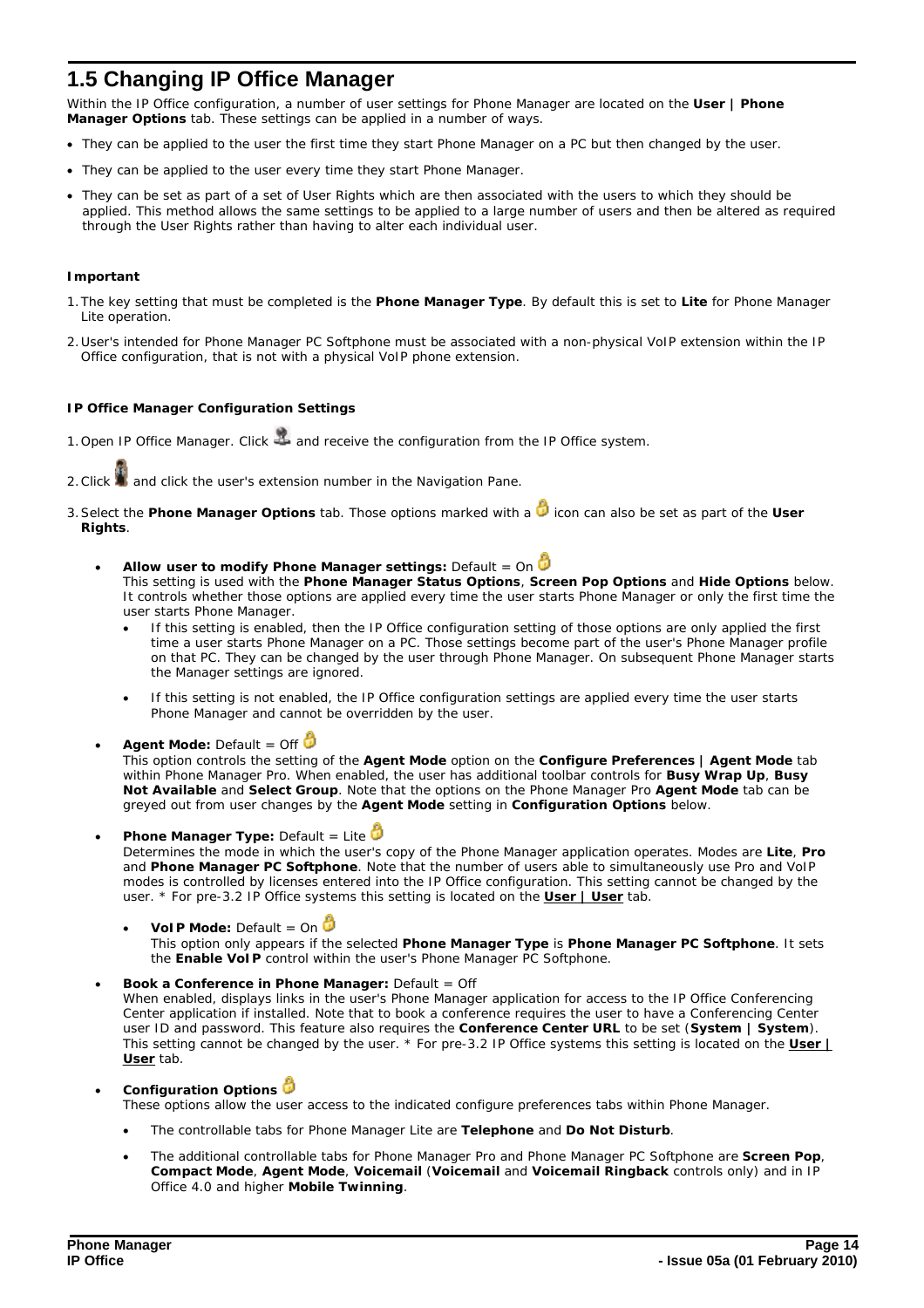- **Screen Pop Options** These options allow selection of the Phone Manager Pro/Phone Manager PC Softphone screen pop options **Ringing**, **Answering**, **Internal**, **External** and **Outlook**.
	- · The **Allow user to modify Phone Manager settings** option controls whether these settings are applied only when Phone Manager is first started or every time Phone Manager is started.
- **Phone Manager Status Options** These options allow selection of the tabs to show within the call history area of the user's Phone Manager.
	- · The tabs selectable for Phone Manager are **All**, **Missed**, **Status** and **Messages**.
	- · The additional tabs selectable for Phone Manager Pro and PC Softphone are **Incoming**, **Outgoing** and **Account Codes**.
	- · The **Allow user to modify Phone Manager settings** option controls whether these settings are applied only when Phone Manager is first started or every time Phone Manager is started.
- · **Hide Options**

These options allow selection of the Phone Manager Pro/Phone Manager PC Softphone options **Hide on close** and **Hide on no calls**.

· The **Allow user to modify Phone Manager settings** option controls whether these settings are applied only when Phone Manager is first started or every time Phone Manager is started.

4.Select the **Telephony** tab. Check the following options:

· **Call Waiting On**.

When Call Waiting is on there is an audible tone when you are on a call and another call arrives. Phone Manager allows the user to see the details of both calls and to switch between calls and is therefore a useful feature for users with analog extensions. This option is ignored for users logged on to phones with multiple call appearances.

· **Busy On Held**

When a call is placed on hold, it might be inconvenient to receive any further calls. For analog extension users it is recommended that Busy on Held is switched on. A busy tone is heard by further callers until the held caller is cleared. This option is ignored for users logged on to phones with multiple call appearances.

· **Offhook Station**.

Off Hook operation allows actions in Phone Manager, such as answer or make a call to be mirrored by the handset hook switch of the users telephone. Depending on the phones hands free capabilities this allows the user to answer, end and make calls using Phone Manager. This is not supported for analog extensions.

5.Click **OK**.

6.Repeat for any other users.

7. If all IP Office configuration changes are complete, click  $\frac{1}{2}$  and send the configuration back to the IP Office.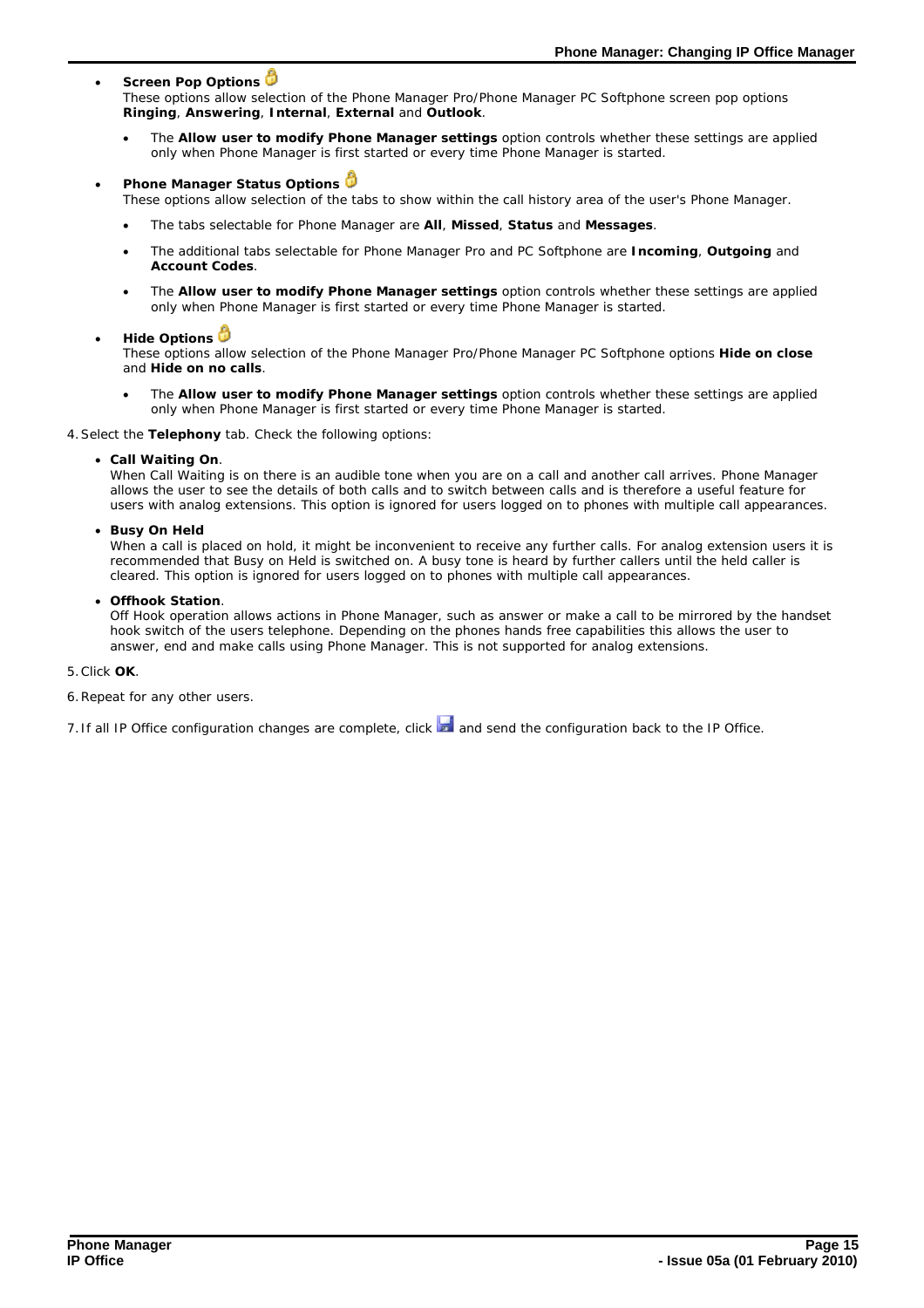## **1.6 Installing Phone Manager Software**

This process assumes that the user's PC is connected to the LAN and able to see the IP Office.

**To install Phone Manager:**

1.Ensure that you have:

- · IP Office user name and password.
- · Phone Manager software or path to Phone Manager software on the network.
- · AvayaFW.bat file or path to that file on the network.
- 2.Log on using an account with administrator rights for the PC, that is sufficient rights to install applications.

3.Check whether Phone Manager is already installed or not. If already installed:

- If the version is pre-Phone Manager version 3.2, it must be removed before proceeding any further. See Removing Old Phone Manager Software 25ी.
- If the version is Phone Manager 3.2 or higher, it can be upgraded. See <u>Upgrade Procedure</u>  $25^{\circ}$ .
- 4. Inserts the media containing the Phone Manager Software or browse to the network location where the software has been placed.
	- · If installing from the IP Office User Applications CD, the CD should auto-start. If not open the CD and double click on **setup.exe**.
- 5.The **Setup Language** window appears.

| IP Office User Suite - InstallShield Wizard                                                                                                                                                                                                               |        |
|-----------------------------------------------------------------------------------------------------------------------------------------------------------------------------------------------------------------------------------------------------------|--------|
| Choose Setup Language<br>Select the language for the installation from the choices below.                                                                                                                                                                 |        |
| Chinese (Simplified)<br>Chinese (Traditional)<br>Danish<br>Dutch<br>English<br>Finnish<br>French (Standard)<br>German<br>Italian<br>Japanese<br>Korean<br>Norwegian<br>Portuguese (Brazilian)<br>Portuguese (Standard)<br><b>Bussian</b><br>InstallShield |        |
| Next ><br>$\leq$ Back                                                                                                                                                                                                                                     | Cancel |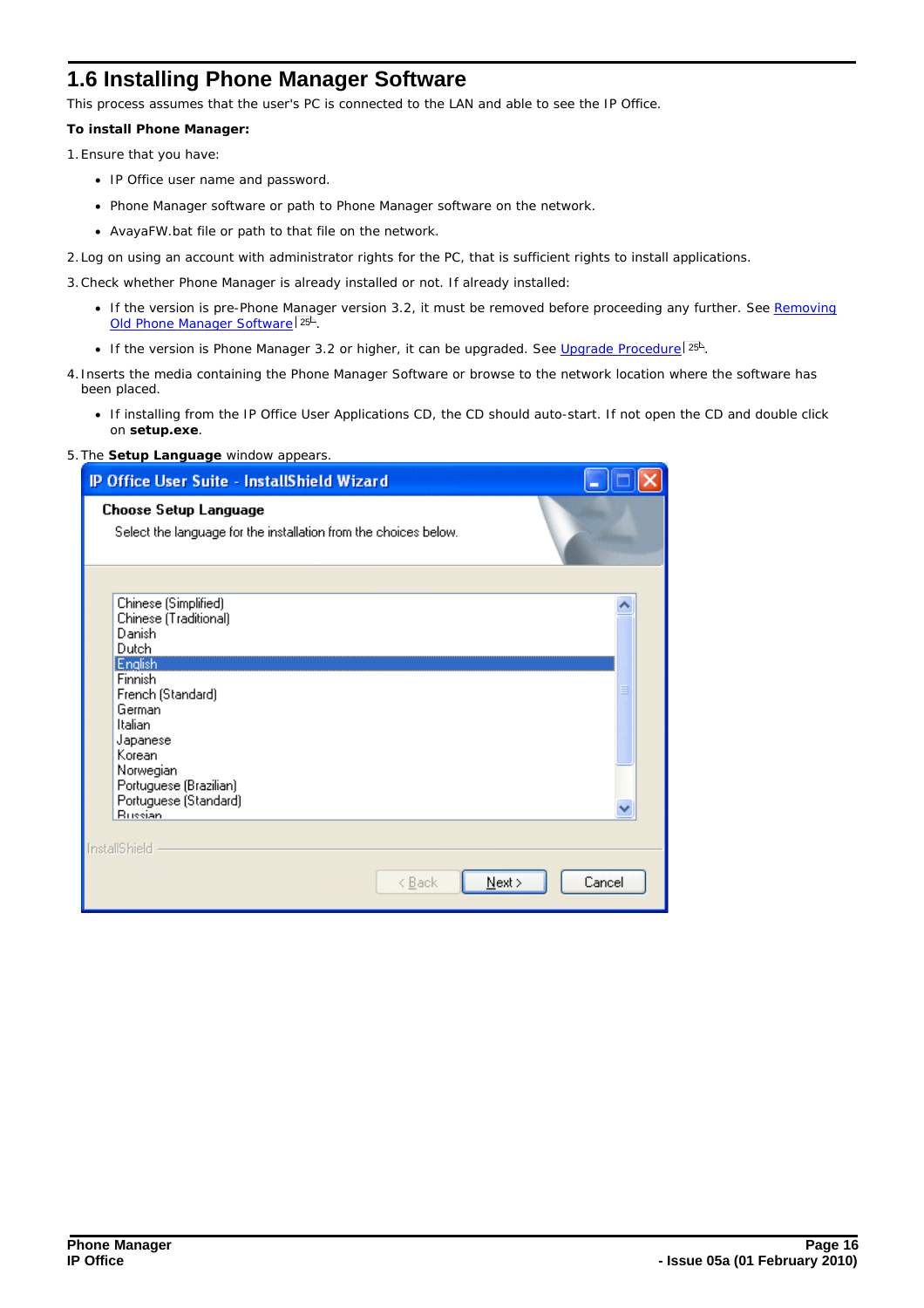|                                                                                                                                               | 6. Select the language for the installation and click Next. The Preparing Setup screen appears for a moment. |        |
|-----------------------------------------------------------------------------------------------------------------------------------------------|--------------------------------------------------------------------------------------------------------------|--------|
| IP Office User Suite - InstallShield Wizard                                                                                                   |                                                                                                              |        |
| <b>Preparing Setup</b><br>Please wait while the InstallShield Wizard prepares the setup.                                                      |                                                                                                              |        |
| IP Office User Suite Setup is preparing the InstallShield Wizard, which will guide you through the<br>rest of the setup process. Please wait. |                                                                                                              |        |
| <b>ETTE</b><br>InstallShield                                                                                                                  |                                                                                                              |        |
|                                                                                                                                               |                                                                                                              | Cancel |
|                                                                                                                                               | 7. The Welcome to the InstallShield Wizard for IP Office User Suite window appears.                          |        |
| IP Office User Suite - InstallShield Wizard                                                                                                   |                                                                                                              |        |
|                                                                                                                                               | Welcome to the InstallShield Wizard for IP<br><b>Office User Suite</b>                                       |        |
|                                                                                                                                               | The InstallShield® Wizard will install IP Office User Suite<br>on your computer. To continue, click Next.    |        |
|                                                                                                                                               | $\angle$ Back<br>$N$ ext >                                                                                   | Cancel |

8.Click **Next**.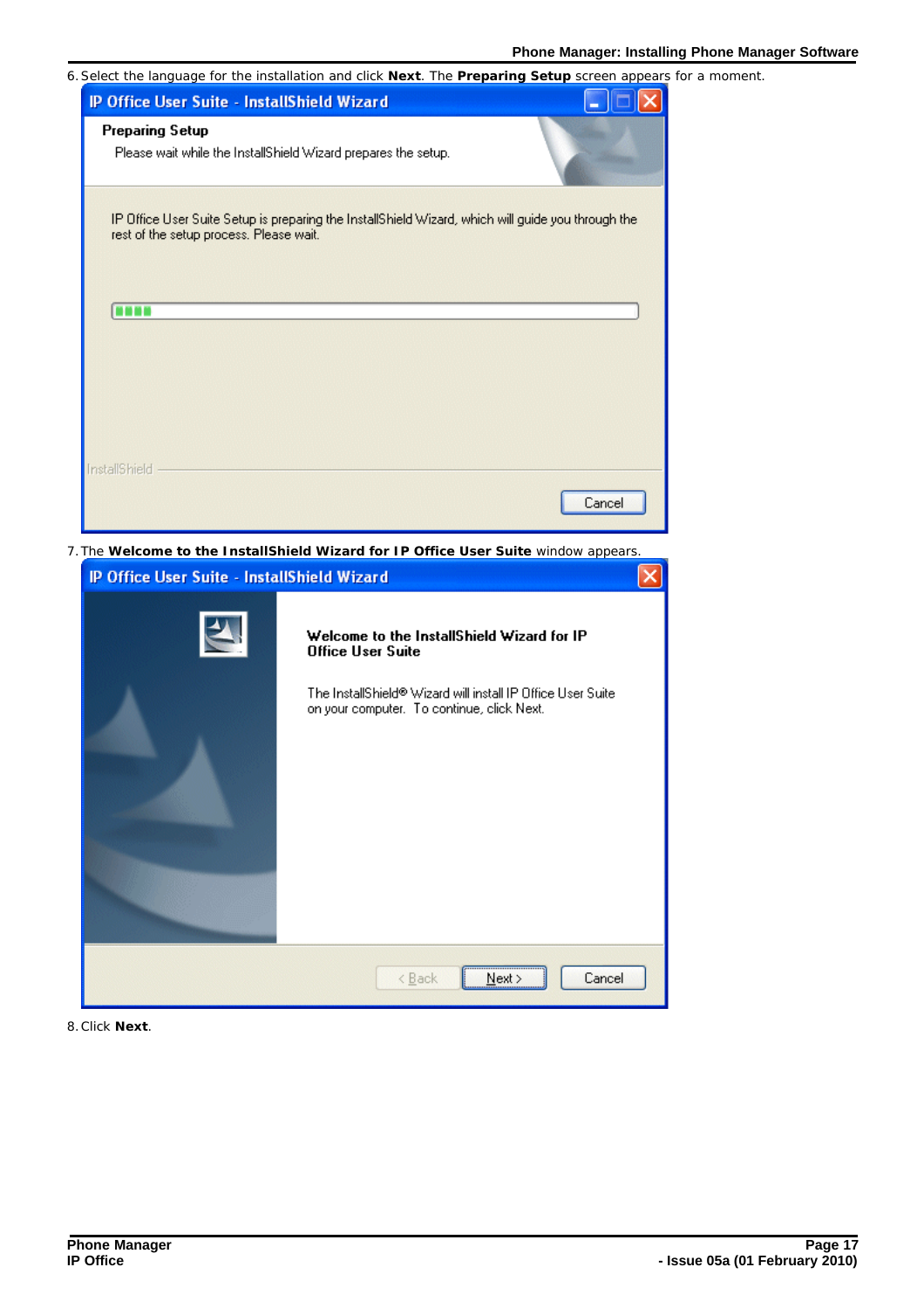|                                | 9. The Customer Information window appears. |                             |        |
|--------------------------------|---------------------------------------------|-----------------------------|--------|
|                                | IP Office User Suite - InstallShield Wizard |                             |        |
| <b>Customer Information</b>    |                                             |                             |        |
| Please enter your information. |                                             |                             |        |
| User Name:                     |                                             |                             |        |
| Mark                           |                                             |                             |        |
| Company Name:                  |                                             |                             |        |
| Why.                           |                                             |                             |        |
| Install this application for:  | Anyone who uses this computer (all users)   |                             |        |
|                                | O Only for me (Mark)                        |                             |        |
|                                |                                             |                             |        |
| InstallShield                  |                                             |                             |        |
|                                |                                             | $N$ ext ><br>< <u>B</u> ack | Cancel |

10.Type the user and customer name.

11.Select **Anyone who uses the computer** and click **Next**.

12.The **Choose Destination Location** window appears.

| IP Office User Suite - InstallShield Wizard                                                                                                                                             |        |
|-----------------------------------------------------------------------------------------------------------------------------------------------------------------------------------------|--------|
| <b>Choose Destination Location</b><br>Select folder where setup will install files.                                                                                                     |        |
| Setup will install IP Office User Suite in the following folder.<br>To install to this folder, click Next. To install to a different folder, click Browse and select<br>another folder. |        |
| <b>Destination Folder</b><br>Browse<br>C:\Program Files\Avaya\IP Office<br><b>InstallShield</b>                                                                                         |        |
| $\leq$ Back<br>Next                                                                                                                                                                     | Cancel |

13.Leave the directory setting at default unless absolutely necessary. Click **Next**.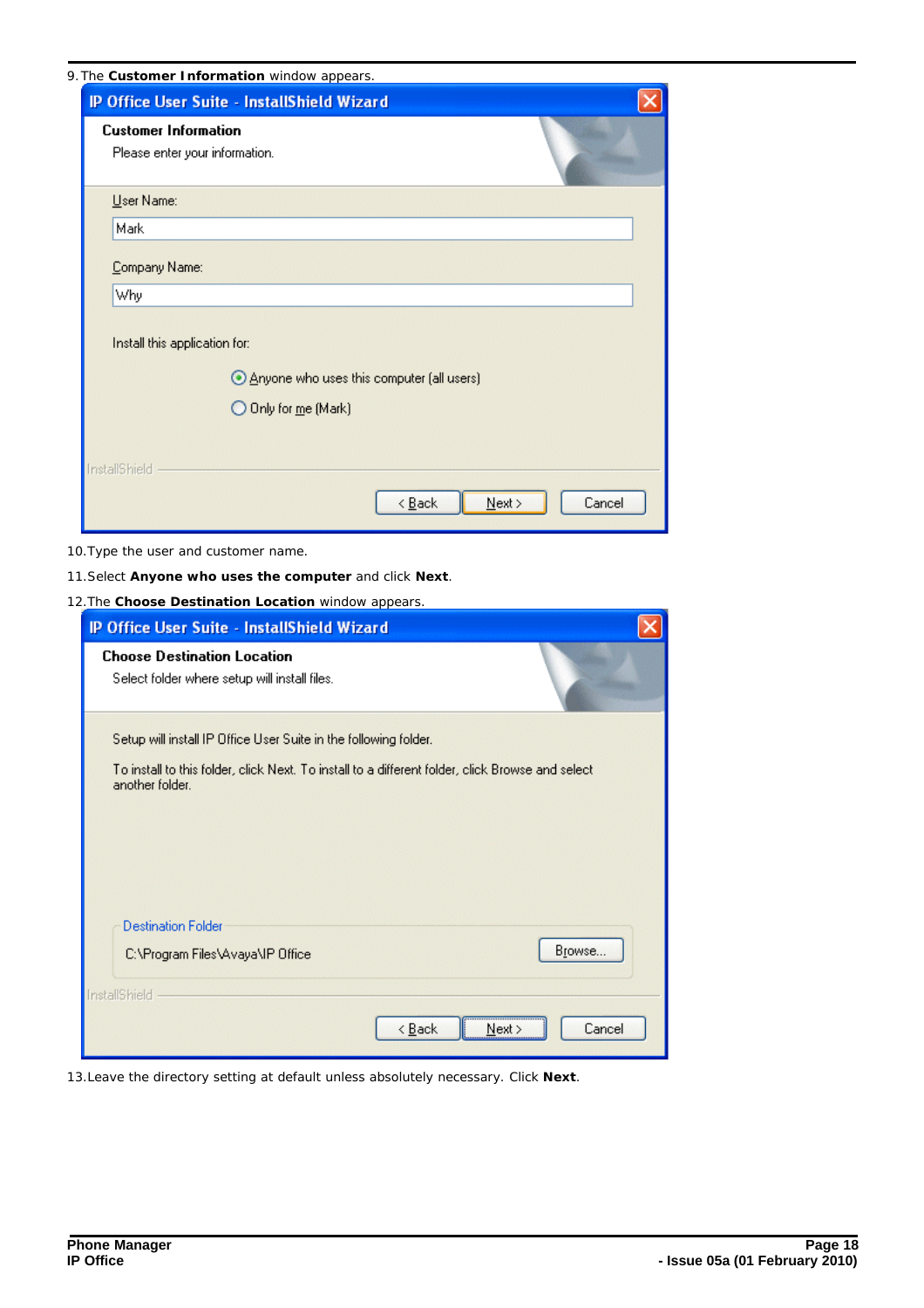| Description                                                                                                                                |
|--------------------------------------------------------------------------------------------------------------------------------------------|
| Program will be installed with the<br>most common options(Phone<br>Manager with all Languages and<br>TAPI). Recommended for most<br>users. |
| Space on C:<br>Required: 50MB<br>Available: 10445.71 MB                                                                                    |
|                                                                                                                                            |

15.Select either **Compact** or **Typical**.

- · **Compact** installs just Phone Manager and the language files that best match the PC.
- · **Typical** installs Phone Manager and all supported languages plus the IP Office TAPI software.
- 16.Click **Next**.

17.The **Start Copying Files** window opens. To review or change any settings, click **Back**.

| IP Office User Suite - InstallShield Wizard                                                                                                                                                                                      |
|----------------------------------------------------------------------------------------------------------------------------------------------------------------------------------------------------------------------------------|
| <b>Start Copying Files</b><br>Review settings before copying files.                                                                                                                                                              |
| Setup has enough information to start copying the program files. If you want to review or<br>change any settings, click Back. If you are satisfied with the settings, click Next to begin<br>copying files.<br>Current Settings: |
| IP Office User Suite will be installed in following location:<br>C:\Program Files\Avaya\IP Office<br>You have selected following setup type:<br>Typical<br>Following features will be installed:                                 |
| Phone Manager<br>Languages<br>Chinese<br>$\langle$<br>InstallShield                                                                                                                                                              |
| $\leq$ Back<br>Cancel<br>Next                                                                                                                                                                                                    |

18.To begin copying the files, click **Next**.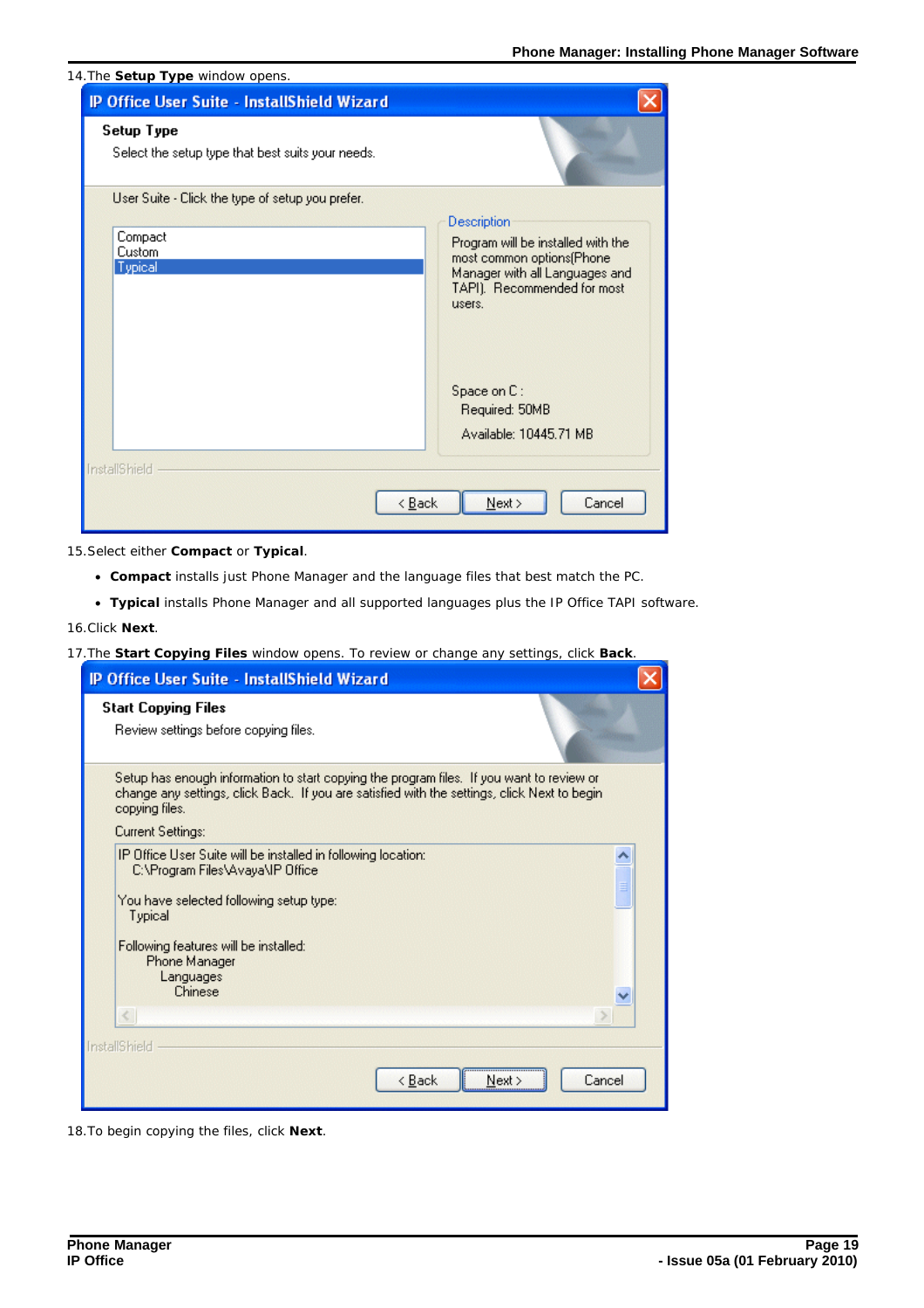| 19. The Setup Status window appears. The files may take a few minutes to install. |        |
|-----------------------------------------------------------------------------------|--------|
| IP Office User Suite - InstallShield Wizard                                       |        |
| <b>Setup Status</b>                                                               |        |
| The InstallShield Wizard is installing IP Office User Suite                       |        |
| Installing                                                                        |        |
| C:\\{5365DAF7-01E2-4746-B474-90B1D1E70A2B}\data1.cab                              |        |
|                                                                                   |        |
|                                                                                   |        |
|                                                                                   |        |
|                                                                                   |        |
|                                                                                   |        |
| InstallShield                                                                     |        |
|                                                                                   | Cancel |

20.When copy if files is complete the **InstallShield Wizard Complete** window appears.

| IP Office User Suite - InstallShield Wizard |                                                                                                                                                                                                                                                                                                                                                                     |
|---------------------------------------------|---------------------------------------------------------------------------------------------------------------------------------------------------------------------------------------------------------------------------------------------------------------------------------------------------------------------------------------------------------------------|
|                                             | InstallShield Wizard Complete<br>The InstallShield Wizard has successfully installed IP Office.<br>User Suite. Before you can use the program, you must restart<br>your computer.<br>$\bigcirc$ Yes, I want to restart my computer now.<br>No, I will restart my computer later.<br>Remove any disks from their drives, and then click Finish to<br>complete setup. |
|                                             | Finish<br>< Back<br>Cancel                                                                                                                                                                                                                                                                                                                                          |

21.If TAPI was installed, the PC may request a restart. Do not agree to this at this stage.

22.Click **Finish**.

23.Run the file **AvayaFW.bat**. This adds the IP Office applications on the user's PC as exceptions to the Windows default firewall. Do this even if the user is not using the Windows default firewall. If the users has different firewall software installed on their PC then different actions may be required to ensure the necessary exceptions are added to that firewall software. See Phone Manager Ports and Firewalls 24

24. Restart the PC and log on with the intended users account.

25.Phone Manager should automatically start. Enter the users name and password as set on the IP Office system. If the user is the only user of the PC, enable the **Remember password** option.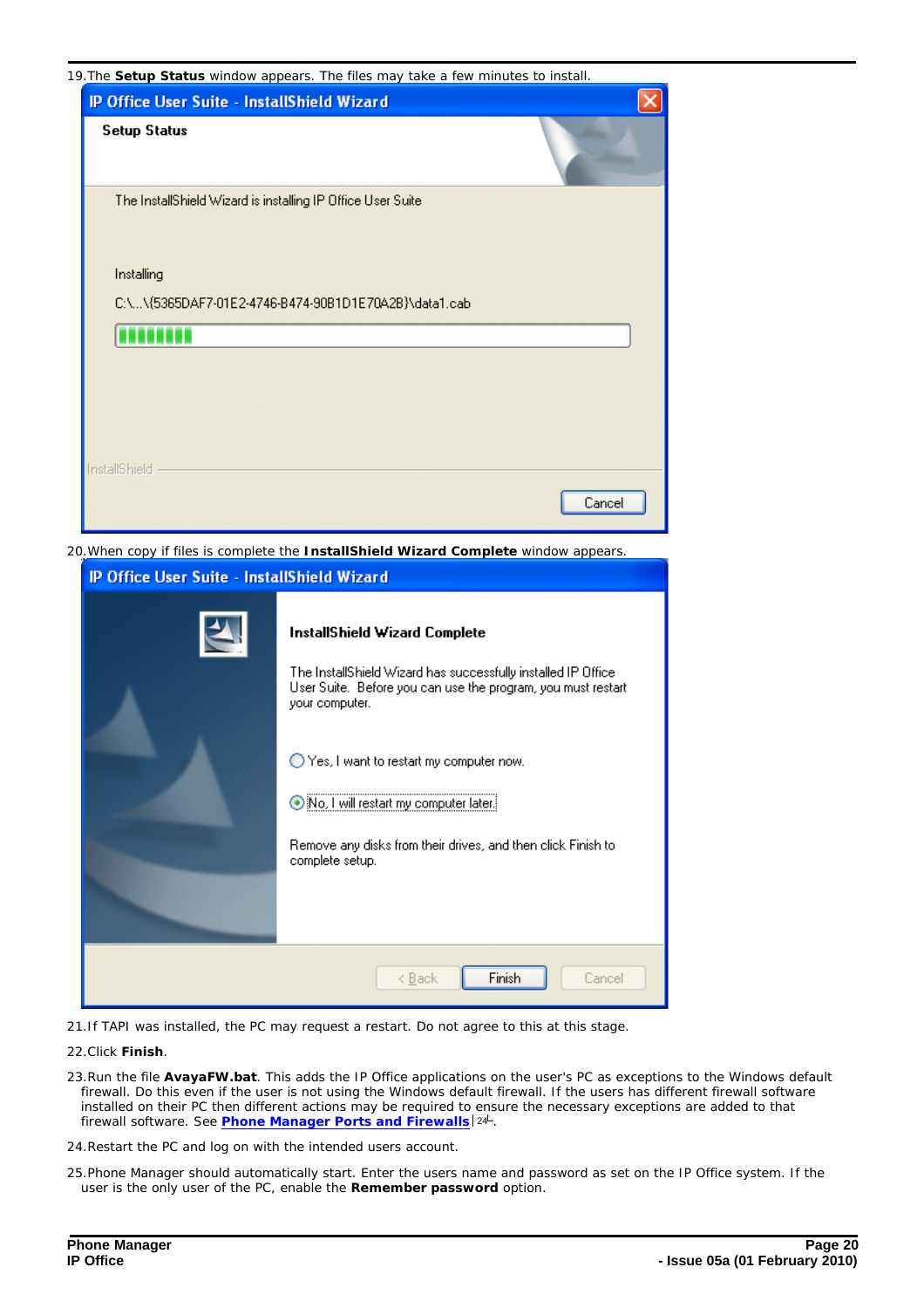26.Once Phone Manager has started, check that Phone Manager is running in the Lite or Pro mode as required. If so, the main installation process has been completed.

· For Phone Manager PC Softphone user an number of additional configuration steps need to be completed. See Configuring a PC Softphone 22 .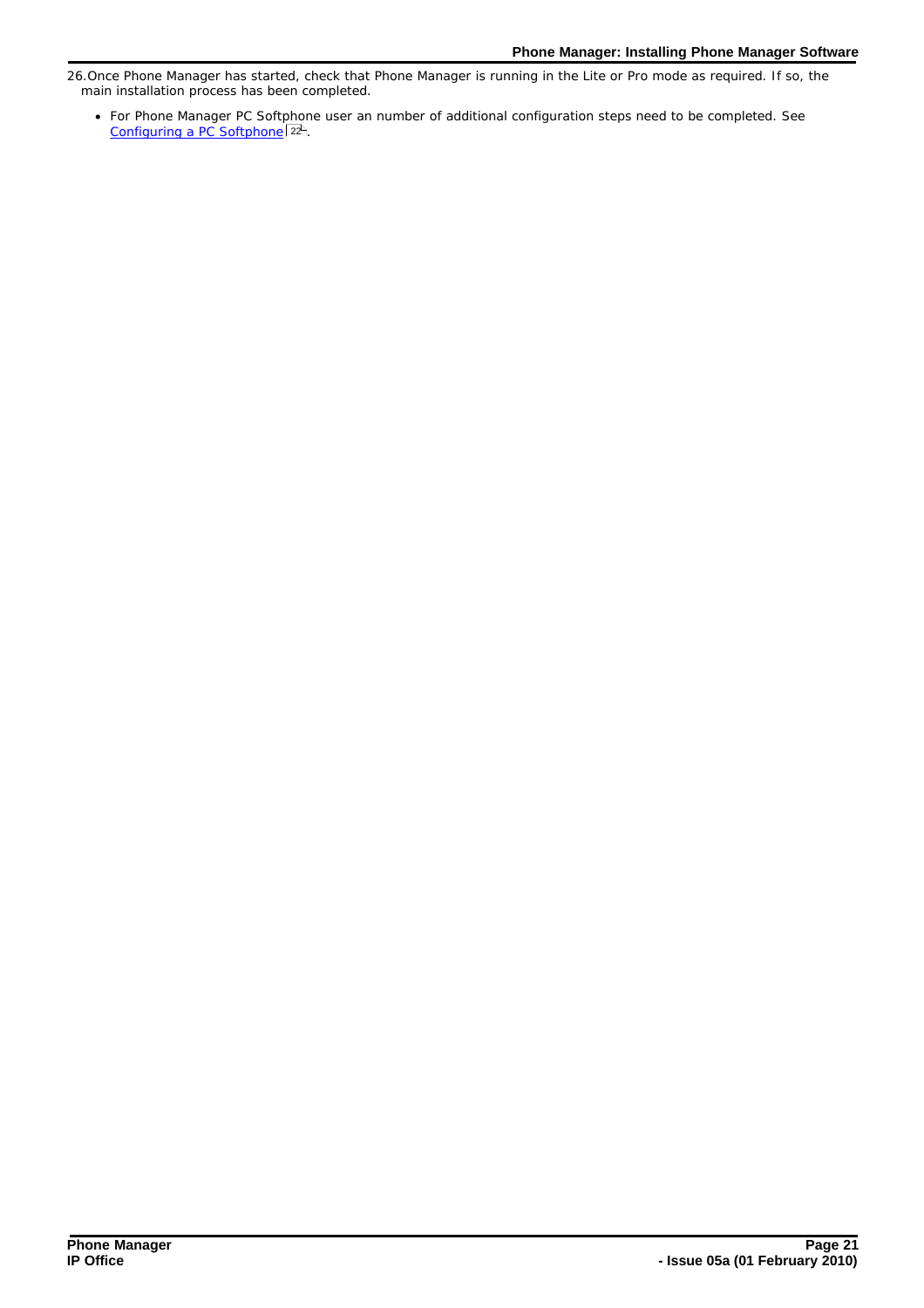## **1.7 Configuring a PC Softphone**

The presence of the  $\mathcal P$  and  $\mathbf Y$  icons indicate that Phone Manager is running in VoIP mode. The title bar should also state **Phone Manager iPro** or **Phone Manager SoftPhone**.

#### **Requirements and Notes**

Phone Manager software checks for all the following when started. If not enabled, the application will not start in Phone Manager PC Softphone mode.

- · There must be valid *Phone Manager Pro* and *Phone Manager Pro IP Audio Enabled* licenses available when the user starts Phone Manager.
- The user must be associated with an non-physical VoIP extension in the IP Office configuration. That is not with a physical VoIP extension.
- · The user's **Phone Manager Type** in the IP Office configuration (**User | Phone Manager Options**) must be set to **Phone Manager PC Softphone** and the option **PC Softphone mode** should be enabled.
- The PC must be enabled for audio playback and recording via an installed soundcard or USB microphone headset.
- · Phone Manager PC Softphone always uses the default device specified under the **Multimedia** tab in the Windows control panel.
- · Ensure that **Use only preferred devices** tick box is enabled in the **Audio** tab of the **Sounds and Audio Devices** option in the Windows control panel.

**To make the changes in Phone Manager:**

1.Click **> Phone Manager**. Alternatively, click **View > Preferences > Phone Manager**. The Phone Manager window opens



- 2.Check **Play Sounds** and **Enable VoIP**.
- 3.To save your changes, click **OK**.

4.Click | **Audio Codec** or click **View** | **Preferences** | **Audio Codec**. The Audio Codec window opens. Only make changes here if they are matched by changes to the **Extension | VoIP** settings in the IP Office configuration.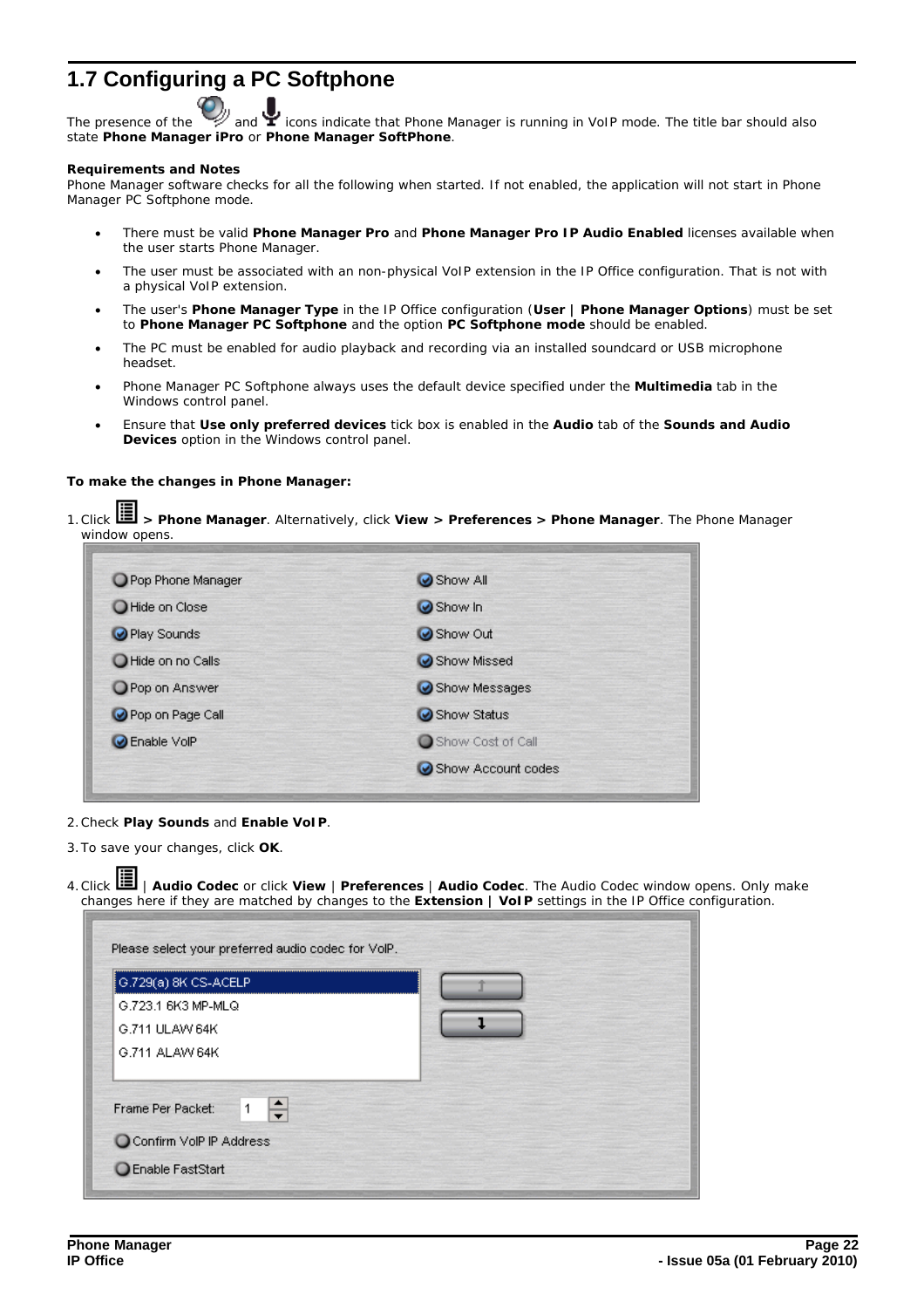- 5.Use the up and down arrows to select and adjust the list of preferred audio codec for VoIP communication.
- 6. If you are using a low bandwidth connection for example a dial Up Modem, increasing the Frames per packet to 2 might improve the quality of the VoIP communication. However, this is not guaranteed. If you are not using a low bandwidth connection, it is recommended you use the default value of 1.
- 7. If you have multiple IP connections, select **Confirm VoIP IP Address** for the user to be prompted to select the IP address for VoIP communication.
- 8.Enable FastStart should only be changed to match the setting as in the user's extension VoIP settings in the IP Office configuration. Select **Enable FastStart** to provide the caller with a ring tone. If it is not checked, the caller does not hear a ring tone but the call is connected faster.
- 9.To save the changes, click **OK**.
- 10.Close Phone Manager. When you next start Phone Manager, the options selected will be active.

**Note**

· QoS support from the users PC is optional but is highly recommended. Windows 2000 and Windows XP are able to provide the user with QoS that can be configure to match the QoS settings of the IP Office. See VoIP Quality of  $S$ ervice  $(QoS)$   $26$ <sup>A</sup>.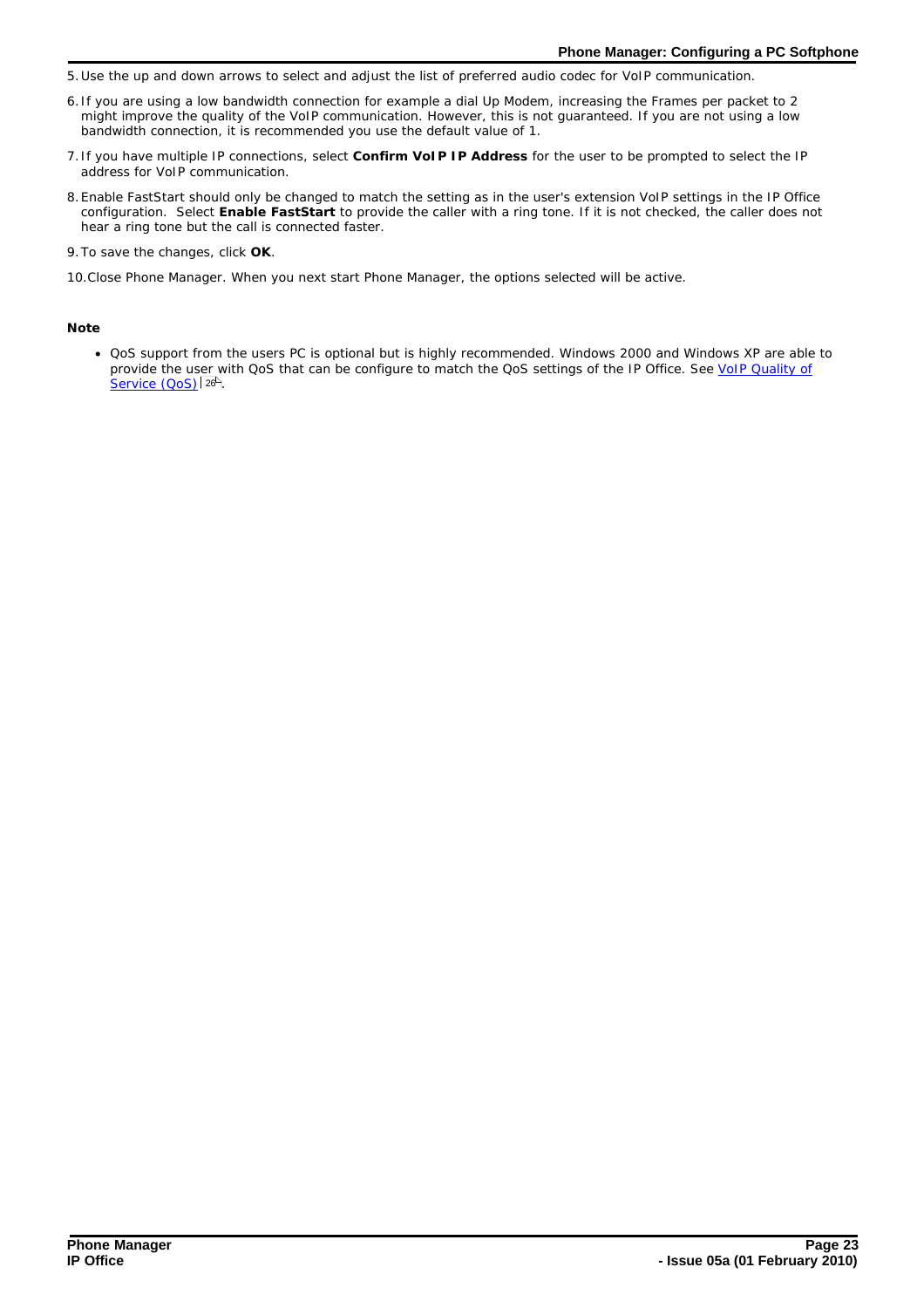## **1.8 Phone Manager Ports and Firewalls**

Phone Manager uses the following IP ports for communication with the IP Office. If a firewall is placed between the user PC and the IP Office, traffic on these ports should be allowed.

- · **Port 69 on the IP Office and the Phone Manager PC- TFTP** This is used by the Phone Manager to obtain data from the IP Office such as user name lists and the switch directory. TFTP is also used during the application log on.
- · **Port 50796 on the IP Office IPO PC Partner** This port is used by Phone Manager and Soft Console applications to establish communication with the IP Office for call signalling, configuration changes, etc.
- · **Port 50799 on the Phone Manager PC IPO BLF Updates** Used by Phone Manager to receive status updates for internal speed dial icons. These are sent from the IP Office using the 255.255.255.255 broadcast address.

· **VoIP**

Phone Manager Pro PC Softphone uses ports 1719 and 1720 for H323 Gatekeeper discover and then a range of ports for VoIP. Therefore, we can only recommend Phone Manager Pro PC Softphone operation across a firewall when using VPN to tunnel the connection.

**Using AvayaFW.bat**

This file is a batch file that adds various IP Office applications and the ports that they frequently use as exceptions to the Windows in-built firewall settings. This file can be downloaded from **http://marketingtools.avaya.com/tools/ firewall**.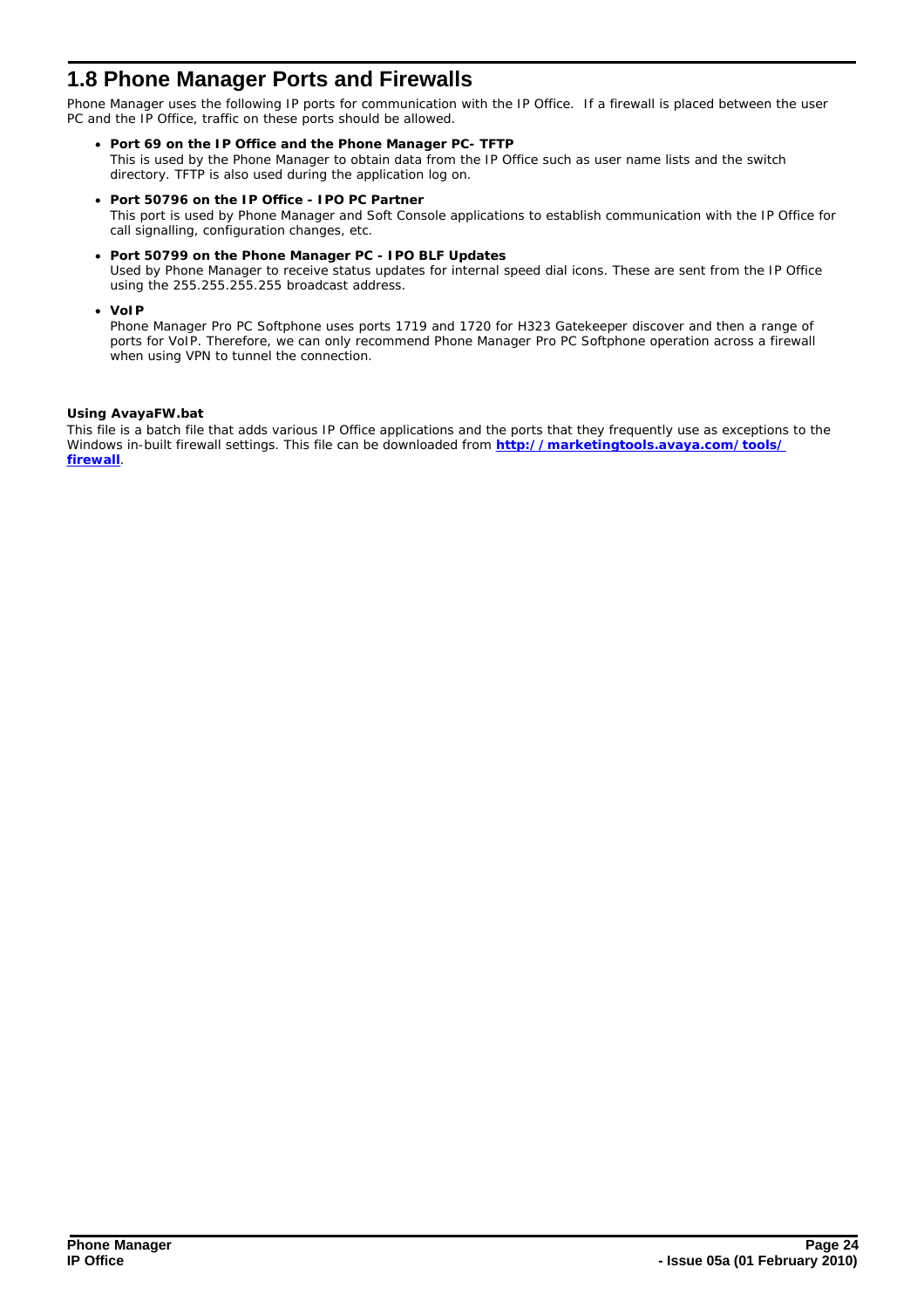## **1.9 Removing Old Phone Manager Software**

If there is a version of Phone Manager below 3.2 already installed, the application must be removed before installation. If the Phone Manager version is 3.2 or higher you can upgrade the software. For more information, see <u>Upgrade Procedure</u>  $25^{\circ}$ .

#### · **WARNING**

This process will remove all installed components of the IP Office User Suite. If any of the following IP Office applications are installed, ensure that they are reinstalled from the new IP Office User Suite:

- · TAPI
- · DevLink
- · MS-CRM
- · SoftConsole

**To remove existing Phone Manager software:**

- 1.Select **Start > Settings > Control Panel**.
- 2.Select **Add/Remove Programs**.
- 3.From the list of **Currently installed programs**, select **IP Office User Suite**.
- 4.Click **Change/Remove**. The **InstallShield Wizard** for the software suite is started.
- 5.When the option screen opens, select **Remove**.
- 6.When the option screen opens, select **Remove**.
- 7.You are asked 'Do you want to completely remove the selected application and all of its features?'. Click **Yes**.
- 8.Once the suite has been removed, click **Finish** and close **Add/Remove Programs**.
- 9. The Phone Manager software can now be installed. For more information, see Installing Phone Manager Software 16<sup> $\leftarrow$ </sup>.

## **1.10 Upgrade Procedure**

If the application software is 3.2 or higher you can upgrade the software. You do not have to remove the existing version of the software.

**To upgrade your applications:**

- 1. Insert the IP Office User Suite CD. The CD will auto-start the InstallShield Wizard. The 'Welcome to the InstallShield Wizard for IP Office User Suite' window opens.
- 2.Click **Next**. The 'Upgrade Features' window opens. A list of features that can be upgraded is listed.
- 3.Select the options you want to upgrade and de-select the options you do not want to upgrade.
- 4.To upgrade, click **Next**. The 'Setup Status' window opens. The selected features are upgraded, which may take several minutes.
- 5.The 'Update Complete' window opens. To exit the InstallShield Wizard, click **Finish**.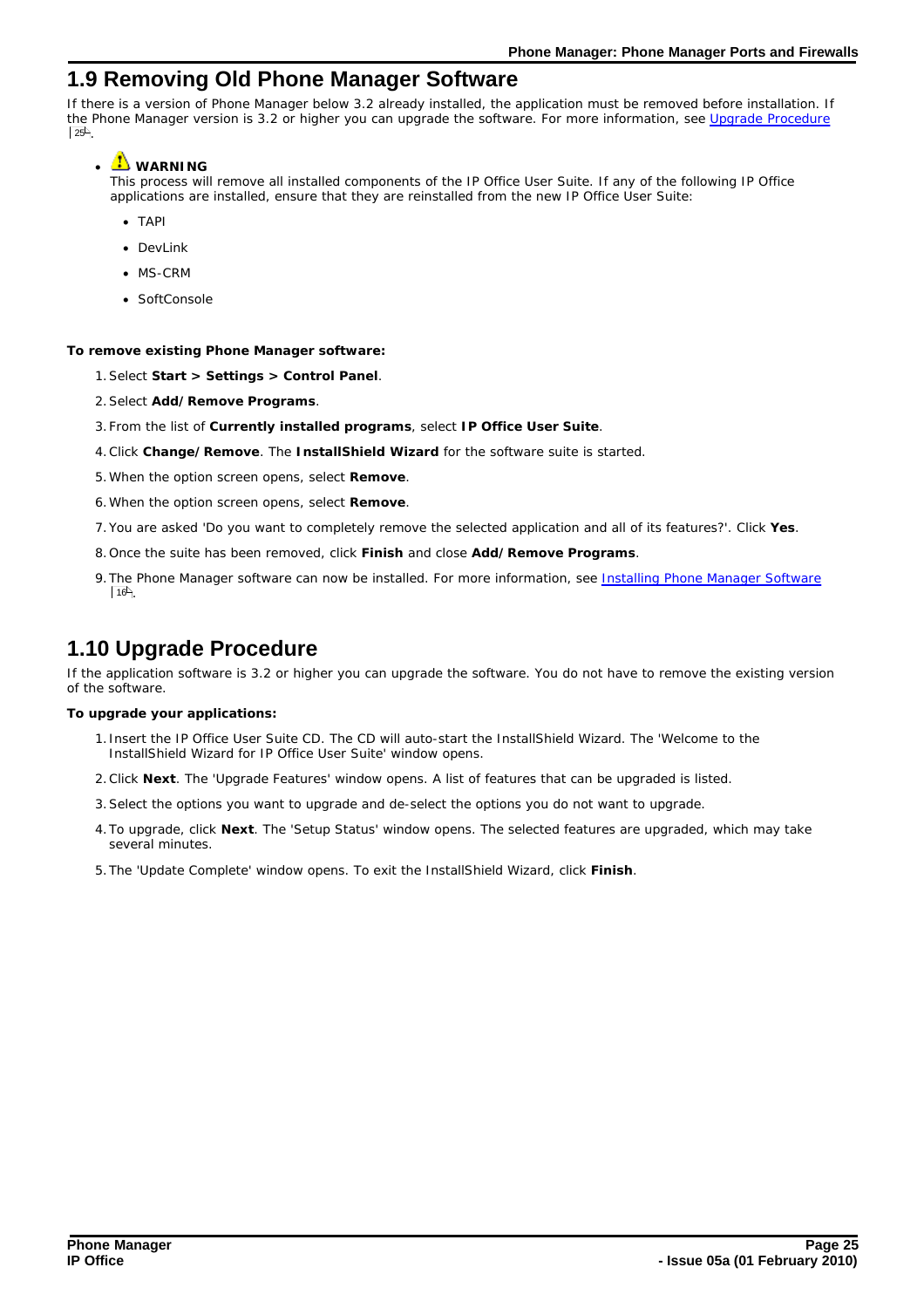## **1.11 VoIP Quality of Service (QoS)**

Phone Manager PC Softphone can support DiffServ QoS when running on Windows 2000 and Windows XP. However, it requires QoS to be enabled within Windows. It is still dependent of QoS being supported at all switch/routing points between the user and the IP Office.

The default DSCP (DiffServ Control Point) value used by Windows is 40 unless overridden. This differs from the IP Office system default of 46.

#### **Windows XP**

The network card/interface being used must support 802.1p and the Windows QoS Scheduler must be installed. The DSCP value might need to be changed.

**To change the DSCP value:**

- 
- 1. Select **Start > Run** and enter **gpedit.msc**. 2. Open **Local Computer Policy > Computer Configuration > Administrative Templates > Network > QoS Packet Scheduler**.
- 3. For the **Guaranteed Service Type**, enter the required DSCP value.

#### **Windows 2000**

- · The network card/interface being used must support 802.1p.
- · The following DWORD registry key must be added and set to *0* to enable DSCP marking. HKEY\_LOCAL\_MACHINE\System\CurrentControlSet\Services\Tcpip\Parameters\DisableUserTosSetting
- · To change the DSCP value to match that being used by the IP Office network, add the following DWORD registry key set to the required value.

HKEY\_CURRENT\_USER\Software\Avaya\IP400\PhoneManager\DSCP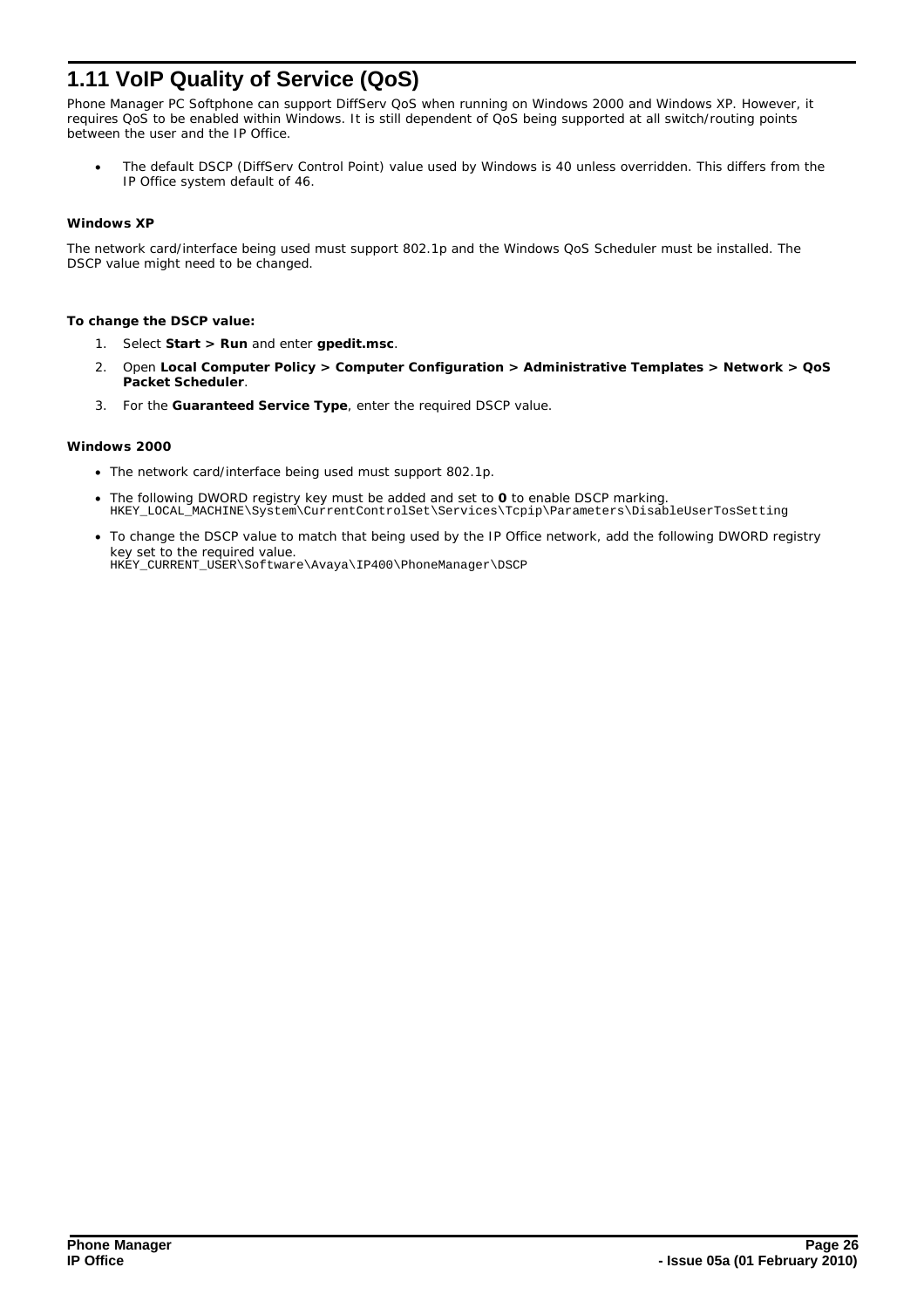## **1.12 Telecommuter Mode**

As normal, Phone Manager is used for call control and information over a data connection to the IP Office, with the speech part of those calls being carried on a separate parallel voice call connection. IP Office 4.1 and Phone Manager 4.1 + support Telecommuter mode, which allows the speech connection to be a remote phone location not on the IP Office. Use of this mode is can be assigned to users in the IP Office 4.1+ configuration by the System Administrator.



When users of this mode start Phone Manager, they are asked for their location, this is either *Internal* or *Remote*.

- · Internal is used when they are at their normal IP Office extension. In this state the extension and Phone Manager operate in the same way as for other internal Phone Manager users.
- · Remote is used for they are at an external location from which they have a data connection for Phone Manager to the IP Office and a phone on which they can make and receive direct calls. They can specify the remote location number when logging in or use a previously saved location number. The remote phone number used must be one that can be dialed directly from the IP Office, for example not via any switch board, receptionist or auto attendant service. The user's normal IP Office call restrictions, if any, are applied and any external dialing prefix must be included if used on the IP Office.

**Configuring a User as a Phone Manager Pro Telecommuter**

- · Telecommuter is an option for Phone Manager Pro users and requires an available Phone Manager Pro license in the IP Office configuration.
- · Setting a user as a telecommuter is done through the **User | Phone Manager Options | Phone Manager Type** field in IP Office Manager (or **User Rights | Phone Manager | Phone Manager Type** if the user is associated with a set of user rights). Select *Pro Telecommuter* to allow use of telecommuter mode.
- · Provision of a data connection from the user's Phone Manager Pro PC to the IP Office when remote from the IP Office network is outside the scope of this documentation. The methods will depend on the customer network and methods of Internet connection available. The use of VPN is recommended to ensure secure connection between the remote site and the customer network.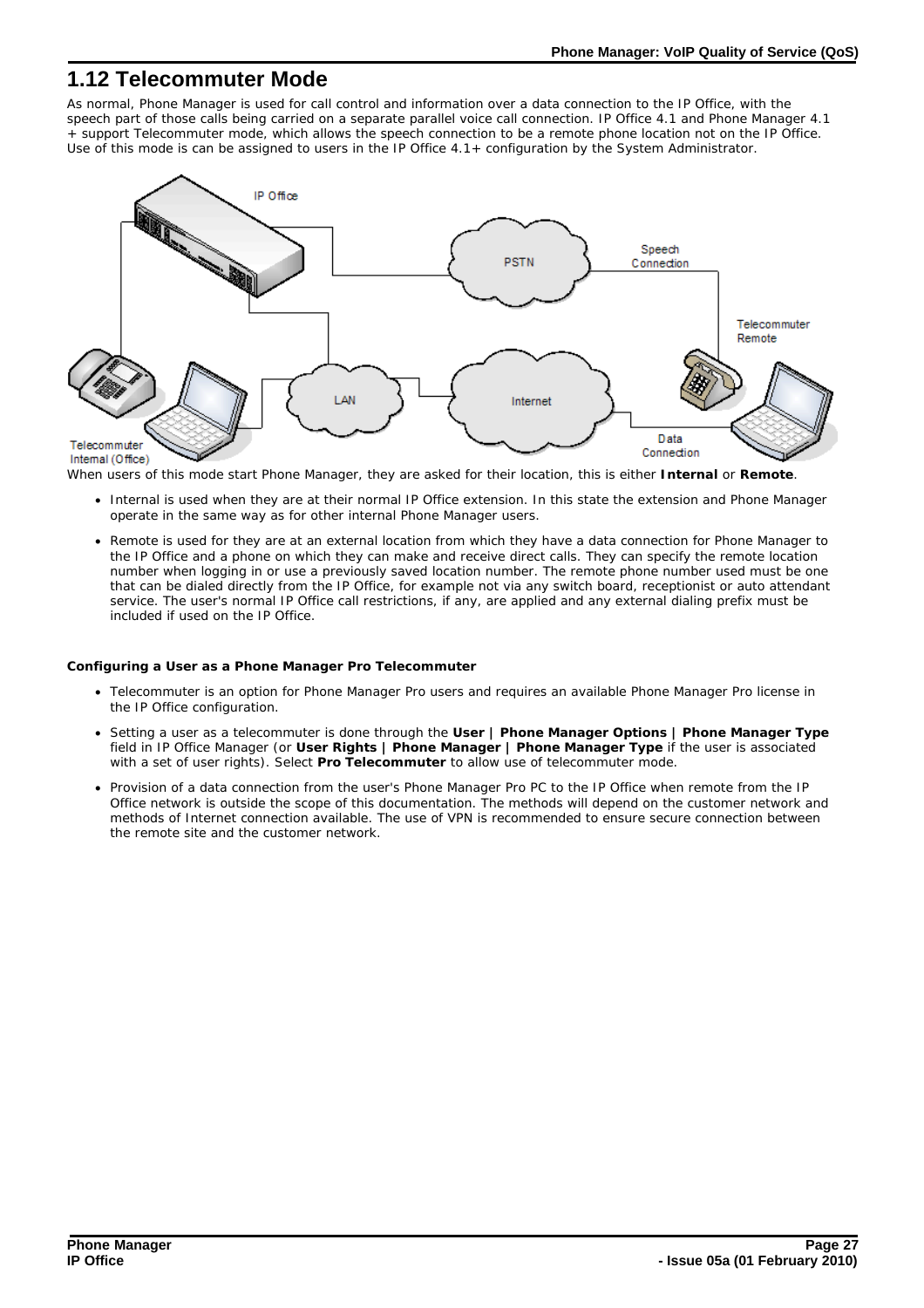#### **Continuous Mode**

A key consideration for telecommuter operation is the trunk types involved. During Phone Manager login as a remote telecommuter, the user is able to select whether for that location they should select **Continuous Mode** or not. Continuous Mode changes the behaviour of Phone Manager and must be used when trunks without reliable disconnect are in use or suspected to be in use between the IP Office and the user location.

· **Off**

If **Continuous Mode** is not selected, the IP Office will only call the remote location number when required, that is when making or receiving an IP Office call. For example when making a call using Phone Manager, the IP Office will call the remote location, when answered it will make another call using the number requested in Phone Manager. You can end the call through either Phone Manager or by replacing the handset.

- · In this mode, it is possible for the remote location phone to make and receive non-IP Office calls. IP Office calls can be distinguished by their indication in the Phone Manager call details display.
- · Calls will not succeed if the IP Office detects that a trunk using analog loop start or analog loop start emulation is being used.
- · Pages calls are not redirected. Intercom and dial direct calls are redirected as normal calls.

· **On**

If **Continuous Mode** is selected, once you complete the Phone Manager login, the IP Office will call the remote location number and when answered the user should leave the connection open (off-hook). This will occur as part of either the test call if requested or after you click **OK**. Phone Manager is then used exclusively to make and answer calls, with the IP Office connecting the speech path to the remote location phone handset as and when required.

- · This option should be used whenever analog loop start trunks or analog loop start emulation trunks are in use or suspected to be in use. This may include cellular phones connected to cellular gateways on analog trunks.
- · If the IP Office has a mix of trunks, it may be advisable using outgoing group ID's, short codes and ARS forms to configure a specific dialing prefix that ensure that their call are routed via trunks that provide reliable disconnect and so remove the need for Off Hook Station operation.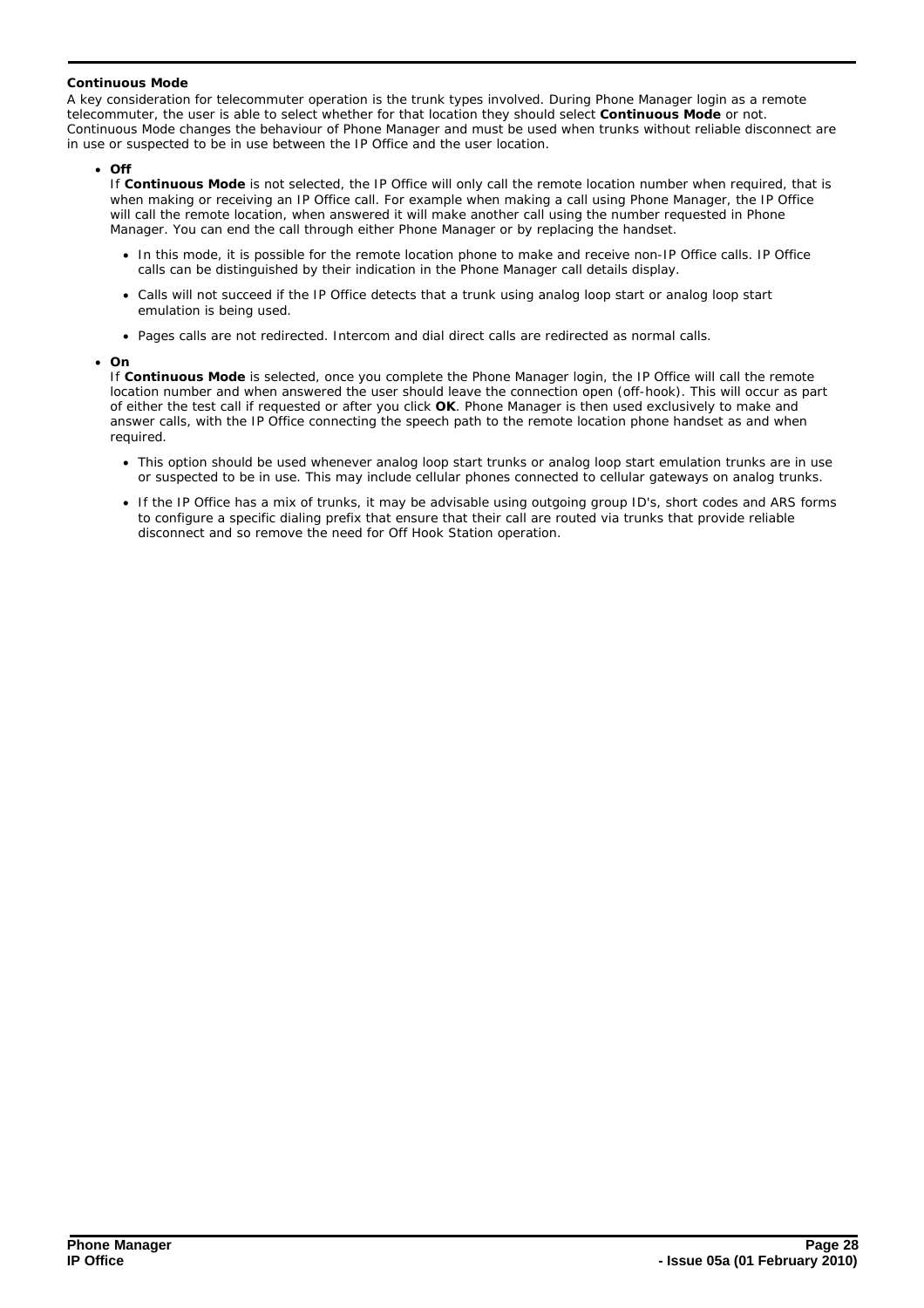# **Configuration Chapter 2.**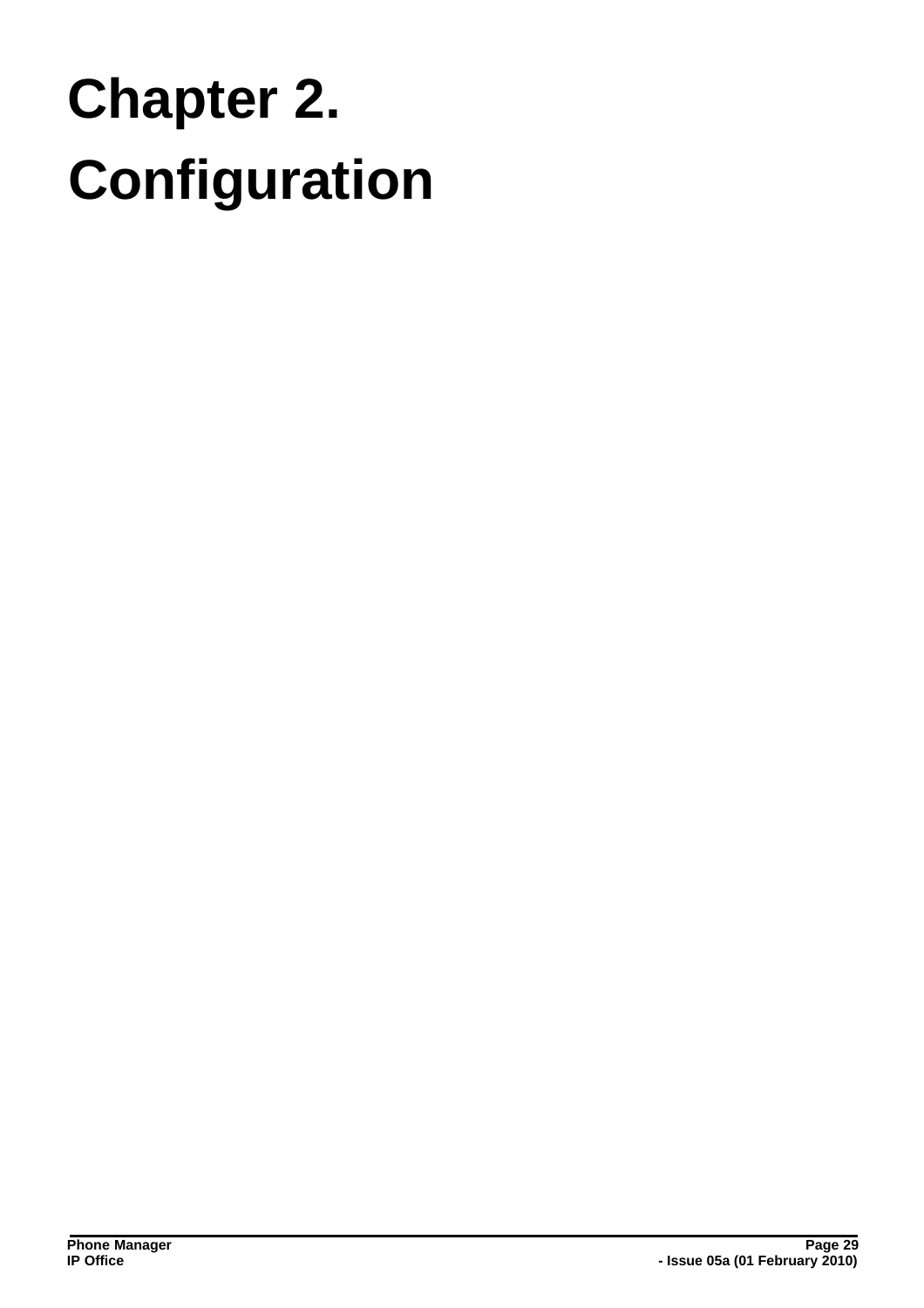## **2. Configuration**

- · Phone Manager indicates it is connected to the switch by showing the user name inside a pair of square brackets '[ ]'. If the title bar displays 'Phone Manager' it is not connected to the switch.
- · Only one instance of Phone Manager can be run at a time. When starting Phone Manager, if an existing instance of Phone Manager is detected, the additional Phone Manager will exit silently.
- · Phone Manager checks with the switch once every minute for the availability of the voicemail server. The record and message panes are enabled or disabled accordingly. If the messages pane is unavailable, check the status of the voicemail server.
- · Do not connect 2 or more Phone Managers to the switch using the same user name, especially when Phone Manager is operating in VoIP mode. This will lead to unpredictable or incorrect operation of Phone Manager.

## **2.1 User Settings and Profiles**

For Phone Manager 3.0 onwards, all user settings are stored in a single local profile file. The exception is local directory numbers. The profile file name matches the user's extension number, for example 212.xml. By default, the files are stored in **My Documents\Avaya\IP 400\PhoneManager\Profiles**.

This file is created when a user with that extension number first uses Phone Manager. The file is not deleted by removal of the Phone Manager application and a separate file is created for each extension number using Phone Manager on that PC and that particular PC log on.

Within Phone Manager, the **File** > **Save Profile** option can be used to save a copy of the profile to a different location. You can load a profile from a different location using the option **File** > **Load Profile**. When loading a profile, the file name must match the user's extension number.

## **2.2 Directory Entries**

User directory entries entered through Phone Manager are saved to the file **PhoneManagerDirectory.txt**. This file is stored in **My Document\Avaya\IP Office\PhoneManager**. The file is a CSV file in the format:

- · **Name** The name to display in the directory.
- · **Number** The telephone number.
- · **wavfile** The path to the wav file to associate with the directory entry.
- · **scriptfile** The path to the script file to associate with the directory entry. This file can be a plain text file or an RTF format file.

You can use Phone Manager to edit the contents and to import or export directory files. A large directory can degrade the performance of Phone Manager as excessive CLI lookups and other actions have to be performed whenever a call arrives or is made. The recommended maximum number of directory entries is 1000.

**To configure the directory in Phone Manager:**

- 1.Click **File** > **Directory**.
- 2.Make the changes as required.
- 3.To save the changes, click **Close**.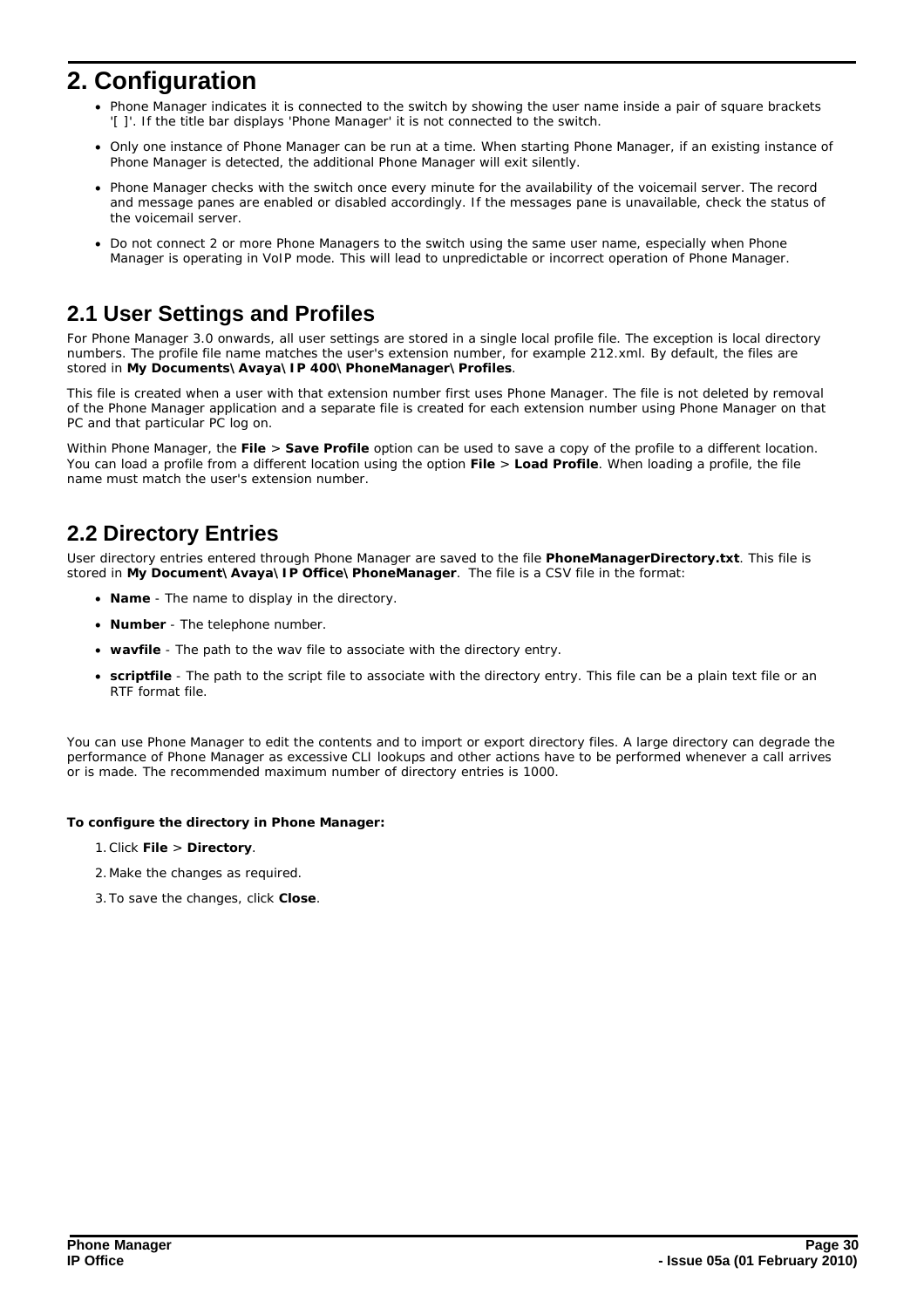## **2.3 Citrix/Thin Client Phone Manager**

Phone Manager has been tested with Citrix. It is supported in Phone Manager Lite and Phone Manager Pro modes but not in Phone Manager Pro PC Softphone (VoIP) mode.

**Features Supported**

- · Phone Manager Lite and Phone Manager Pro.
- · Screen popping to Outlook, Goldmine and Maximizer (not ACT!).
- · Call recording and mailbox access to VoiceMail Pro.

**Features Not Supported**

- · Phone Manager Pro Softphone (VoIP) mode. This is because of the inability to allow upstream audio on a Citrix server with Client Audio Mapping.
- · Play Sound functions. Some support is possible if the <u>-nosoundcheck</u> 38 command line option is used and client computer has an audio card correctly mapped. However, some delay in the playing of sound might be experienced.
- · The '**Hide on Close**' option should not be used.

#### **Notes**

- · The default skin of Phone Manager can cause issues for some thin client installations. You can run Phone Manager without a skin by creating a empty text file called skin.ini.
- · A maximum of 5 Phone Manager clients are supported using Citrix.
- · No other IP Office applications have been tested on Citrix.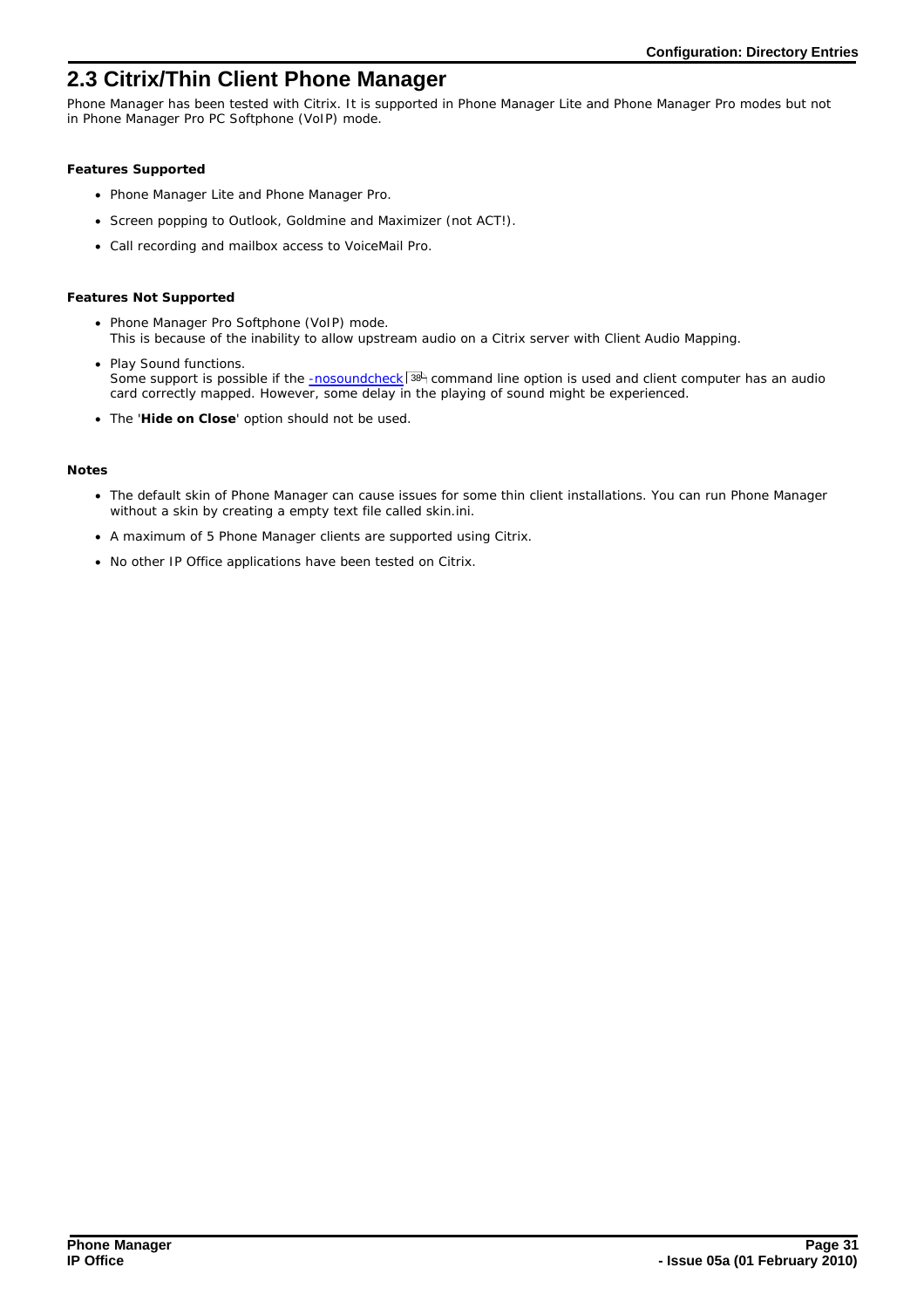## **2.4 Play Sounds Option**

The **Play Sounds** option within Phone Manager plays various sound through the user's PC multimedia setup to announce calls ringing and waiting. This option is available for all Phone Manager types.

The following wav files are used for the Play Sounds option. They are located in the Phone Manager application folder *C: \Program Files\Avaya\IP Office\Phone Manager*. The wav files can be replaced with custom recordings as long as they are in 16 bit mono wav file format.

- · **NewCall.wav:** Ringing. Separate files NewCall\_Eng.way and NewCall\_enu.way can be used to replace the file with either UK or US ring tone respectively.
- · **NewCallWaiting.wav:** Ringing.
- · **NewMessage.wav:** *"You have a new message"* supplied in appropriate language variants.
- · **Ding.wav:** Ding.

**To turn on the Play Sounds option:**

| O Pop Phone Manager  | Show All          |
|----------------------|-------------------|
| Hide on Close        | Show In           |
| Play Sounds          | Show Out          |
| Hide on no Calls     | Show Missed       |
| O Pop on Answer      | Show Messages     |
| Pop on Page Call     | Show Status       |
| <b>O</b> Enable VolP | Show Cost of Call |

2.Check **Play Sounds**. Incoming calls are alerted by an incoming sound.

3.To save your changes, click **OK**.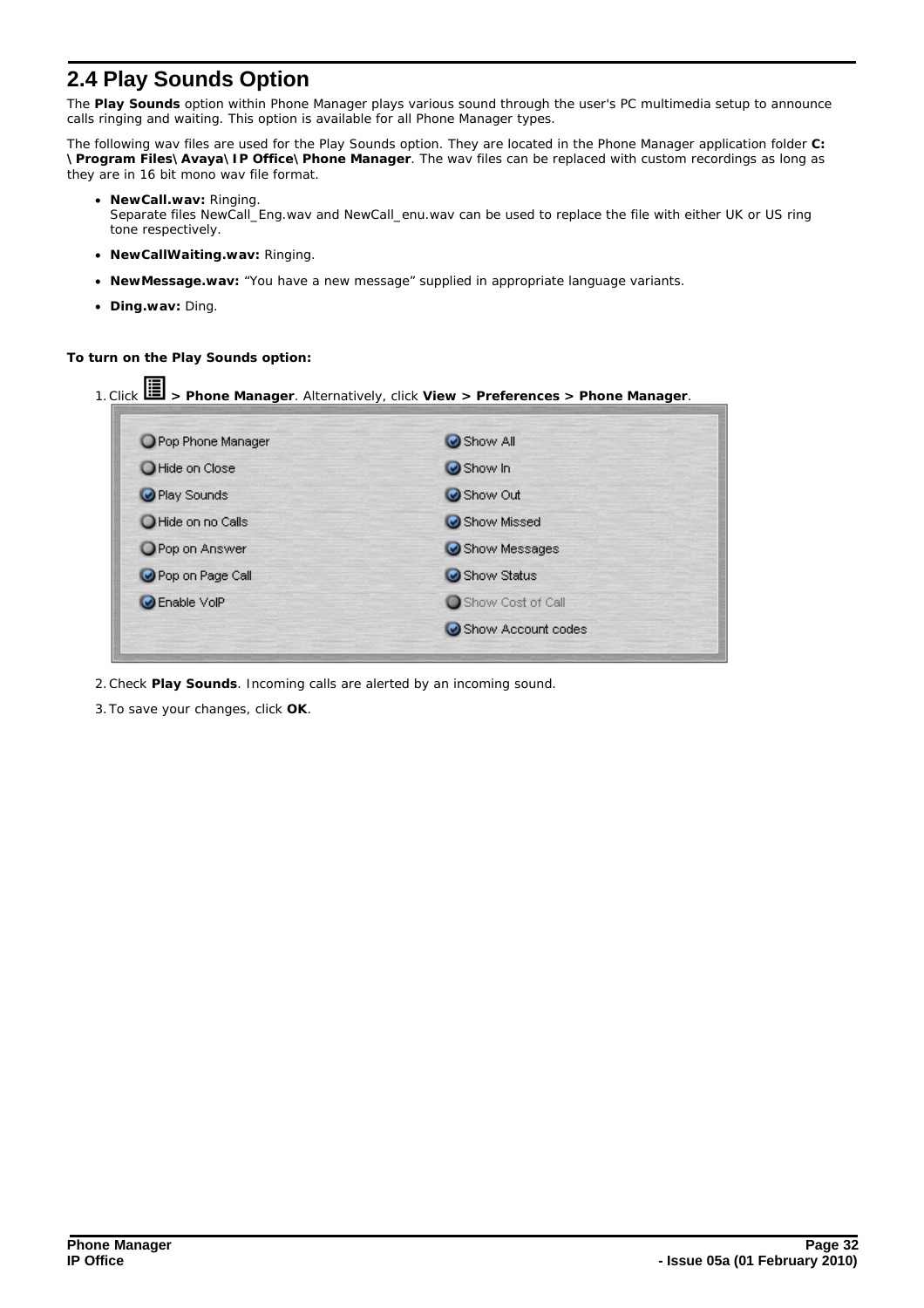## **2.5 Configuring Instant Messaging**

The Instant Messaging function of Phone Manager was developed and tested against Microsoft's Live Communication Server (LCS) 2003. It has also been run using LCS 2005.

The LCS server requires both a Microsoft LCS server license and a LCS client license for each user. In addition, it requires each Phone Manager user to also have Windows Messenger installed and running. You can Instant Message a user through the Speed Dial icons in the Speed Dial Call History Pane.

**Requirements**

1.LCS server PC requires:

- · Microsoft LCS 2003 or 2005 with LCS Server license.
- · Microsoft LCS Client license for each user.

2. IP Office Configuration requires:

· The users SIP URI used for instant messaging should be entered as their **Voicemail Email** address in IP Office Manager. For example *j.smith@acme.com* would be entered as a voicemail email address in IP Office Manager.

3.User PC requires:

- · **Windows Messenger**. This must be running and logged in at the same time as Phone Manager.
- · **Phone Manager**.

Once these requirements are met, Phone Manager can be configured to support interaction with the Live Communication Server.

**To activate IM in Phone Manager:**

- 1.Open Phone Manager.
- 2.Click | **Instant Messaging**. or **View** | **Preferences** | **Instant Messaging**.

| Server    | MLServer2003@test.avaya.com |
|-----------|-----------------------------|
| User name | remote@test.avaya.com       |
| Protocol  | TCP                         |
| Password  | <br>.                       |

3.To turn instant messaging on, check **Enable Instant Messaging Support**. 4. In the **Server** field, enter the name of the Microsoft Live Communication Server.

- 5. To turn instant messaging on, check Enable Instant Messaging Support.<br>4. In the Server field, enter the name of the Microsoft Live Communication Server.<br>5. In the user name field, enter your email account and domain as Server. For example; myname@example.com. 6. In the Server field, enter the name of the Microsoft Live Communication Server.<br>5. In the user name field, enter your email account and domain as configured on the Microsoft Live Communication<br>6. In the Protocol field,
- Server. You can choose from TCP, UDP and TLS.<br>T. In the Password field, enter the password associated with your Instant Message profile.
- 
- 8.For Phone Manager to remember your password, check **Password**. You do not have to re-enter your password if this box is checked.
- 9.To save your changes, click **OK**.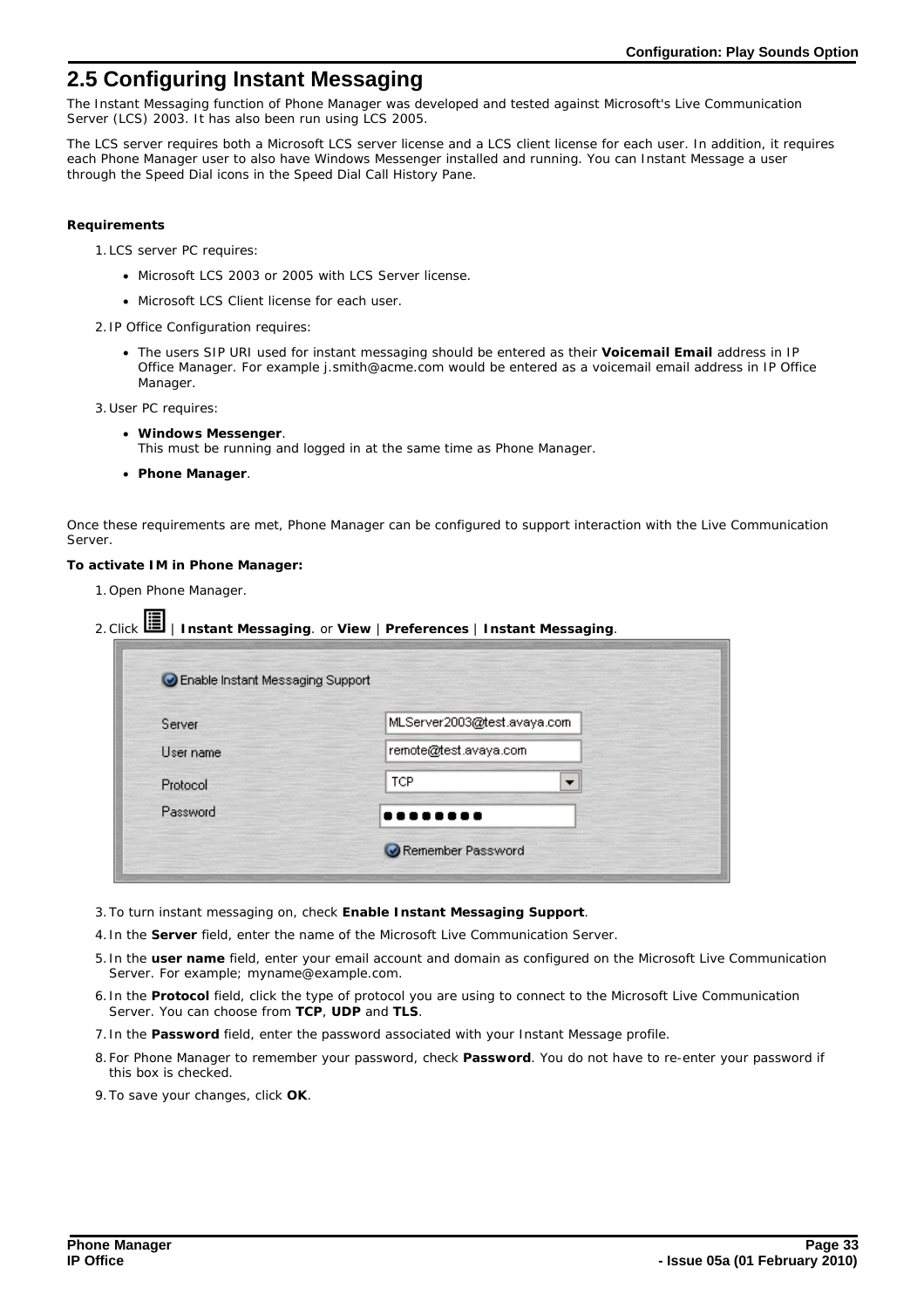#### **To configure an audible alert**

Phone Manager does not give any audible alert when an instant message is received. However alerts can be configured through the Windows Control Panel. 1. Click Start > Settings > Control Panel.<br>1. Click Start > Settings > Control Panel.<br>2. Select Sounds and Multimedia or Sounds and Audio.<br>3. Select the Sounds tab.

- 
- 
- 
- 4. Scroll down the list of **Program Events** until the events for **Windows Messenger** are shown.
- 5. Configure the events as required and click **OK**.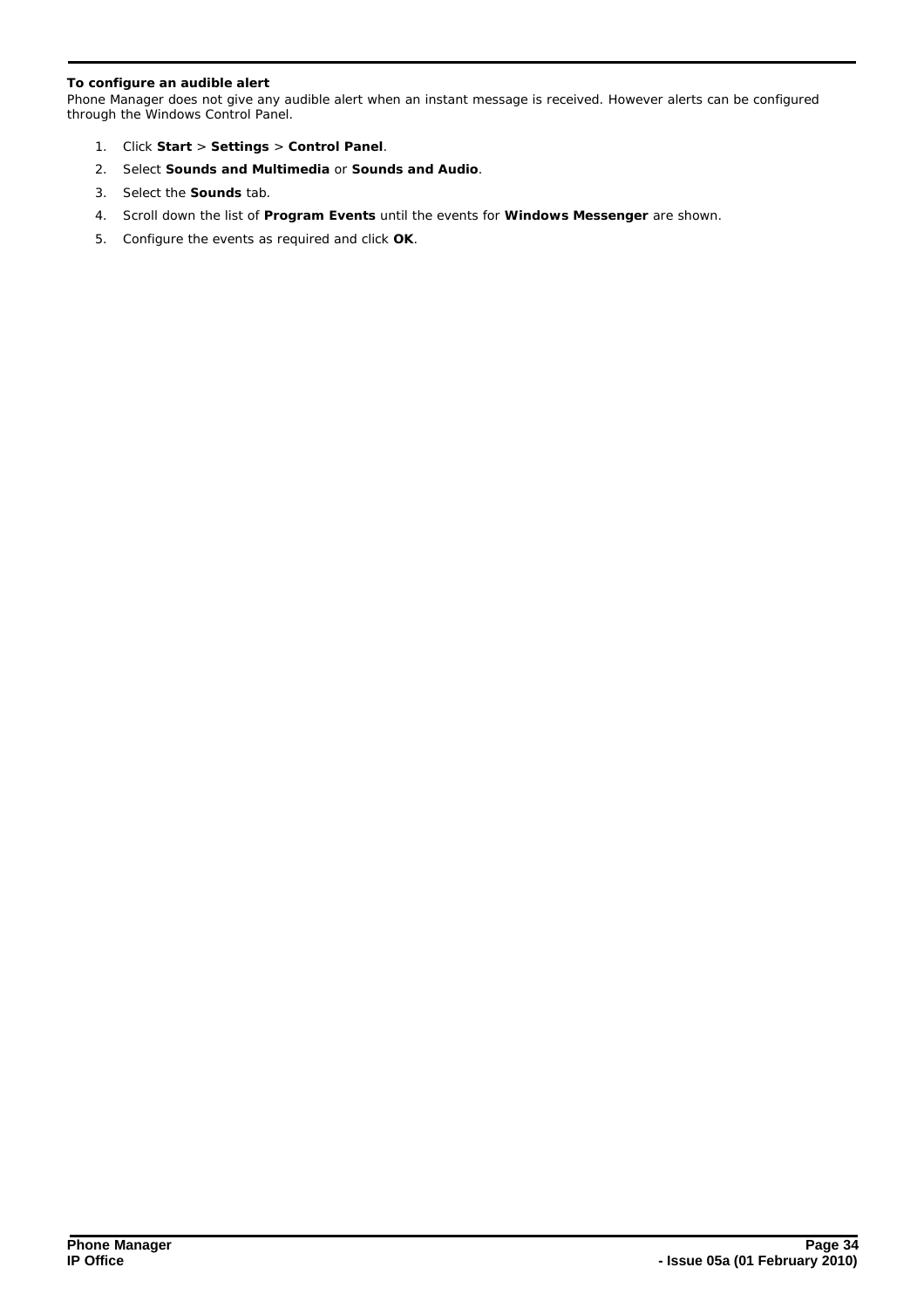## **2.6 VoIP Notes**

- · If the audio codec is changed in Phone Manager, the application must be restarted for the change to take effect.
- · If the main window does not appear after a long time, this may be because Phone Manager is trying to communicate with the VoIP server and the server is not responding. Use the Windows Task Manager to terminate the process 'iClaritySrv.exe' and 'phonemanager.exe' and restart the Phone Manager.
- · Windows 2000**.**

If Phone Manager PC Softphone operation appears to be degraded when the user performs operations such as scrolling through a large document, the priority given by the PC to the iClaritySrv.exe task should be increased.

- · Open the Windows Task Manager and select the **Processes** tab.
- · Locate the *iClaritySrc.exe* process.
- · Right-click on it and select **Set Priority**.
- · Increase the priority as required.
- · Phone Manager checks for the presence of a sound card and if none is installed, the speaker and the microphone icons are disabled. To use VoIP, the microphone must be selected as the recording device and not muted. On some soundcards this is not the default and must be set manually.
- · The speaker and microphone mute feature is only available if the sound card supports it.
- · **Enable faststart** and **Use direct media** should be set for the VoIP extension.
- · **Offhook station** should be set for the user associated with this VoIP extension.
- · Phone Manager does not allow the user to specify which audio device to use for VoIP Phone Manager. It always uses the default device specified under the multimedia tab in the control panel.
- · When using the VoIP feature make sure the **Use only preferred devices** tick box in the **Audio** tab is selected. The Audio tab is in the **Sounds and Audio Devices** option in the control panel.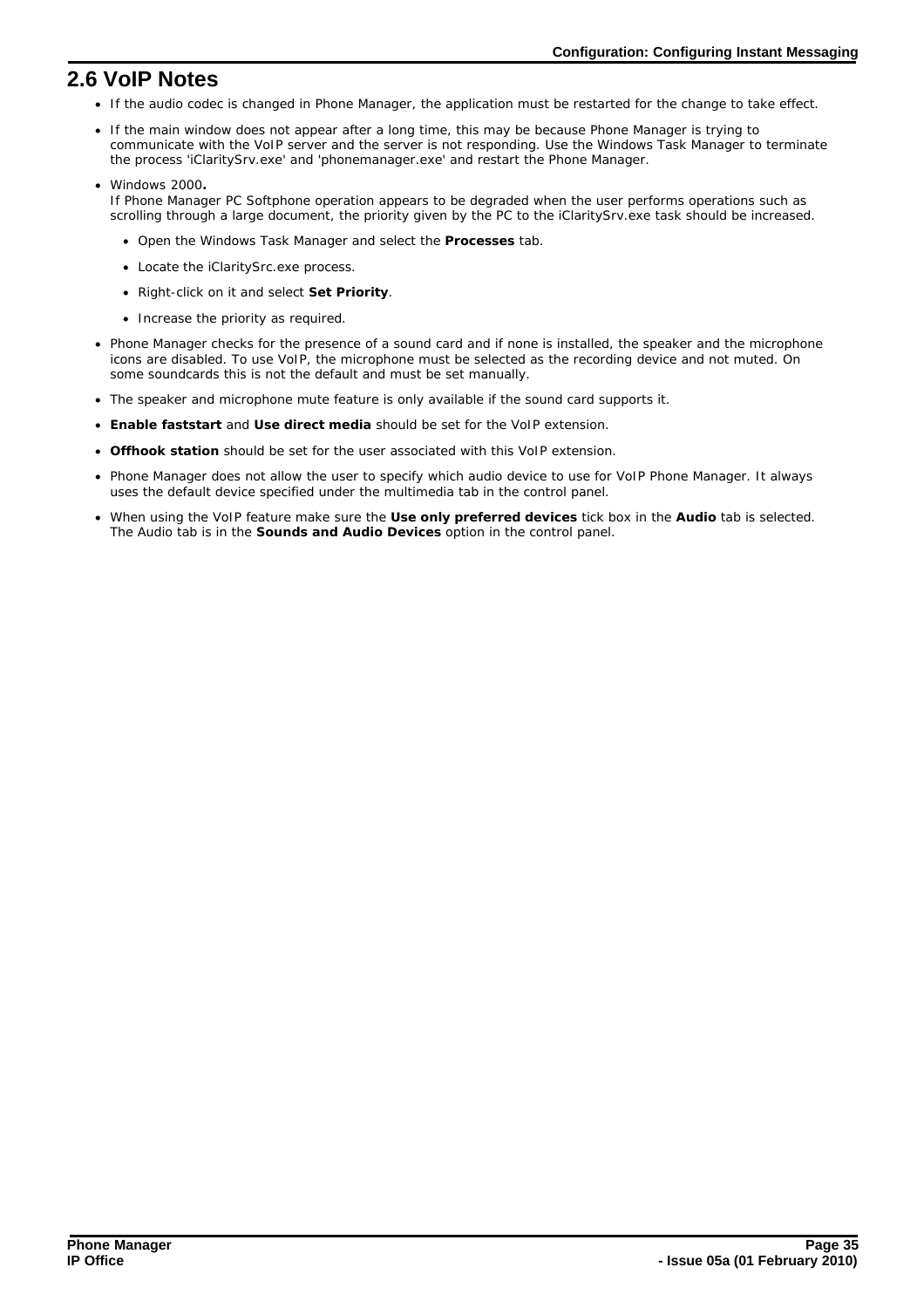## **2.7 BLF Operation**

This section describes the operation of BLF updates sent out by IP Office systems. There are several, separate mechanisms for delivering BLF updates.

- **1.IP Office to IP Office** IP Office systems configured with SCN (Small Community Networking) enabled, exchange user state information using SCN messaging. Each IP Office then provides that information as BLF updates to the phones and application registered with it using the methods described below.
- **2.IP Office to Phones** IP Office hard-phones exchange user state information with the IP Office on which they are registered. IP phones do this using the phone signalling messages embedded in the H.225 stream.
- **3.Local IP Office User Applications** Each IP Office system broadcasts BLF updates on its own subnet (or subnets if both LAN1 and LAN2 are supported). Those messages are used by Phone Manager and SoftConsole registered with that IP Office and running on the same subnet.
- **4.Remote IP Office User Applications**

When a Phone Manager on a different subnet registers with an IP Office system, that IP Office will send BLF updates directly to the PC as a Unicast message. Each IP Office only supports up to 10 such remote Phone Manager applications, provided on a first come first served basis. That is, upon start-up only the first 10 Phone Manager connections from a different subnet will receive BLF updates. Subsequent remote connections will operate as normal except they will not receive BLF updates.

#### The diagram below shows an example scenario.



In this scenario:

- 1.User Alice at Site A goes off-hook. Alice's phone updates the IP Office at Site A.
- 2.Across the Small Community Network connection, Site A shares the information about Alice's current state with the IP Office at Site B.
- 3.Bob and Carol are both users on Site B, with phones and running Phone Manager. Bob is on the same subnet as the Site B IP Office, however Carol is on a different subnet from the Site B IP Office.
- 4.Bob and Carol's phones are both updated through their phone signalling with the IP Office at Site B.
- 5.Bob's Phone Manager sees and uses the BLF update that the IP Office at Site B broadcasts to its own subnet.
- 6.As Carol's Phone Manager is one of the first 10 remote Phone Manager's to register with the IP Office, the IP Office at Site B sends a direct BLF update to it.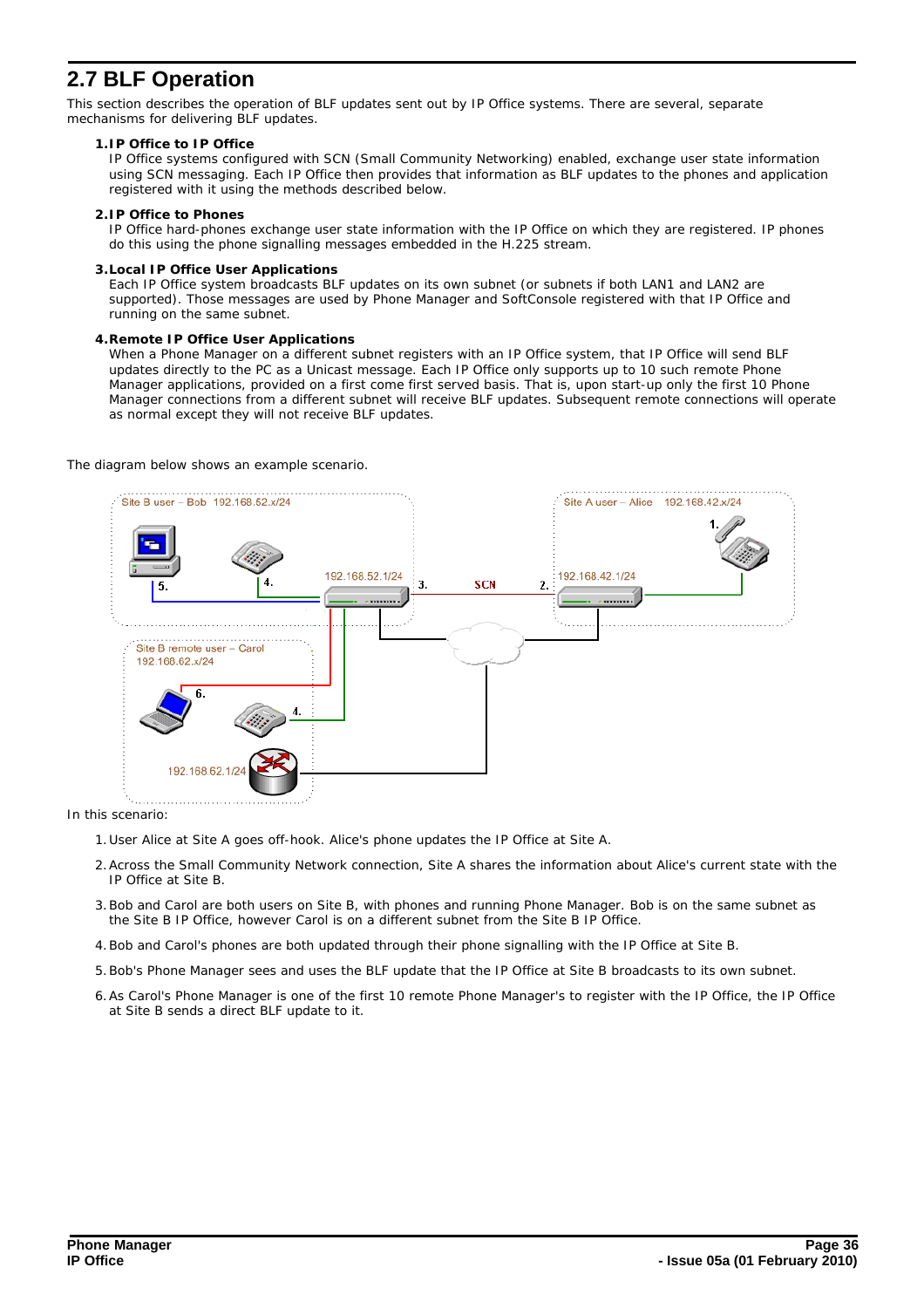## **2.8 Conference Resources**

A conference can be created using Conferencing Center, Phone Manager or SoftConsole. Each time a conference is created resources are used. All the applications share the same conference resources.

System features such as call intrusion, call recording and silent monitoring all use conference resources. This includes automatic recording, if enabled. When any of these features are active, the number of slots available for conference parties is reduced.

The number of internal users and external callers that can be involved in conferences at the same time is limited by the conference capacity of your IP Office telephone system.

| ll P Office                 | Maximum Callers<br>in Any One<br>Conference | Maximum Total<br>Number of People on<br>Conference Calls | Maximum Number of<br>Conferences on the<br>System |
|-----------------------------|---------------------------------------------|----------------------------------------------------------|---------------------------------------------------|
| <b>Small Office Edition</b> | 6                                           | 24                                                       | 8                                                 |
| IP403                       | 64                                          | 64                                                       | 21                                                |
| <b>IP406</b>                | 64                                          | 64                                                       | 21                                                |
| IP412                       | 64                                          | 128                                                      | 42                                                |
| <b>IP500</b>                | 64                                          | 64                                                       | 21                                                |

· If IP Office Conferencing Center is installed, 5 resources are reserved for use by the system, for example; call recording. The maximum number of callers in any one conference and the total number of people on conference calls is reduced by 5. The maximum number of conferences on the system for IP403, IP406 and IP412 is reduced by 2.

#### **Examples**

- 1. IP403 and IP406 support multiple conferences adding up to 64 callers in conferences.
	- · 21 x 3 way conferences.
	- · 1 x 10 way conference plus 11 x 3 way conferences. Free capacity for 20 more conference callers to join new or existing conferences.
- 2. IP412 supports multiple conferences totaling up to 128 callers in conference with no more than 64 callers in any one conference.
	- · The IP412 supports two 63 party conference banks. When a new conference is started, the bank with the most free capacity is used for that conference. However, once a conference is started on one conference bank, that conference cannot use any free capacity from the other conference bank.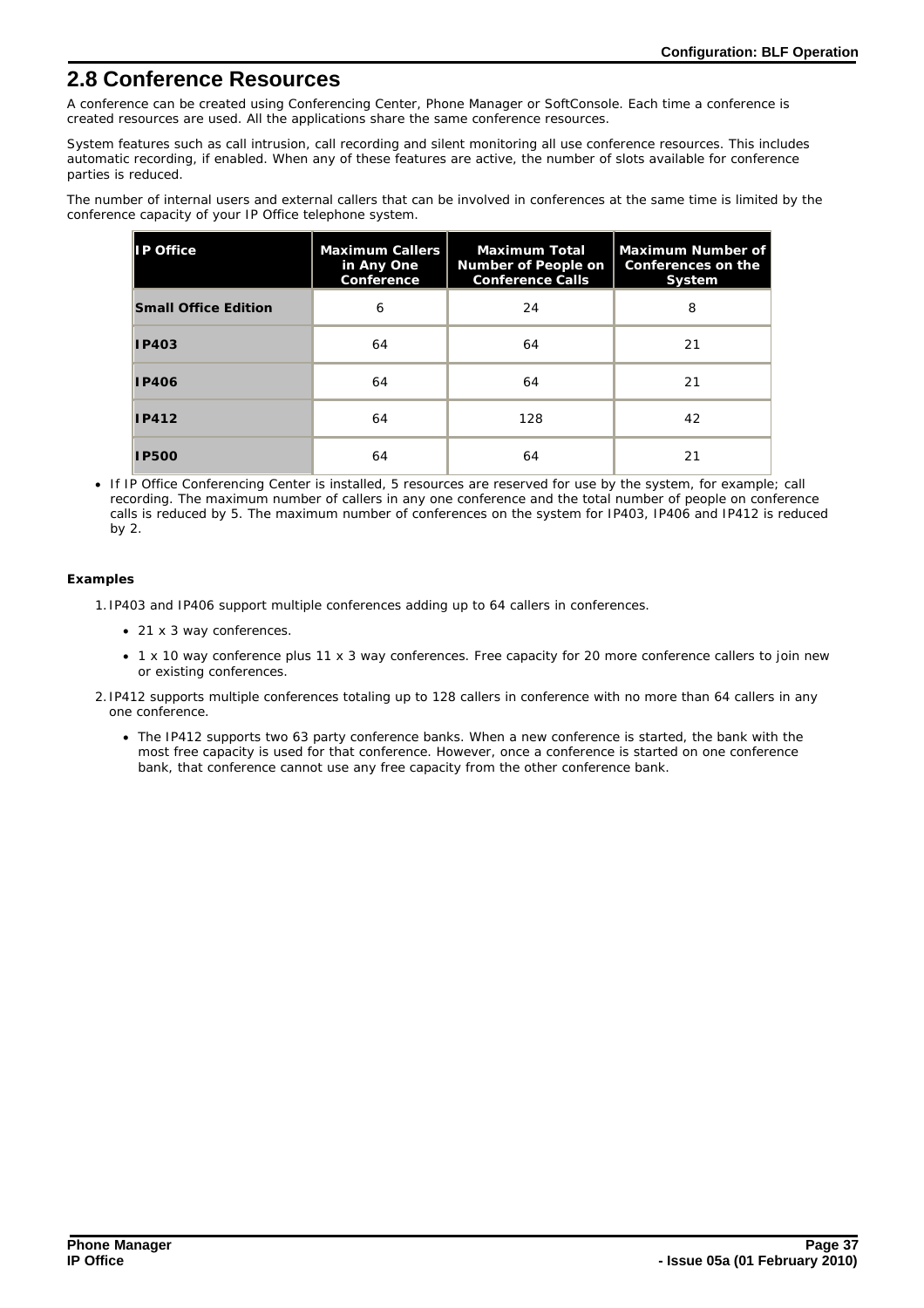## **2.9 Command Line Options 2.9.1 Disabling Buttons**

You can disable the conference calls  $\mathsf{CC}$  and transfer call  $\mathsf{CC}$  buttons, to minimize the risk of accidental conference or transfer. This may be required in sensitive environments where conflicting parties may be held at the same time. The functions are still available in the **Functions** menu.

**To disable buttons:**

- 1.Right-click on the Phone Manager shortcut and select **Properties**.
- 2.Select the **Shortcut** tab.
- 3.The **Target** will be similar to: "*C:\Program Files\Avaya\IP Office\Phone Manager\PhoneManager.exe"*
- 4.After the closing quotation mark, add -disable:ConferenceButton and/or -disable:TransferButton as required. For example: "*C:\Program Files\Avaya\IP Office\Phone Manager\PhoneManager.exe" -disable: ConferenceButton -disable:TransferButton*

5.Click **OK.**

6.Test the shortcut.

#### **2.9.2 Logging in as a Specific User**

In situations where users share a PC without logging on or off to Windows, it may be more convenient to have several shortcuts to Phone Manager. Each shortcut can be configured for a different user. This can be done by adding the user name and password to the separate Phone Manager shortcuts rather than changing it each time through **File**> **Login**.

**To create a shortcut:**

- 1.Right-click on the Phone Manager shortcut and select **Properties**.
- 2.Select the **Shortcut** tab.
- 3.The **Target** will be similar to: *"C:\Program Files\Avaya\IP Office\Phone Manager\PhoneManager.exe"*.
- 4.After the closing quotation mark, add the IP Office IP Address, the User Name in quotation marks and the user password in quotation marks. If the password is blank, add **""**. For example: *"C:\Program Files\Avaya\IP Office\Phone Manager\PhoneManager.exe" 192.168.42.1 Extn201 ""*
- 5.Click **OK**.
- 6.Test the shortcut.

#### **2.9.3 No Sound Check**

There are some installations where, even though no Phone Manager sound features are being used, a *"Mixer Not Detected"* error appears each time Phone Manager is started. This can be suppressed using the *-nosoundcheck* command line option.

**To suppress error message:**

- 1.Right-click on the Phone Manager shortcut and select **Properties**.
- 2.Select the **Shortcut** tab.
- 3.The **Target** will be similar to: *"C:\Program Files\Avaya\IP Office\Phone Manager\PhoneManager.exe"*.

After the closing quotation mark, add *-nosoundcheck*. For example: *"C:\Program Files\Avaya\IP Office\Phone Manager\PhoneManager.exe" -nosundcheck* 

4.Click **OK**.

5.Test the shortcut.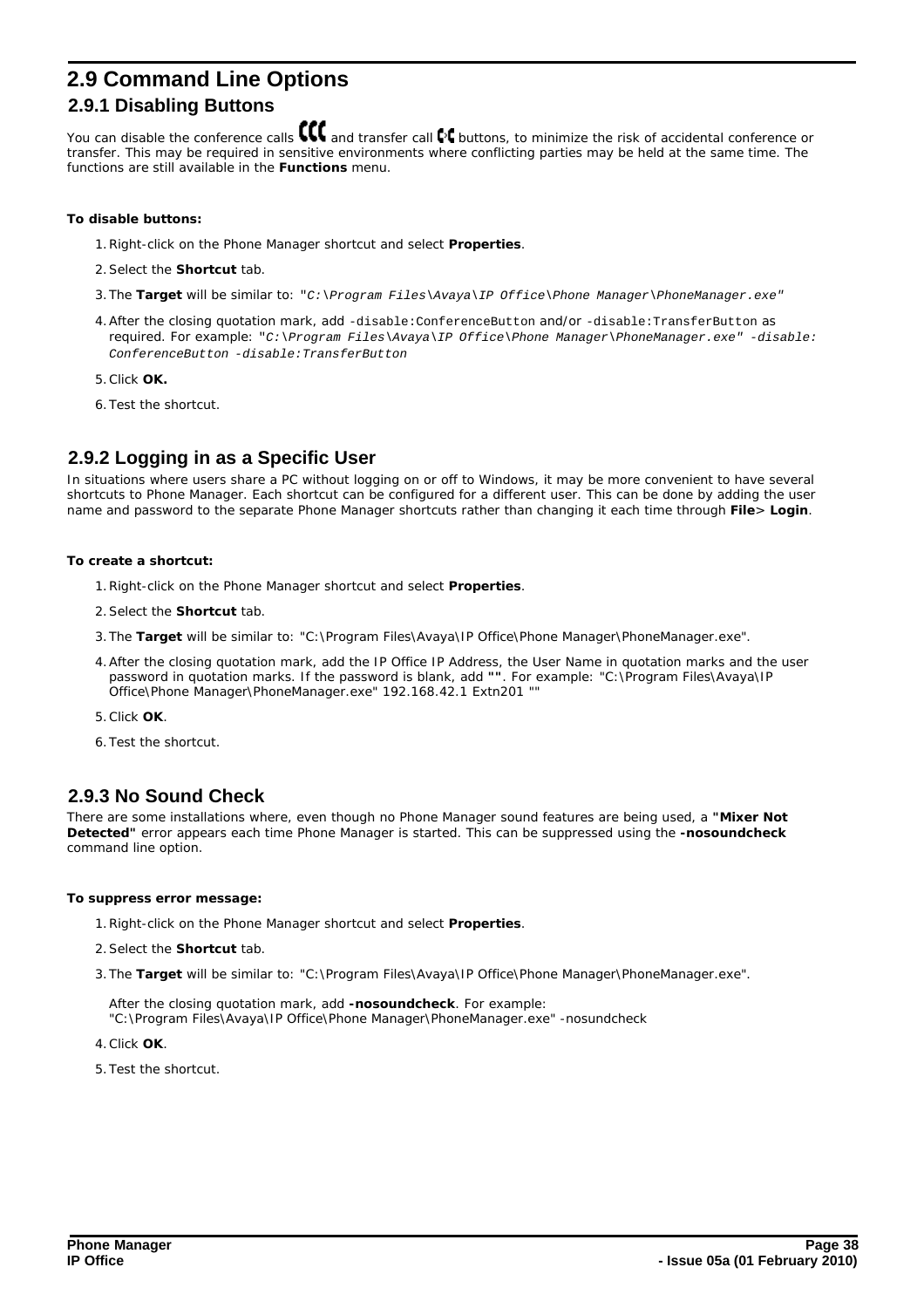# **Screen Popping Chapter 3.**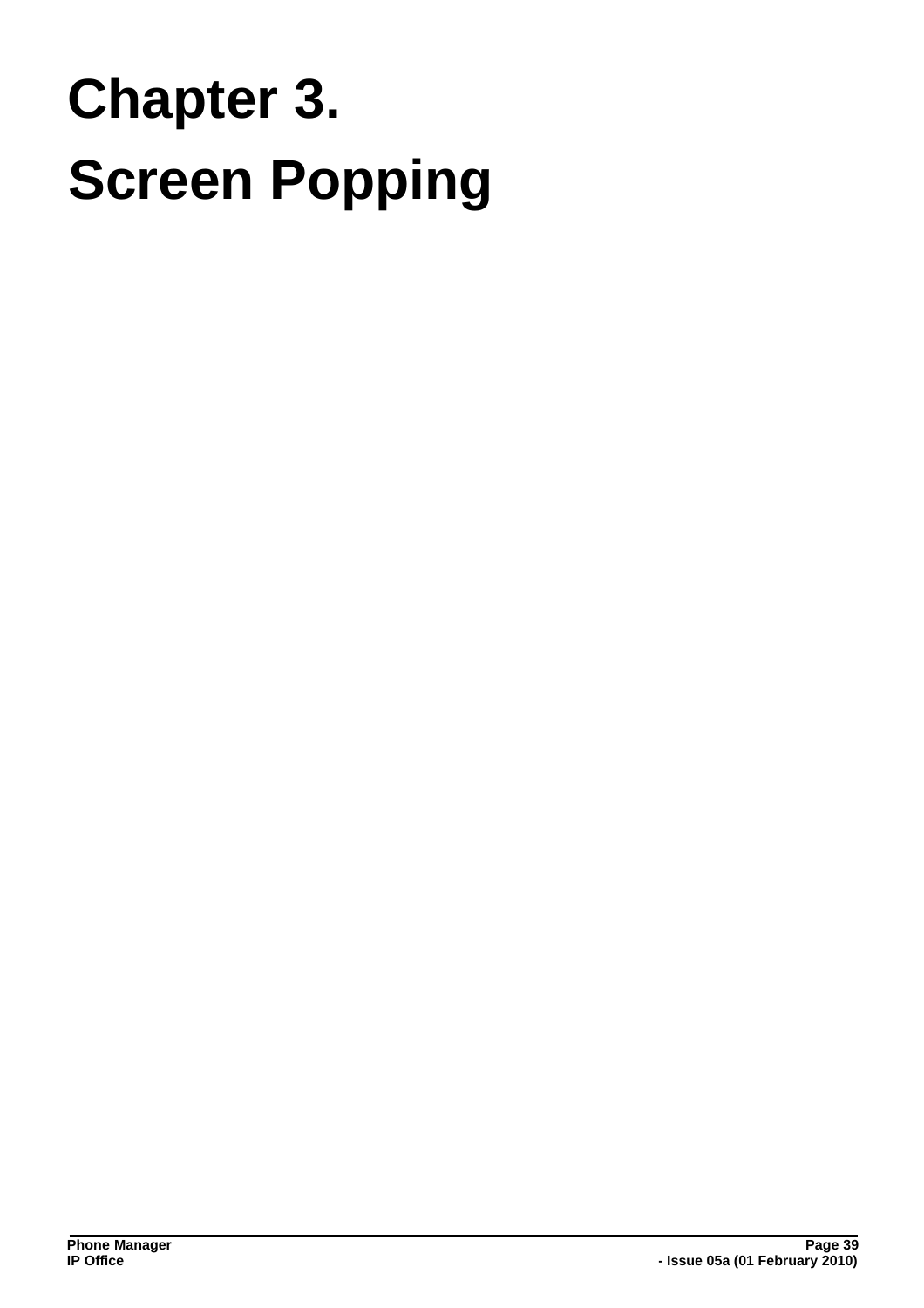## **3. Screen Popping**

Phone Manager Pro can be set to pop an external application whenever an incoming call arrives. In addition to starting an external application, Phone Manager Pro also passes some basic call data to that external application. The data passed is:

- · **Calling Party** The number of the calling party, if available.
- · **Called Party** Usually the number of the Phone Manager Pro extension.
- · **Tag**

Any name or other information associated with the call. Phone Manager and SoftConsole can be used to add a tag to a call before it is made or transferred.

- · **Account Code** Any account code matched against the Caller ID of the call in the IP Office configuration directory.
- · **Display Text** Similar to the text string shown on display phones by IP Office when calls ring.

Screen popping requires the selected application to be running with the appropriate database at the same time as Phone Manager Pro. The screen pop action is based on calling number (ICLID) matching.

For IP Office 5.0 and higher, screen popping is only supported with Outlook 2003/2007.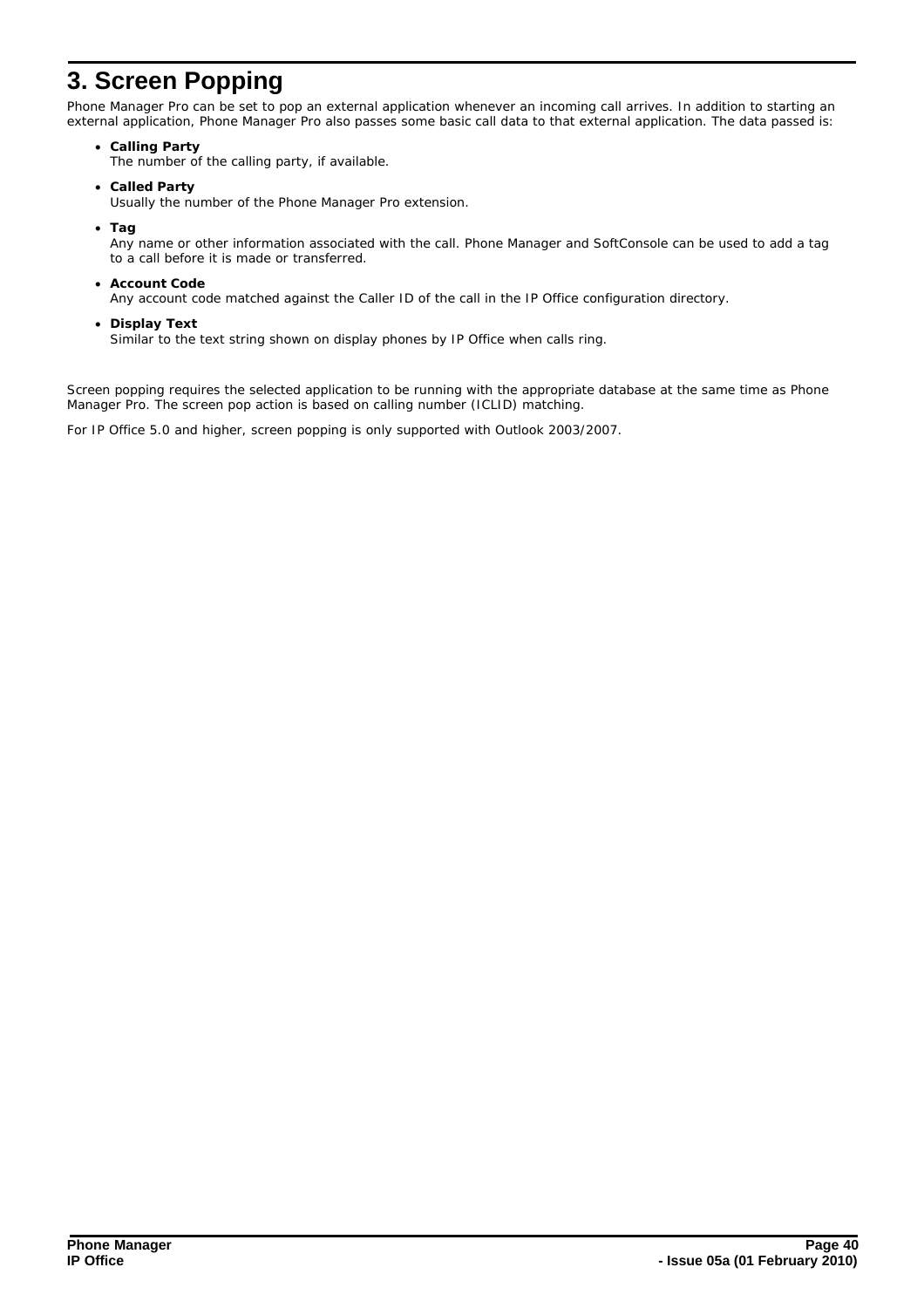## **3.1 Phone Manager Configuration**

Phone Manager needs to be configured so that contact details can be shown. The screen pop options are only available when the content management packages are installed and detected by Phone Manager.

For IP Office 5.0 and higher, screen popping is only supported with Outlook 2003/2007.

**To configure Phone Manager:**

 $\overline{a}$ 

| Phone Number<br><b>O</b> Internal | External | Phone Mode<br><b>Ringing</b> | <b>O</b> Answering |
|-----------------------------------|----------|------------------------------|--------------------|
|                                   |          |                              |                    |
| Program To Pop                    |          |                              |                    |
| ∦Acti                             | ▼        | Configure                    |                    |
| None                              |          |                              |                    |
| Act                               |          |                              |                    |
| GoldMine                          |          |                              |                    |
| Maximizer                         |          |                              |                    |
|                                   |          |                              |                    |

- 2. In **Phone Number** select whether Phone Manager should screen pop for **Internal** and/or **External** numbers.
- 3. In Phone Mode select whether Phone Manager should screen pop when calls are **Ringing** or only on **Answering** a call.
- 4.Select **Pop Outlook**. If the incoming number matches a number in one of your contacts, that contact will pop up. MAPI must be installed on your PC for this facility to be available. For more information, contact your system administrator.
- 5.Click **OK**.
- 6.To save your changes, click **OK**.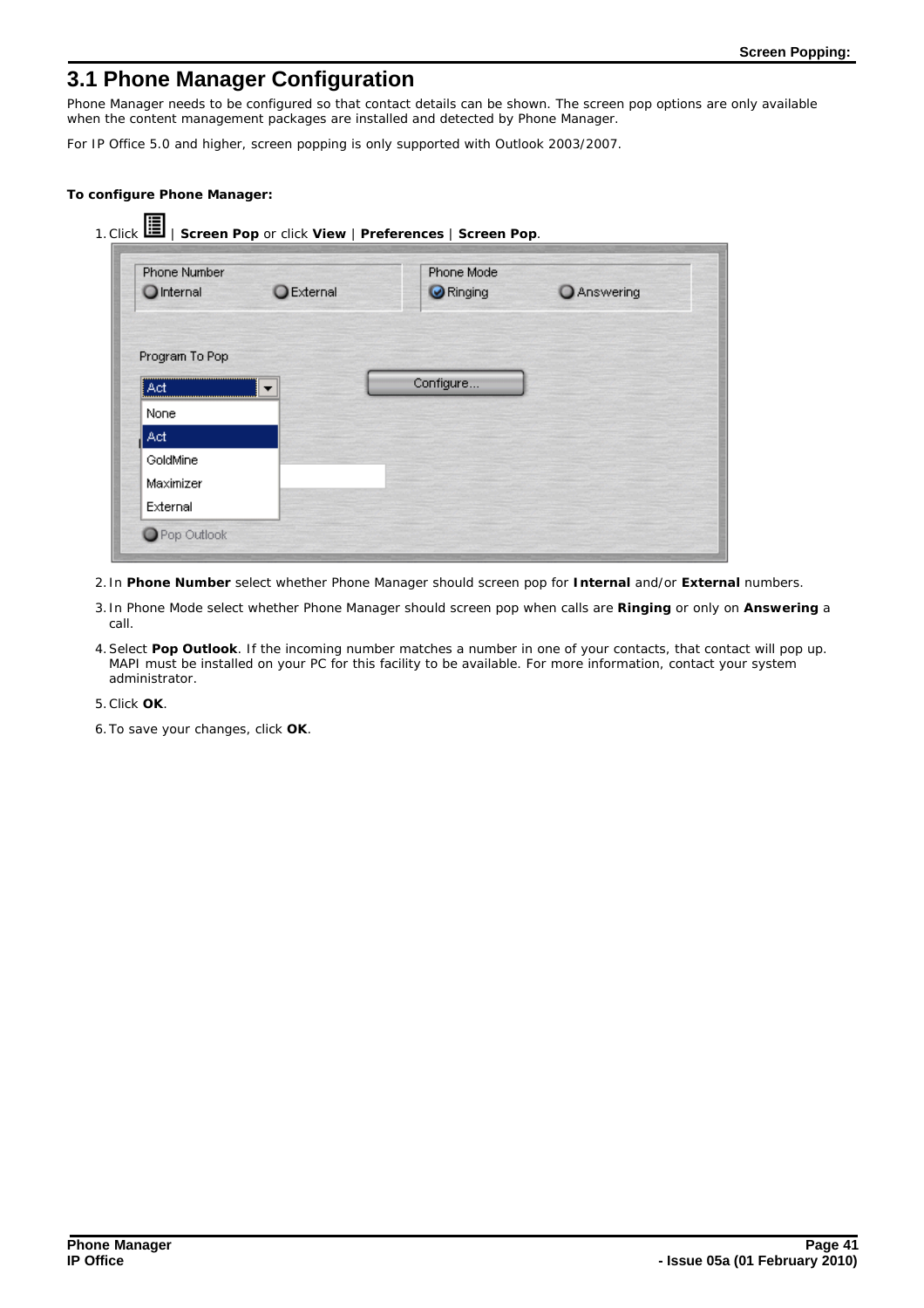## **3.2 Microsoft Outlook Notes**

Phone Manager disables Outlook related functions if a suitable version of Outlook 2000, 2003 or XP is not found during installation. Outlook 2000 or higher must be installed to enable these functions. Outlook Express is not supported.

Phone Manager uses MAPI to perform a CLI match for pop outlook. If the user does not have a default profile or no profile exist then this function will not work.

Phone Manager only screen pops against the user's personal mailbox contacts, mailbox contacts and public folder contacts. Where duplicate entries exist that order is the order of preference.

**To enable screen pop using Microsoft Outlook Notes:**

1.Click **Contacts** > **Properties** > **Outlook Address Book** > **Show this folder as an email address book**.

2.Click **OK**.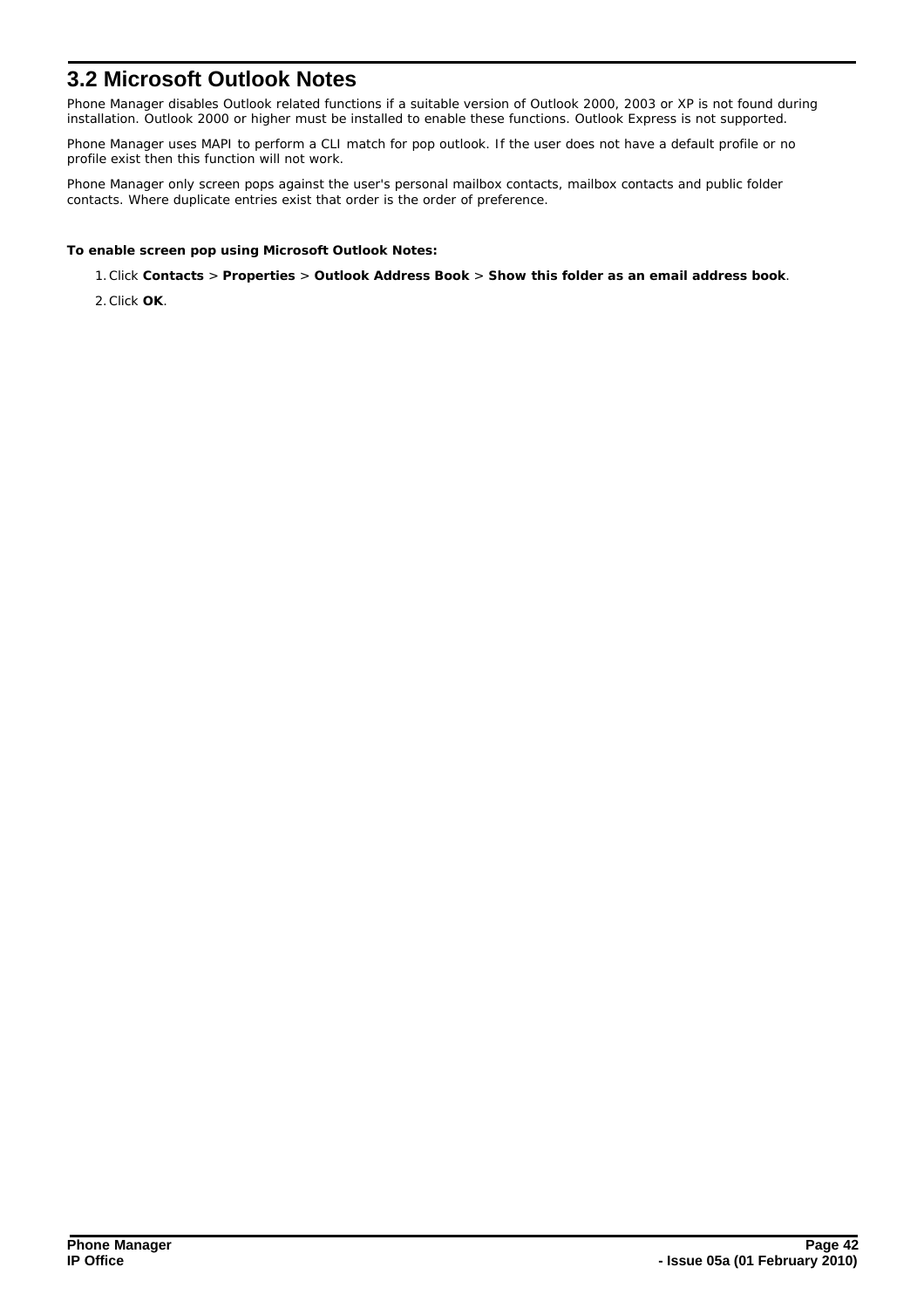# **Creating Custom Skins Chapter 4.**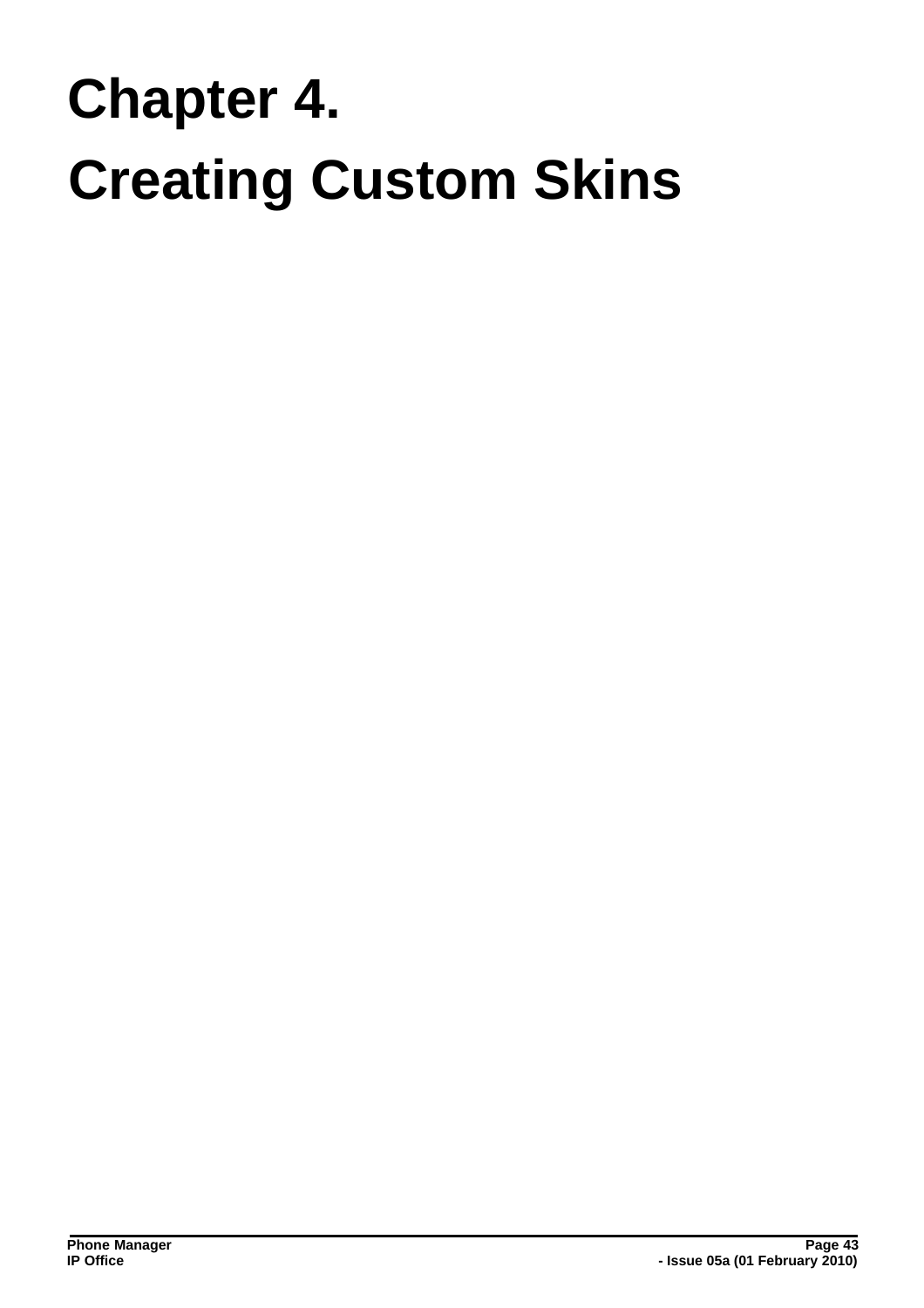## **4. Creating Custom Skins**

This section describes how to create and loada skin for use on the IP Office Phone Manager and SoftConsole applications. However, it does not attempt to teach how to use the required Skin Development application. Nor does Avaya support use of skins other than those installed by Avaya as part of the default application installation.

The example shown is Phone Manager with a skin called 'Gradic' loaded.

|                          | Phone Manager Pro [Mark Gallagher] |                            |             |                  |
|--------------------------|------------------------------------|----------------------------|-------------|------------------|
| 没に                       |                                    |                            |             | 眉                |
| Configure Eunctions Help |                                    |                            |             |                  |
| Number                   | From                               | To                         | Tag         |                  |
|                          |                                    |                            |             |                  |
|                          |                                    |                            |             |                  |
|                          |                                    |                            |             |                  |
|                          |                                    |                            |             |                  |
|                          |                                    |                            |             |                  |
| ln(10)<br>Out(5)         | <b>X</b> Missed (1)                | All(16)<br>Messages        | Speed Dials | Acc <sup>4</sup> |
| Number                   | From                               | To<br>Tag                  | <b>Time</b> |                  |
| ₹<br>4200                |                                    | Reception U All Extensions | 14:40 Mo    |                  |
| ₹<br>4200                | Reception U                        | All Extensions             | 13:17 Mo    |                  |
| ł<br>8004200             | CHRISTINE J                        | Mark Gallag                | 09:51 Th    |                  |
| ł<br>4686                | Extri 4686 s Mark Gallag           |                            | 4:03 PM     |                  |
|                          |                                    |                            |             |                  |

**To load a new skin in Phone Manager**

- 1.Click **View** | **Load Skin**.
- 2.Browse to the folder containing the new skin and select the *skin.ini* file. Phone Manager skin files are located by default in: *C:\Program Files\Avaya\IP Office\Phone Manager\Skin\*
- 3.Click **OK**.

If you want to create a skin then skin development software is required. In the example, the Business Skin Form from Almediadev (SkinBuilder.exe) was used. Trial software and a number of samples are available from www.almdev.com.

The **SkinBuilder.exe** application must be used to create or edit a skin. This application allows you to manipulate your skin visually and has a built-in tester to test your skin definition.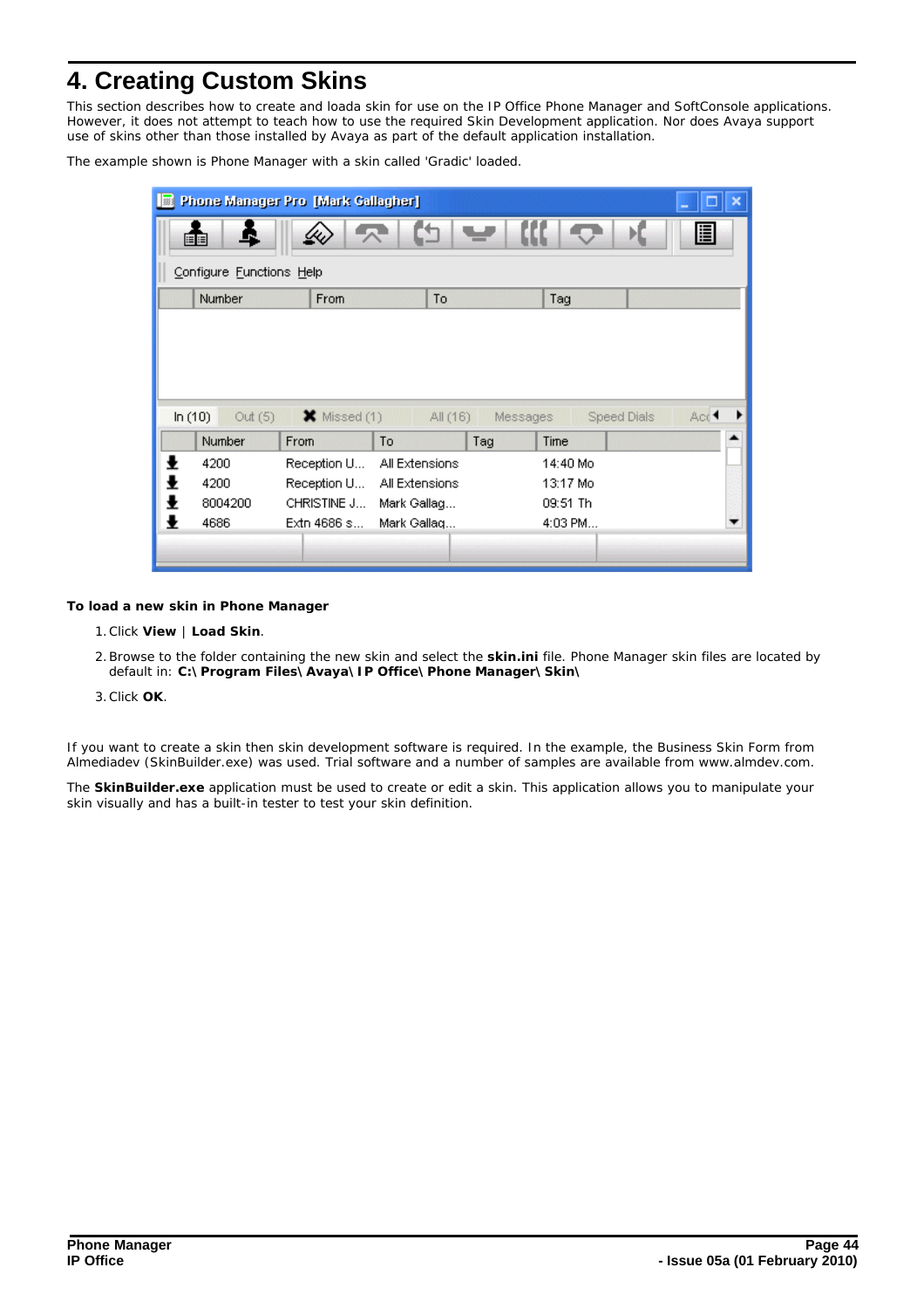## **4.1 Phone Manager Skin Objects and Controls**

To create a new skin, make a copy of the Avaya skin definition folder in the skin directory (*C:\Program Files\Avaya\IP Office\Phone Manager\Skin\)* and rename. Make the necessary changes required by your design. Modify the bitmaps, the skin objects and the skin controls.

There are a number of sections in the Avaya skin definition .ini file. The following table describes the various sections in the .ini file:

| Version            | Version information and comments.                                                                               |
|--------------------|-----------------------------------------------------------------------------------------------------------------|
| Pictures           | Bitmap files used by the skin definition.                                                                       |
| FormI nfo          | Bitmaps for the main window.                                                                                    |
| PopupWindow        | Bitmaps for any pop up windows (menu etc).                                                                      |
| <b>HintWindow</b>  | Bitmaps for tool tip.                                                                                           |
| <b>SkinObjects</b> | Windows elements pertaining to the main window; caption bar, menu bar, maximize,<br>minimize and close buttons. |

The following **SkinObjects** need to be defined for the Phone Manager main window.

| closebutton        | Bitmap for the close button in the main window.                                |
|--------------------|--------------------------------------------------------------------------------|
| maxbutton          | Bitmap for the maximize button in the main window.                             |
| systembutton       | Bitmap for the system menu button in the main window.                          |
| minbutton          | Bitmap for the minimize button in the main window.                             |
| mainmenubaritem    | Bitmap for each item in the menu bar.                                          |
| caption            | Bitmap for the main window caption bar.                                        |
| menuitem           | Bitmap for each item in the drop down menu.                                    |
| n                  | menubarsystemmenubutto Bitmap for the system menu button on the main menu bar. |
| menubarclosebutton | Bitmap for close button on the main menu bar.                                  |
| menubarmaxbutton   | Bitmap for maximize button on the main menu bar.                               |
| menubarminbutton   | Bitmap for the minimize button on the main menu bar.                           |

The following **SkinControls** need to be defined in Phone Manager.

| Tab                 | Bitmaps for the tabs; In, Out, All, Missed, Messages, Speed dials, etc.                              |
|---------------------|------------------------------------------------------------------------------------------------------|
| Panel               | Bitmaps for the panels used in various dialogs; Make Call, Directory, Config PBX, etc.               |
| Toolbutton          | Bitmaps for buttons in the toolbar (except for the volume control, see the toolmenutrack<br>button). |
| Mainpanel           | Bitmap for the background of the main window.                                                        |
| <b>Button</b>       | Bitmaps for push buttons in the main window.                                                         |
| Controlbar          | Bitmap for the background of the toolbar area.                                                       |
| Toolpanel           | Bitmap for the background of each toolbar.                                                           |
| mainmenubar         | Bitmap for the background of the main menu bar.                                                      |
| Checkbox            | Bitmaps for check boxes.                                                                             |
| Stdlabel            | Bitmaps for labels.                                                                                  |
| groupbox            | Bitmaps for group boxes.                                                                             |
| edit                | Bitmaps for edit controls.                                                                           |
| toolmenutrackbutton | Bitmaps for the volume control buttons on the toolbar.                                               |
| vscrollbar          | Bitmaps for the vertical scroll bar used in various places.                                          |
| updown              | Bitmaps for the up/down button to scroll the tabs.                                                   |
| trackbar            | Bitmaps for the volume control slider.                                                               |
|                     |                                                                                                      |

Phone Manager uses a second .ini file called **dialog.in1** to define the appearance of the dialogs. The following table describes the various sections in the .ini file:

| Form Info     | Bitmaps for the dialog box.                                         |
|---------------|---------------------------------------------------------------------|
| Caption       | Bitmaps for the dialog box caption bar.                             |
| Close         | Bitmaps for the dialog box close button.                            |
| <b>Button</b> | Bitmaps for push buttons in the dialog that resides inside a panel. |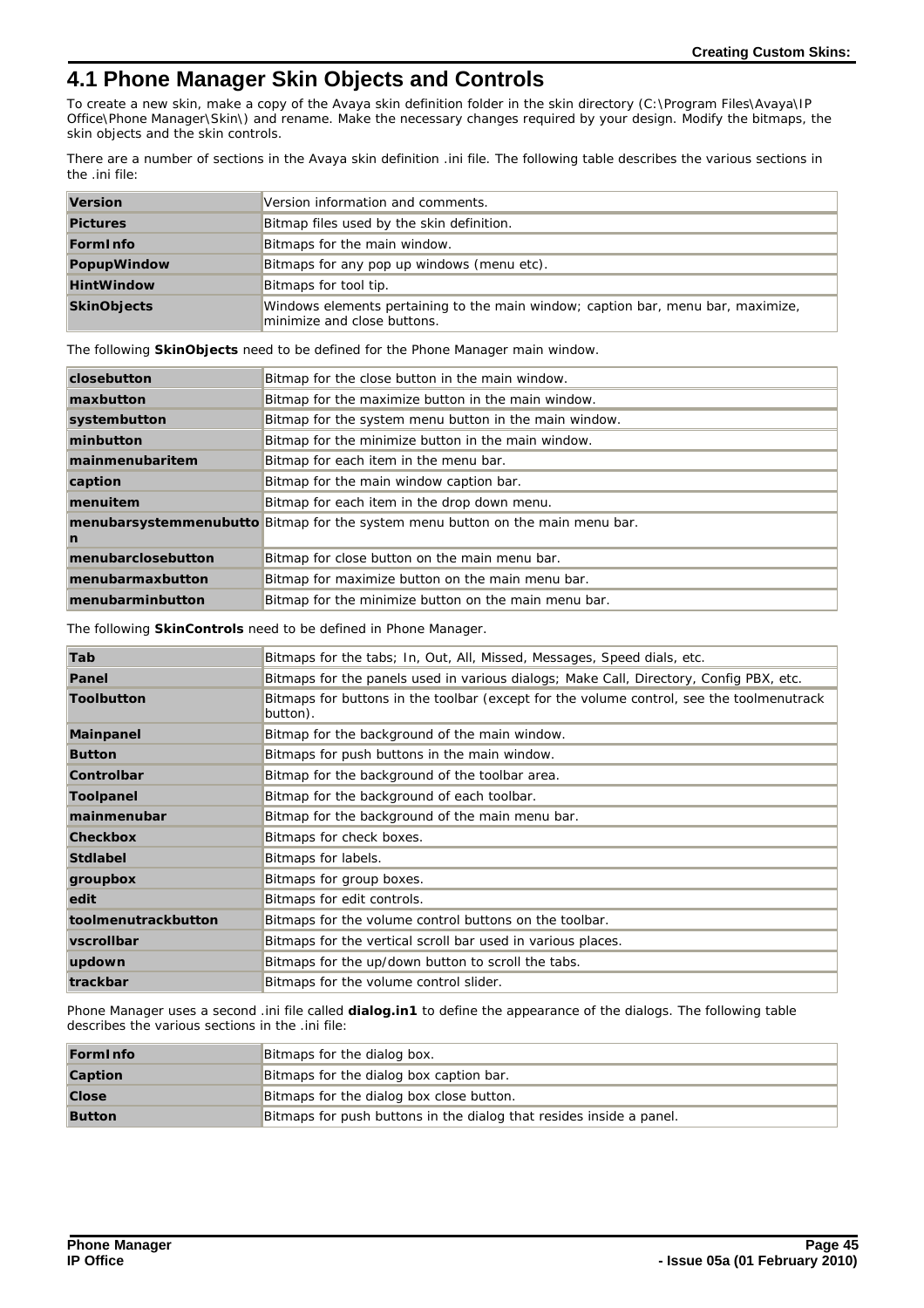## **4.2 SoftConsole Skin Objects and Controls**

To create a new skin, make a copy of the Avaya skin definition folder in the skin directory (*C:\Program Files\Avaya\IP Office\Phone Manager\Skin\)* and rename. Make the necessary changes required by your design, modify the bitmaps, the skin objects and the skin controls.

There are a number of sections in the Avaya skin definition .ini file. The following table describes the various sections in the .ini file:

| Version     | Version information and comments.                                                                                |
|-------------|------------------------------------------------------------------------------------------------------------------|
| Pictures    | Bitmap files used by the skin definition.                                                                        |
| Form Info   | Bitmaps for the main window.                                                                                     |
| PopupWindow | Bitmaps for any pop up windows (menu etc).                                                                       |
| HintWindow  | Bitmaps for tool tip.                                                                                            |
| SkinObjects | Windows elements pertaining to the main window; caption bar, menu bar, maximize, minimize<br>land close buttons. |

The following **SkinObjects** need to be defined for SoftConsole.

| caption         | Bitmap for the form's title bar.                            |
|-----------------|-------------------------------------------------------------|
| closebutton     | Bitmaps for the Close button in the form's title bar.       |
| minimizebutton  | Bitmaps for the Minimize button in the form's title bar.    |
| maximizebutton  | Bitmaps for the Maximize button in the form's title bar.    |
| mainmenubaritem | Bitmaps for the menu items on the form's main menu.         |
| sysmenubutton   | Bitmaps for the System Menu button in the form's title bar. |
| menuitem        | Bitmaps for the drop down menus of the form's main menu.    |

The following **SkinControls** need to be defined for SoftConsole.

| panel          | Background bitmap for dialog boxes and for various panels on the main form.                                               |
|----------------|---------------------------------------------------------------------------------------------------------------------------|
| button         | Bitmaps for standard button controls.                                                                                     |
| toolpanel      | Background bitmap for the Directory and Held Calls toolbars on the main form.                                             |
| toolbutton     | Bitmaps for button controls on the Directory and Held Calls toolbars on the main form.                                    |
| bigtoolpanel   | Background bitmap for the main tool bar on the main form.                                                                 |
| bigtoolbutton  | Bitmaps for button controls on the main tool bar of the main form.                                                        |
| resizebutton   | Bitmaps for list view column headings.                                                                                    |
| mainmenubar    | Background bitmap for the main menu bar on the main form.                                                                 |
| statusbar      | Background bitmap for the status bar controls.                                                                            |
| statuspanel    | Background bitmap for panels within a status bar control.                                                                 |
| stdlabel       | Attributes of label controls.                                                                                             |
| listview       | Bitmap for list view controls.                                                                                            |
| hscrollbar     | Bitmaps for horizontal scroll bar controls.                                                                               |
| vscrollbar     | Bitmaps for vertical scroll bar controls.                                                                                 |
| bothhscrollbar | Bitmaps for displaying vertical and horizontal scroll bar controls simultaneously.                                        |
| vsplitter      | Bitmap for vertical splitter controls on the main form.                                                                   |
| hsplitter      | Bitmap for horizontal splitter controls on the main form.                                                                 |
| <b>tab</b>     | Bitmaps for tab sheet controls.                                                                                           |
| hupdown        | Bitmaps for left/right arrow controls used for navigating through tab sheets when all of the tabs<br>cannot be displayed) |
| vupdown        | Bitmaps for up/down arrow controls used for navigating through tab sheets when all of the tabs<br>cannot be displayed)    |
| bevel          | Bitmap for bevel controls.                                                                                                |
| checkbox       | Bitmaps for check box controls.                                                                                           |
| radiobox       | Bitmaps for radio controls.                                                                                               |
| groupbox       | Bitmaps for group box controls.                                                                                           |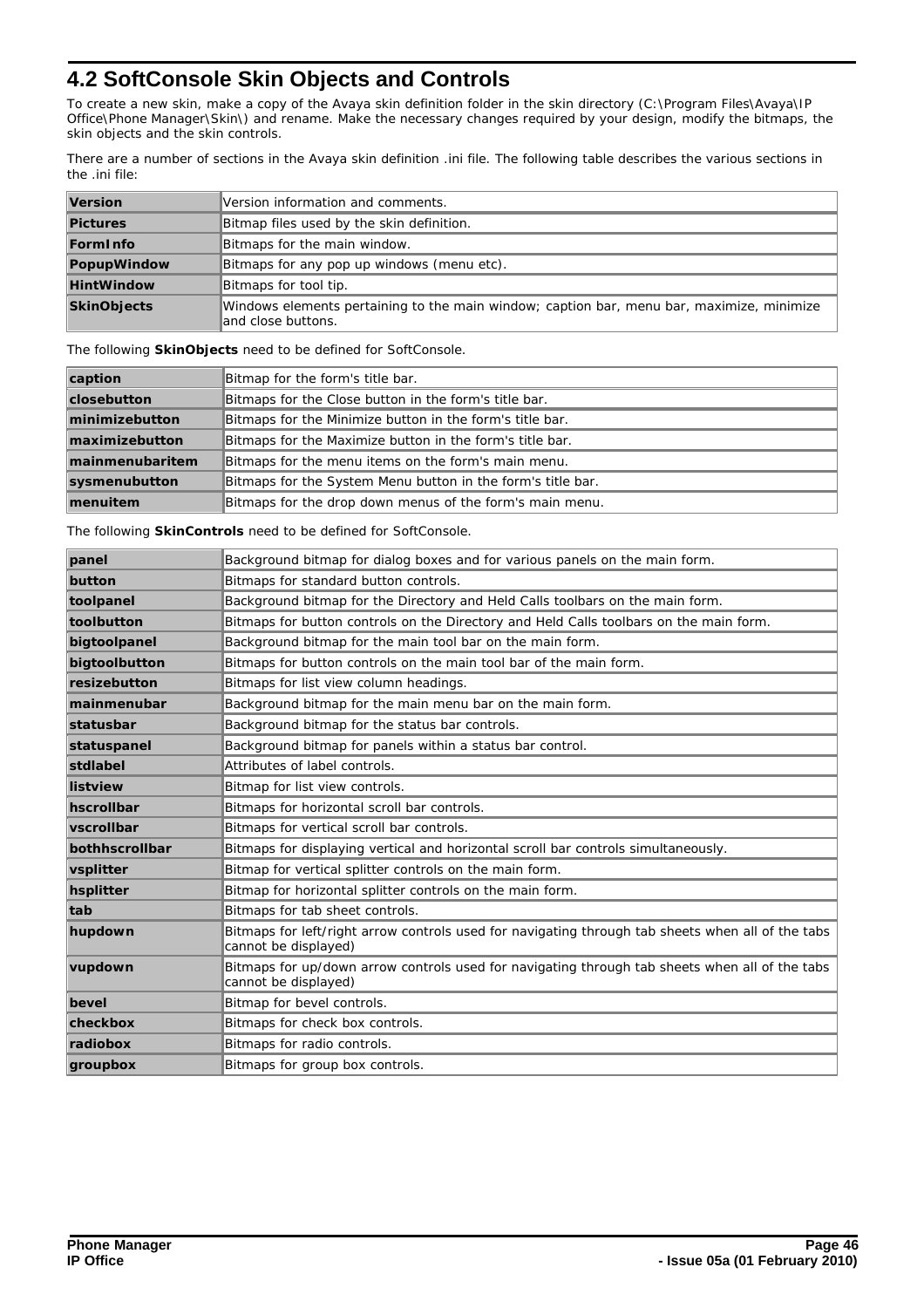#### **Index B**

Buttons Disabling 38 **C** Changing Manager 14 Citrix/Thin Client Phone Manager 31 Conference Resources 37 Configuration 41 Controls 45, 46 **Creating** Custom Skins 44 Custom Skins Creating 44 **D** Directory 30

Disabling Buttons 38 **F**

Firewalls 24 Forms

#### Planning 11

**G**

#### General Notes 30 Grade 25

## **I**

In Using Logging 38 Installation Summary 8 Installing Phone Manager Software 16

### **L**

License Keys 13 Live Communication Server 33 Logging In Using 38

#### **M**

Manager Changing 14 Microsoft Outlook 42 **O**

#### Old Phone Manager Software Removing 25

#### **P**

Phone Manager 7, 42 Phone Manager Installation Requirements 9 Phone Manager Ports 24 Phone Manager Pro PC Softphone 22 Phone Manager Skin Objects 45 Phone Manager Software Installing 16 Planning Forms 11 Play Sounds Option 32 PM\_BLFoperation 36 **Q** QoS 26 **R** Removing Old Phone Manager Software 25

### **S**

Service VoIP Quality 26 Short Cut 38 SoftConsole Skin Objects 46 Sound Check 38 **T** Telecommuter Mode 27 **U** User Settings 30 **V** VoIP Phone Notes 35 VoIP Quality

Service 26

**Index**

**Phone Manager Page 47 IP Office - Issue 05a (01 February 2010)**